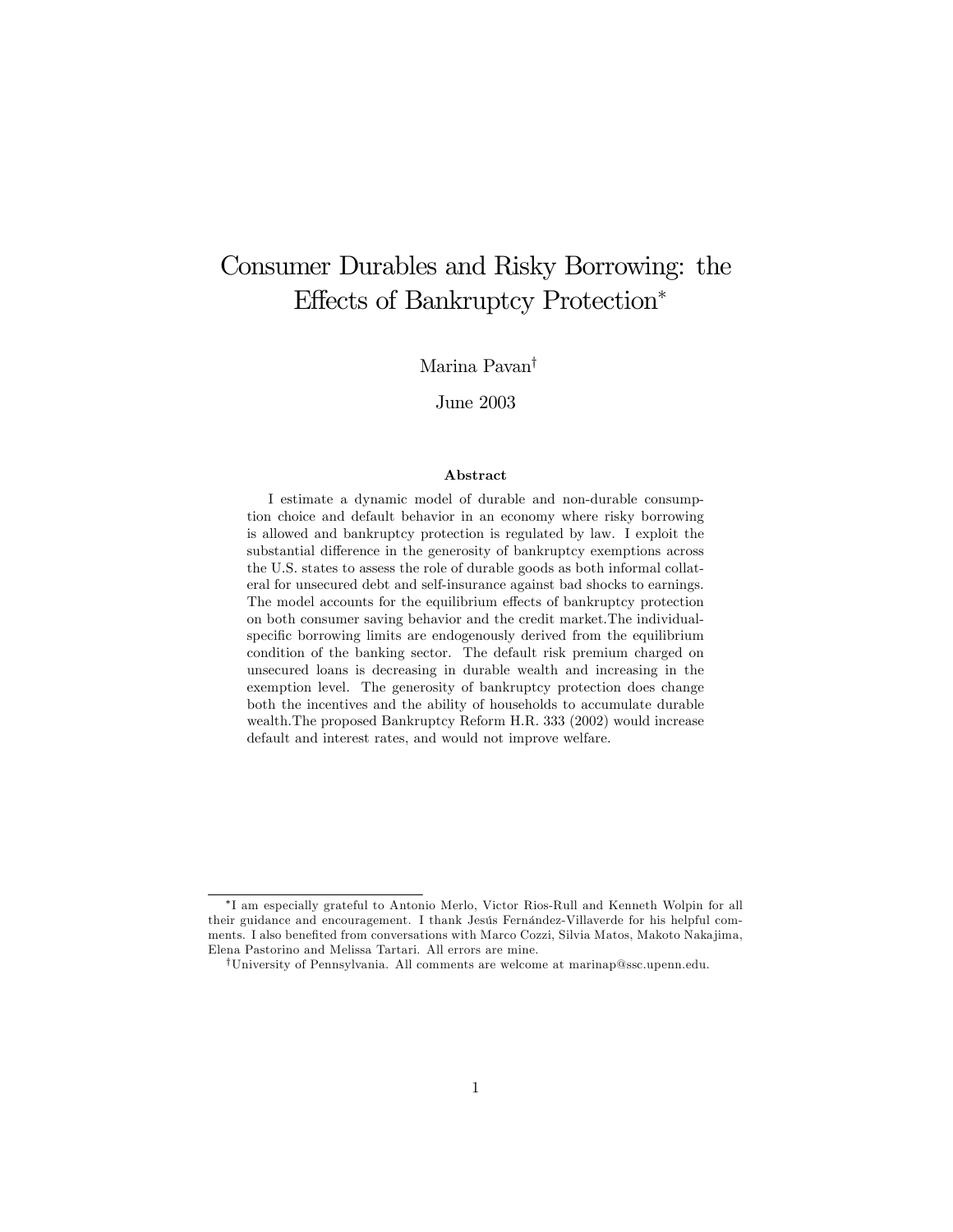# 1 Introduction

In this paper, I analyze the effects of personal bankruptcy protection on household saving behavior, focusing attention on the accumulation of net durable wealth. In particular, I exploit variation in the level of bankruptcy protection across U.S. states to assess the role of durable wealth as both informal collateral and self-insurance against future bad shocks to earnings.

In the U.S., a person that files for bankruptcy under Chapter 7 is repossessed of all assets in excess of an exempted value, which depends on the state of residence. All unsecured debt is discharged and the person keeps all exempted assets (mostly durables) and future income, thus enabling a "fresh start". There are substantial differences in the generosity of these exemption levels across the U.S. states. The homestead exemption (the amount of one's home equity that can be kept in bankruptcy) ranges from a few hundred dollars to \$100,000, and can be unlimited in some states. Cross-state variation in exemption levels provides the appropriate environment to exploit in order to assess the impact of bankruptcy protection on consumer behavior.

The major component (above 80%) of exempted assets are durable goods, namely home equity and cars.<sup>1</sup> The minimum consumption floor guaranteed by the exemption is conditional on the individual holding some assets. We thus expect exemption levels to influence the incentives to hold durable wealth, at least for households that are willing to borrow.

Moreover, bankruptcy protection affects both the demand and supply of credit. On the one hand, it provides insurance that permits an agent to better smooth consumption over time and states. The greater the exemption level, the smaller the risk of impoverishment upon default, and, thus, the higher the demand for borrowed funds. On the other hand, the higher the exemption level, the higher the probability and magnitude of losses on loans, and, thus, the smaller the supply of credit. This effect on supply leads to higher interest rates on loans and tighter credit constraints. The theoretical model in this work, and the empirical work based on it, account for both of these effects.

I develop a dynamic life cycle model of durable and non-durable consumption choice in an economy with incomplete markets where bankruptcy is regulated by law. The household, facing idiosyncratic shocks to earnings, can borrow or save in a competitive credit market. Risk-neutral banks provide a risk-free return on deposits, but issue loans at interest rates that depend, in equilibrium, on observable components of the agents' histories. Given uncertainty about future earnings, households cannot commit to repaying debt. Borrowing constraints are derived endogenously from the equilibrium condition of the banking sector.

The fact that households can borrow at the risk of default and that a minimum consumption is always guaranteed by the exemption level can explain why households are observed to accumulate debt and durable goods at the same

<sup>&</sup>lt;sup>1</sup>Home equity is defined as the market value of the occupied house net of the remaining mortgage payments. Bankruptcy protection affects only house equity. Debts which are collateralized - mortgages, home equity loans and automobile loans - cannot be discharged unless debtors give up the collateral.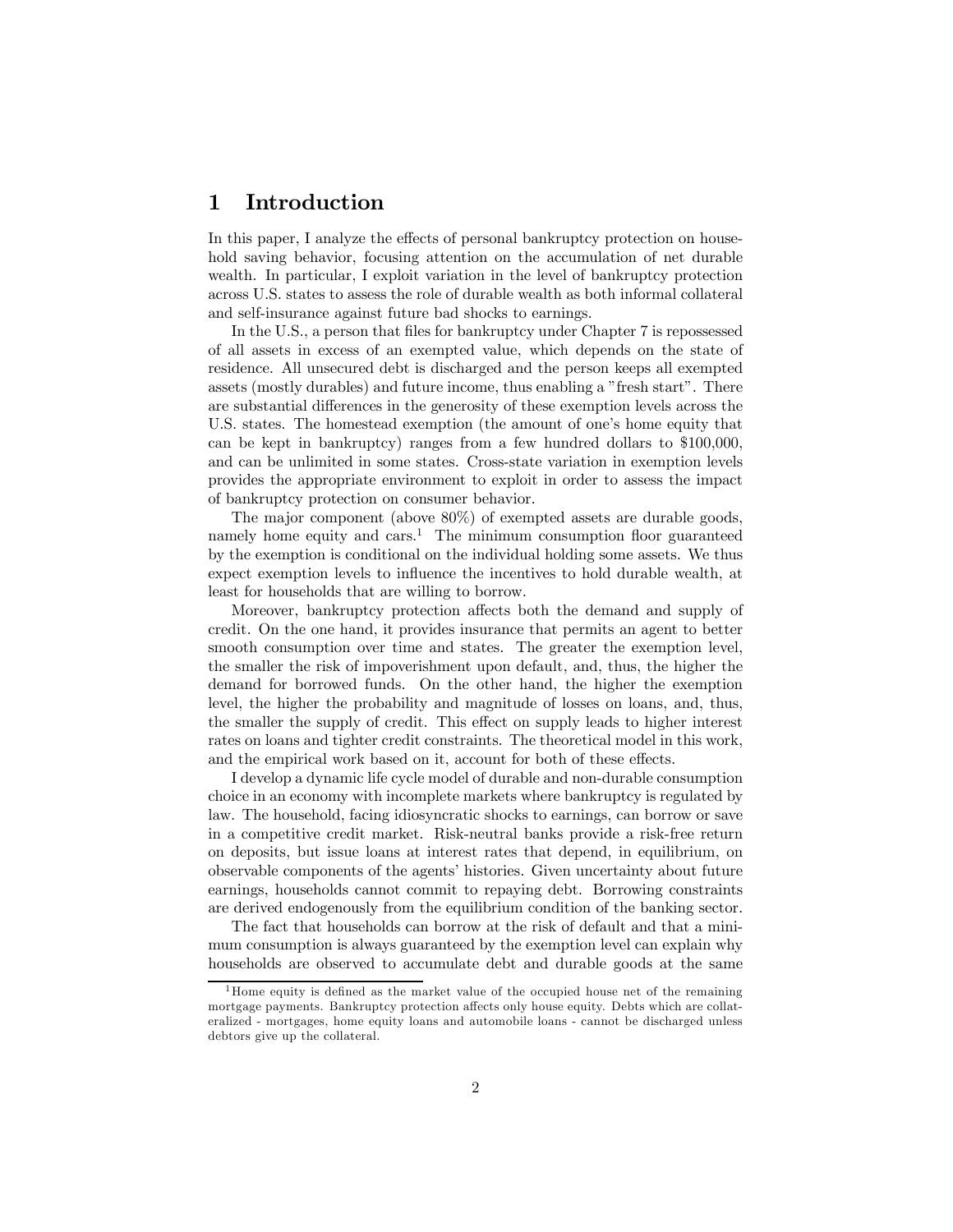time. In the model, the optimal choice of durable and non-durable consumption depends not only on lifetime resources (as would be the case in a standard certainty-equivalence life cycle model), but also on the expected growth of income and on the borrowing constraints faced by the individual at different ages.

Bankruptcy regulation affects the household's credit conditions and incentives to accumulate durable goods in the following way. Given any level of debt, durables in excess of the exempted value serve as informal collateral that is used to lower the cost of borrowing, since it increases the expected returns to the banks. Instead, durable assets below the level of exemption provide insurance against future bad shocks to earnings as they can be saved in bankruptcy. Through these effects, a higher exemption level should increase the incentive to hold durables. On the other hand, a household with a high probability of default is not willing to hold durables above the exempted amount. Moreover, the higher are the borrowing constraints and the higher is the probability of default, the more households will save in financial assets rather than durable wealth. The overall impact of bankruptcy protection on the accumulation of durables depends on which of these two effects prevails.

The empirical work combines information on exemption levels with longitudinal data on married couples from Panel Study of Income Dynamics (PSID) on bankruptcies and on the life cycle pattern of accumulation of durables. The data reveal significant differences in the accumulation of durable and non-durable wealth of households who reside in low vs. high exemption states. Although net durable and non-durable wealth increase throughout the life cycle in both (at least up to age 60), they are greater in high exemption states, even after conditioning on age and other household characteristics. Bankruptcies, as reported in the PSID, are relatively rare; only 2.11% of the married couples used in the analysis had ever filed for bankruptcy.

Estimation is by maximum likelihood and involves iterating between the likelihood function and the solution of the optimization problem. A novel feature of the estimation procedure is that it allows for biased reporting in bankruptcy filings, which have been noted to be severely underreported in the PSID.

The paper makes the following contributions. First, it provides an evaluation of the impact of bankruptcy protection on the accumulation of durable goods without using data on interest rates which are difficult to observe. In this context, a reduced form analysis that failed to account for the endogeneity of the borrowing interest rate would be misspecified, and would lead to biased estimates of the effect of the exemption level.2 Structural estimation allows me to derive both the equilibrium interest rate function and the (also unobserved) credit restrictions faced by individuals in a coherent theoretical framework.

Second, there have been few attempts to estimate the preference parameters of a life cycle model of consumer behavior that incorporates endogenous borrowing constraints and savings in both durable and financial assets.<sup>3</sup> The

<sup>&</sup>lt;sup>2</sup>Given the opposing effects of the exemption level on the demand of durables described above, it is not possible to determine the direction of the bias a-priori.

<sup>3</sup>Gourinchas and Parker (1999), for instance, structurally estimate a model of optimal life cycle consumption expenditures. In their model, individuals never choose to borrow because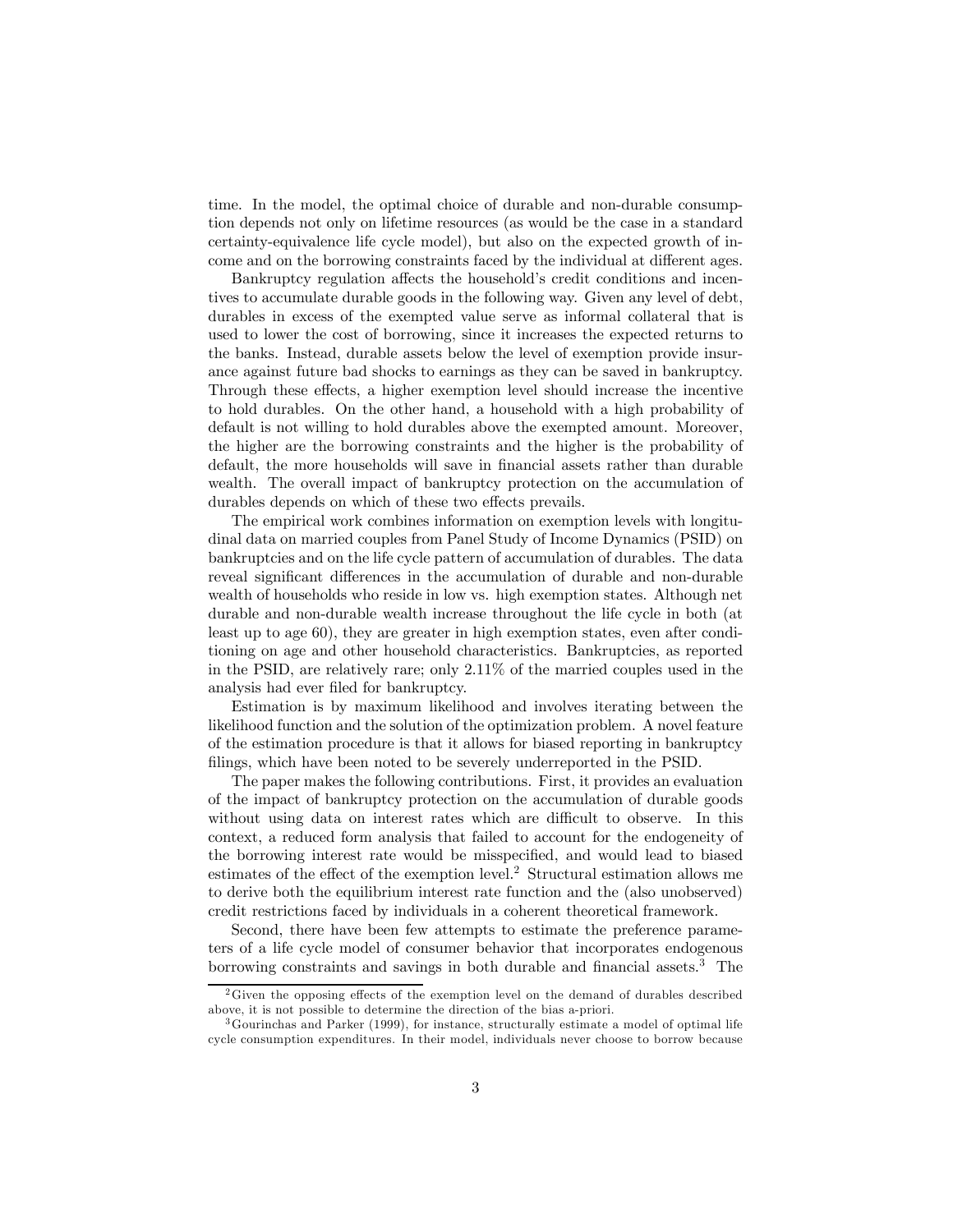fitted model matches the durable and non-durable net wealth life cycle profiles, and default behavior, observed in the data. I find reasonable estimates of the preference parameters. The average household has a discount rate of 9.9% and a coefficient of relative risk aversion of about 1.4.

Third, the cross-state variation in bankruptcy exemption levels allows me to measure how important consumer durables are as informal collateral, by explicitly including these goods in the borrowing constraint. Fernandez-Villaverde and Krueger (2000) suggest that it is necessary to model durable goods to understand life cycle consumption and portfolio allocation. The existence of borrowing constraints induces households to accumulate mostly durable wealth early in life, with the shift to financial wealth only later in the life cycle. The endogenous borrowing constraints they use, however, do not allow for any default. By introducing the possibility of bankruptcy, my model is more general and allows otherwise constrained agents to borrow more, at the risk of defaulting. Moreover, the credit constraints considered here take into account the institutional and legal features of the U.S. unsecured credit market. Using the micro data and the variations in bankruptcy law across states, I quantitatively evaluate the impact of holding durable wealth on the cost of borrowing over the life cycle. A simple exercise shows that the default risk premium applied on borrowing interest rates is weakly decreasing in the amount of durable wealth held by the agent, and increasing in the exemption level.

Lastly, the estimates permit an analysis of the effects of potential policy instruments. Bankruptcy reform has been under consideration in Congress at least since 1997. The credit card industry is pushing for a bill that would make it more difficult for debtors to file for bankruptcy. A proposal to limit the exemption level set by each state to \$125,000, and to force debtors with enough income to repay \$10,000 or 25% of their debt within five years was recently rejected.4 I use the estimated model to evaluate the impact of the proposed bankruptcy reform not only on household default decisions, but also on saving behavior and credit market conditions. The default rate is found to rise by 0.75 percentage points, with an increase in the equilibrium borrowing interest rate of 1.24 percentage points. However, the average loss per defaulter underwent by the unsecured credit industry would diminish by about 11%. The reform would not improve welfare.

The paper is organized as follows. The next section describes bankruptcy law in the U.S.. Section 3 reviews the literature on default. The theoretical model is presented in section 4, while section 5 contains an illustration of the micro data used in estimation. Results are presented in section 6, and section 7 contains possible extensions and concluding remarks. Some technical details and all tables and figures are relegated to the Appendix.

there is a strictly positive probability that income will be close to zero and Inada conditions hold. Under the same assumptions, this is not true when it is possible both to default and to hold savings in durable wealth.

 $4$ H.R. 333, rejected on November 14th, 2002.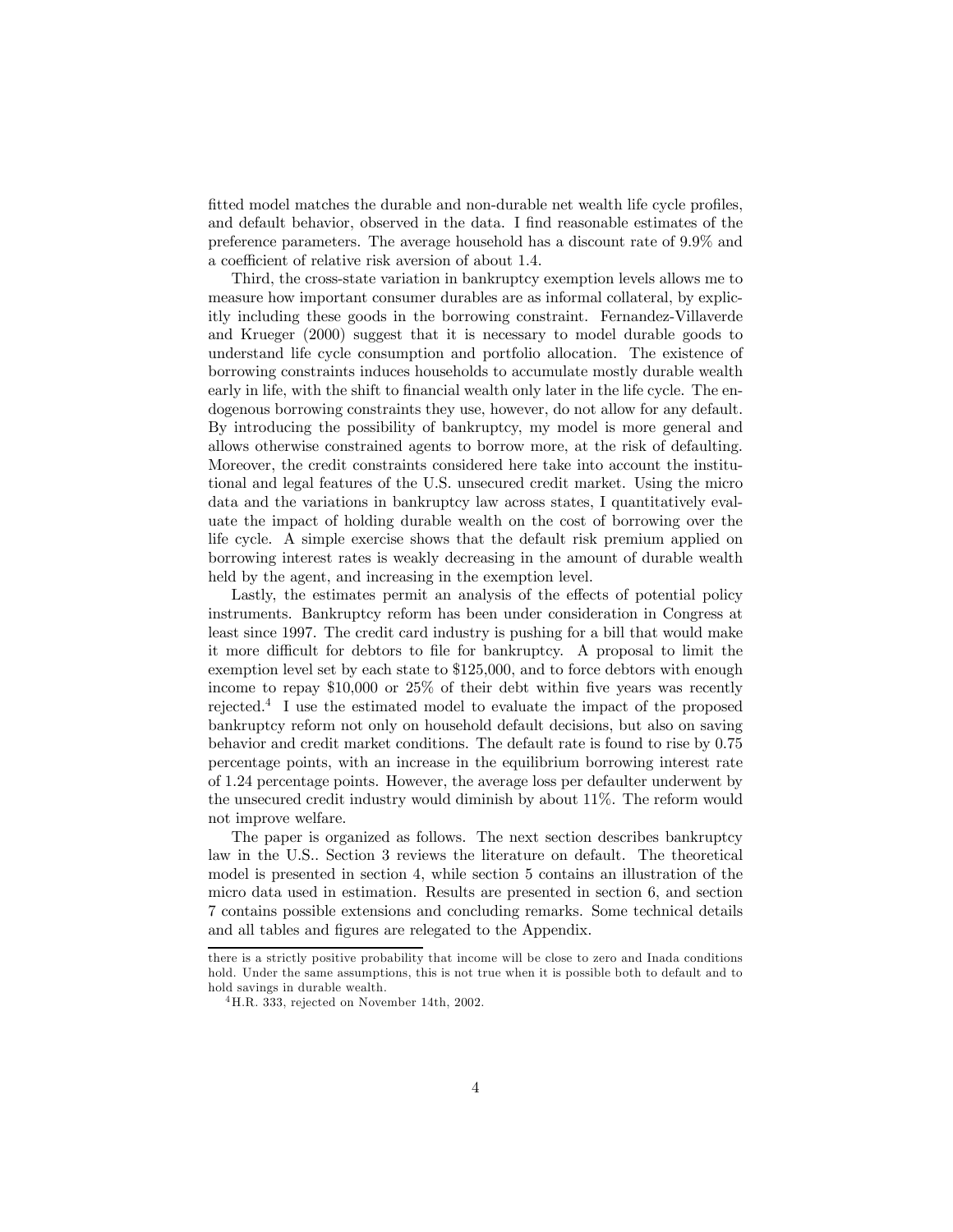# 2 Personal Bankruptcy in the U.S.

Personal Bankruptcy law is intended to help people who cannot pay their debts. Individuals that file for bankrutpcy in the U.S. can choose to do so either under Chapter 7, "Straight Bankruptcy", or under Chapter 13, "Wage Earners Plan".

Under Chapter 7, the individual is required to give up all his non-exempted assets to a trustee for the benefit of his creditors, in exchange for which he will be discharged from all his unsecured debt.<sup>5</sup> The bankrupt person does not have to sacrifice any of his future income to debt repayment (which is why this type of bankruptcy is also called "Fresh Start").

Under Chapter 13, the debtor presents a plan in which he surrenders all of his disposable income to creditors over several years (typically three to five).<sup>6</sup> In the case of a Chapter 13 filing, the creditors receive an amount that is at least as much as they would have received in a Chapter 7 filing.<sup>7</sup>

Around 70% of all personal bankruptcy filings occur under Chapter 7.<sup>8</sup> Given the close relationship between Chapter 7 and Chapter 13 bankruptcy filings, I ignore the distinction between them and model just Chapter 7 bankruptcy, following Gropp, Scholz and White (1997) and many others in the literature.

Personal bankruptcy law became more favorable to debtors with the Bankruptcy Reform Act of 1978 (BRA78). Before 1978, the exemptions were specified by the states and were in general very low.<sup>9</sup> The BRA78 was written to protect those already poor households who would suffer the most from financial setbacks caused by adverse consequences such as ill health, job loss or family strain. A generous exemption would provide them with adequate assets for a "fresh start". The BRA78 specified a uniform (Federal) bankruptcy exemption of \$7,500 for equity in "homesteads" (owner-occupied principal residences) and \$4,000 for non-homestead property, with the exemption values doubled when married couples filed for bankruptcy. However, the act permitted states to opt out of the Federal exemption by adopting their own bankruptcy exemptions. By 1983 all states had done so, although 12 states allowed debtors to choose between the state and the Federal bankruptcy exemptions. The result is quite a heterogenous set of exemption levels, ranging from a few hundred dollars to an unlimited amount for the homestead exemption (Gropp, Scholz and White  $(1997)$ .

With the Bankruptcy Reform Act of 1994 the Congress doubled the Federal

<sup>5</sup> Some debt survives the bankruptcy, such as alimony and child support, taxes and educational loans. Secured debt must also be paid in full, or the debtor will lose the collateral that secured the loan (Sullivan, Warren and Westbrook (2000)).

 $6$ Disposable income is defined as all the income in excess of necessary living expenses (determined by the court - Hynes (1997)).

 $^{7}$ Most (around 65%) Chapter 13 cases fail before all the promised payments have been made. When that happens, either the case is dismissed (and debtors will have to file again or to struggle on without bankruptcy relief) or the case may be converted into a Chapter 7 liquidation (Sullivan, Warren and Westbrook (2000)).

<sup>8</sup>Kowalewski (2000).

<sup>&</sup>lt;sup>9</sup>The first exemption in the U.S. was created in Texas in 1839 (Hynes (1997)).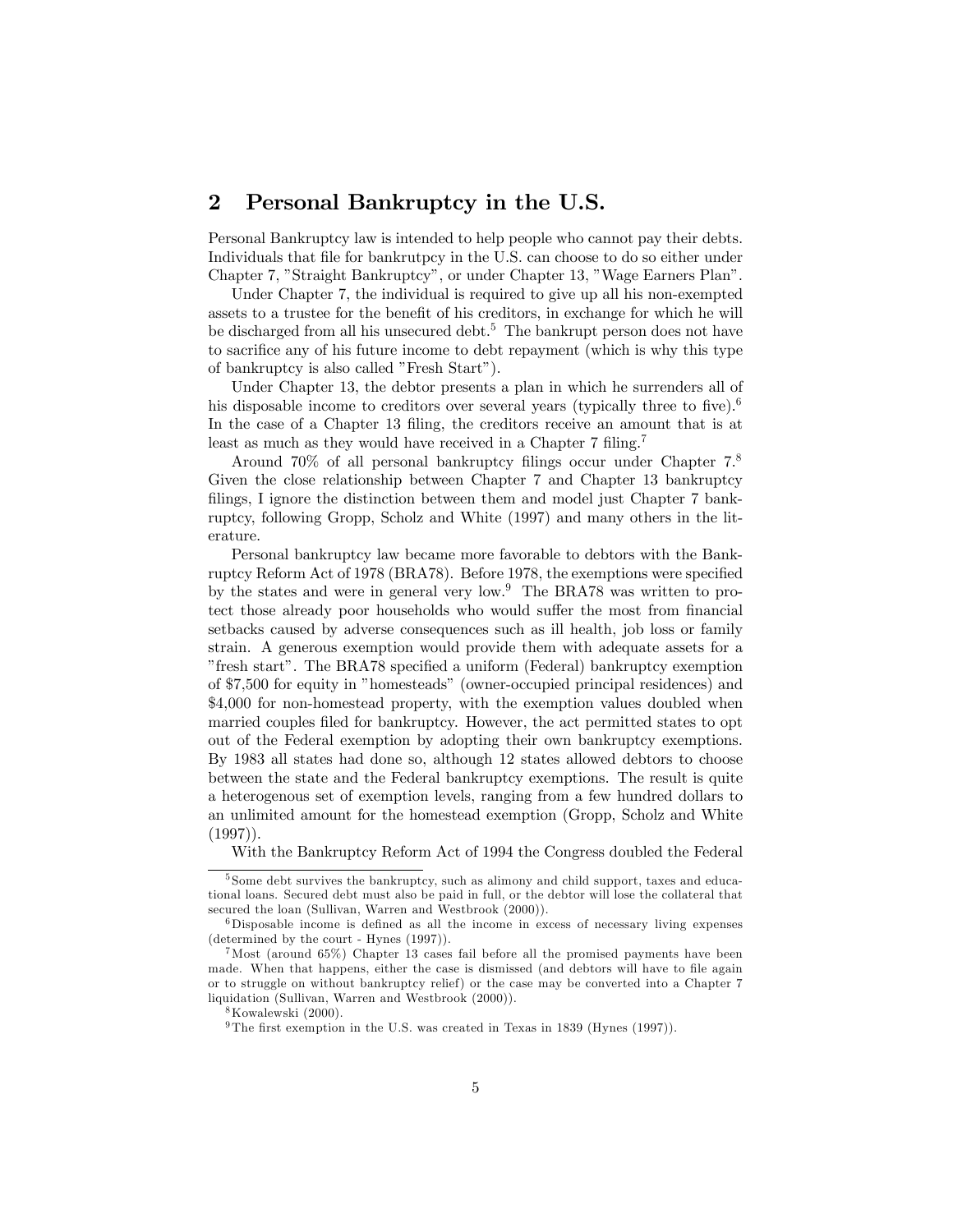Bankruptcy exemption, which had not been adjusted for inflation since 1978. In fact, between 1978 and 1994, exemptions changed infrequently, which justifies treating the cross-state variation in exemptions as exogenous to the credit market behavior.

Exemptions are of several kinds. The most significant exemption (at least for home owner debtors) is certainly the homestead exemption, which entitles the debtor to exempt his home equity up to a certain amount.<sup>10</sup> States can give an additional detailed list of other kinds of exemptions, including clothing, jewelry, home furnishings, sports equipment, vehicles, food and books. The list of personal property exemptions can be very specific, and does not always contain a dollar value, but instead lists quantities, or limitations based on "necessity", so that the exemption is quite difficult to quantify. There is also a "wild card" exemption, which allows the debtor to choose the object of the exemption up to a certain dollar amount (usually not very high).

Often exemptions depend on the characteristics of the debtors: some states allow married couples who file for bankruptcy to each claim a homestead exemption (so that the effective exemption level is doubled). Other states offer increased exemptions to senior citizens or make the exemptions dependent on the number of dependents the debtor has, or on whether the debtor lives in a rural or urban area.

Exemption levels also have significance outside of bankruptcy. A general creditor, for instance, may only seize a debtor's property if the debtor has nonexempt equity in that asset.<sup>11</sup> However, a mortgage is senior to the exemption: the exemption does not affect the right of a secured creditor to seize his collateral if he is not repaid in full (Hynes (1997)).

There are also various anti-abuse provisions that limit the possibility that the debtor borrows from unsecured creditors to accumulate more exempt assets. If a court finds behavior of this kind, it can deny the bankruptcy petition on the grounds that it was fraudulent.

A list of states and relative exemptions is given in Table 1 in the Appendix.<sup>12</sup> To calculate exemptions, I use the sum of homestead exemption, motor vehicle and wild card exemptions in two sample years, 1984 and 1992. For the states that give the possibility of opting for the Federal law, I impute the highest of the two homestead exemption levels. I double the homestead exemption in states where it is permitted for married couples filing jointly to do so, since my micro data sample consists of married heads of households. Thus calculated, exemptions range from an average value of \$2,700 over the period 1984-1994 (in Delaware) to a maximum average value of \$87,000 (in Nevada), to unlimited in eight states.

 $10$  Some states have an "unlimited" homestead exemption. In reality, this is not actually "unlimited", since it usually contains a limit on the lot size (eg. in Arkansas a debtor can claim an unlimited exemption only if his homestead is under 1/4 of an acre).

 $11$ If the debtor defaults without filing for bankruptcy (i.e. he simply does not repay), the creditors have the right to garnish his wages (up to a certain limit) and seize any non-exempt property in satisfaction of their debt.

 $12$  Exemption levels are as reported by Elias, Renauer and Leonard (several years).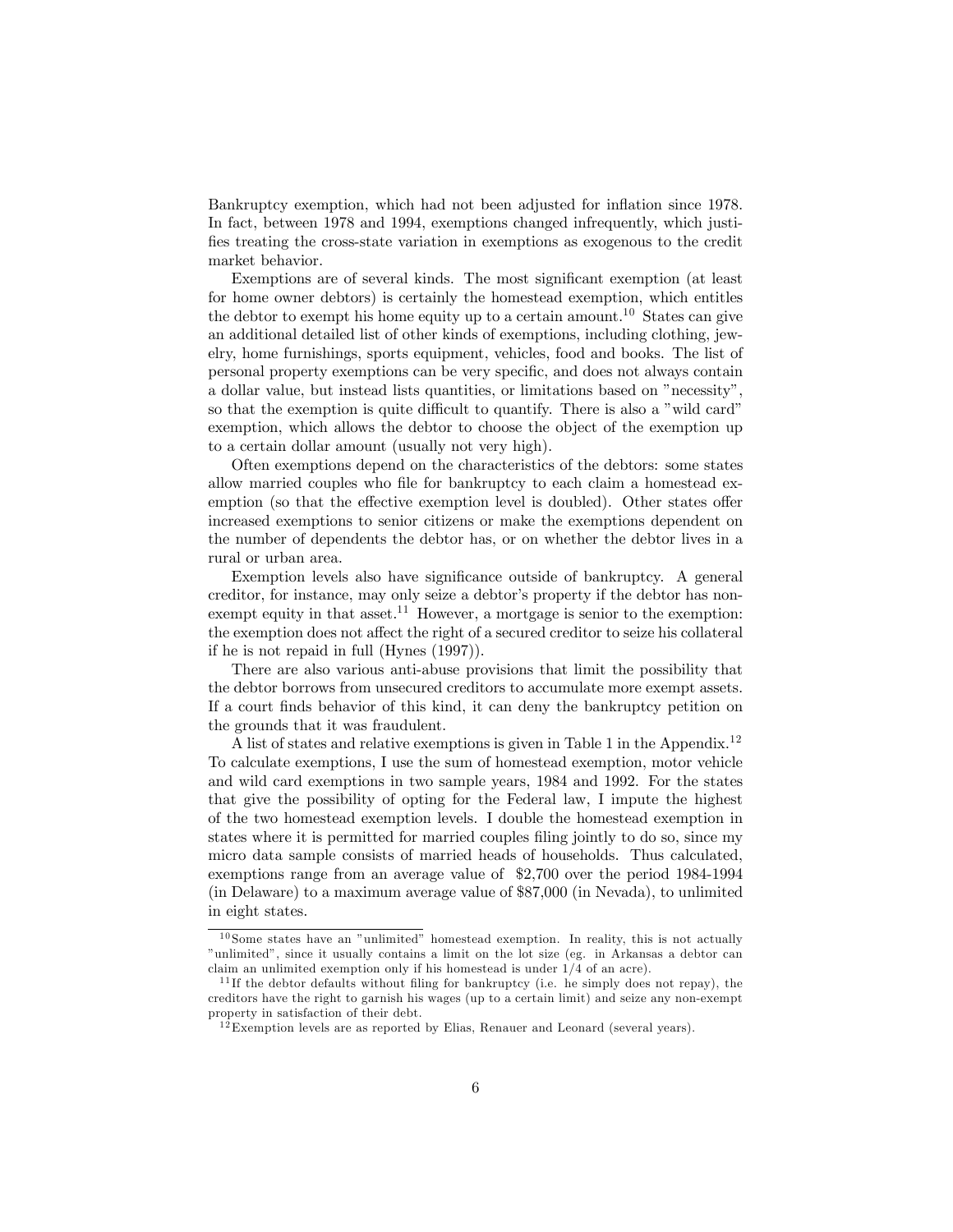Exemption levels did not vary much in nominal terms over the years 1984 to 1994. They actually decreased in real terms because they were not often adjusted for inflation. The average national exemption level was \$25,400 in 1984, and \$24,000 in 1992. Only three states experienced sizeable changes in their exemption levels between 1984 and 1994. Exemptions in Idaho increased from \$6,400 to \$75,200 (in real terms), Iowa changed from a mere \$4,500 to an unlimited exemption regime, while the opposite happened in South Dakota, where exemptions went from unlimited to \$25,200. If a household in the PSID dataset is a resident of any of these three states, it is included in the sample used for estimation only for the period in which exemptions stay stable (e.g. if a household is married over the whole period 1984 to 1994, but resides in Idaho, it enters the sample only for the years 1984 to 1989, with an exemption of \$6,400, and is excluded from the sample in 1994).

For estimation, I will need to simulate histories of households' choices at each permanent state (education, age at marriage and exemption level). For computational reasons, I simplify and divide the U.S. states into four different groups of exemptions. The first group comprises all states with an average exemption below \$15,000 over the period 1984-1994, and is assigned an exemption level of \$9,800 (which is the average value over the period in that group of states). The second group includes all states with an exemption between \$15,000 and \$40,000, whose average exemption is \$22,900. The third group is that of the states with exemptions between \$40,000 and \$87,000, with average value \$64,500, while the fourth group is characterized by an unlimited exemption regime. For exemption levels and groups of states, refer to Table 1 in the Appendix.

### 3 Literature Review

A very large literature analyzes the interaction between borrower and lender either in a context where the debtor does not commit to the repayment (Hart and Moore [1994], Kocherlakota [1996]) or in a context where the presence of asymmetric information and moral hazard leads to incentive problems (Green [1987], Thomas and Worrall [1989], Atkenson and Lucas [1992], Aiyagari and Williamson [1999]). These contributions aim to characterize the efficient contract with incentive constraints, such that individuals never default on their debt by construction. In reality, however, a positive default rate is observed. Moreover, the papers cited above do not analyze the investment decisions of the agents, which are considered as fixed.<sup>13</sup>

Another branch of the literature examines the macroeconomic consequences of private information or lack of commitment in a dynamic setting. Smith and Wang [2000], Kehoe and Levine [2000], Cooley, Marimon and Quadrini [2000] all present general equilibrium models in a context of enforceability problems.

 $13$ Only exception is represented by Ayiagari and Williamson [1999], who actually endogenously derive the efficient allocation of resources and the interest rate in an economy with private information and random matching (but with no default in equilibrium).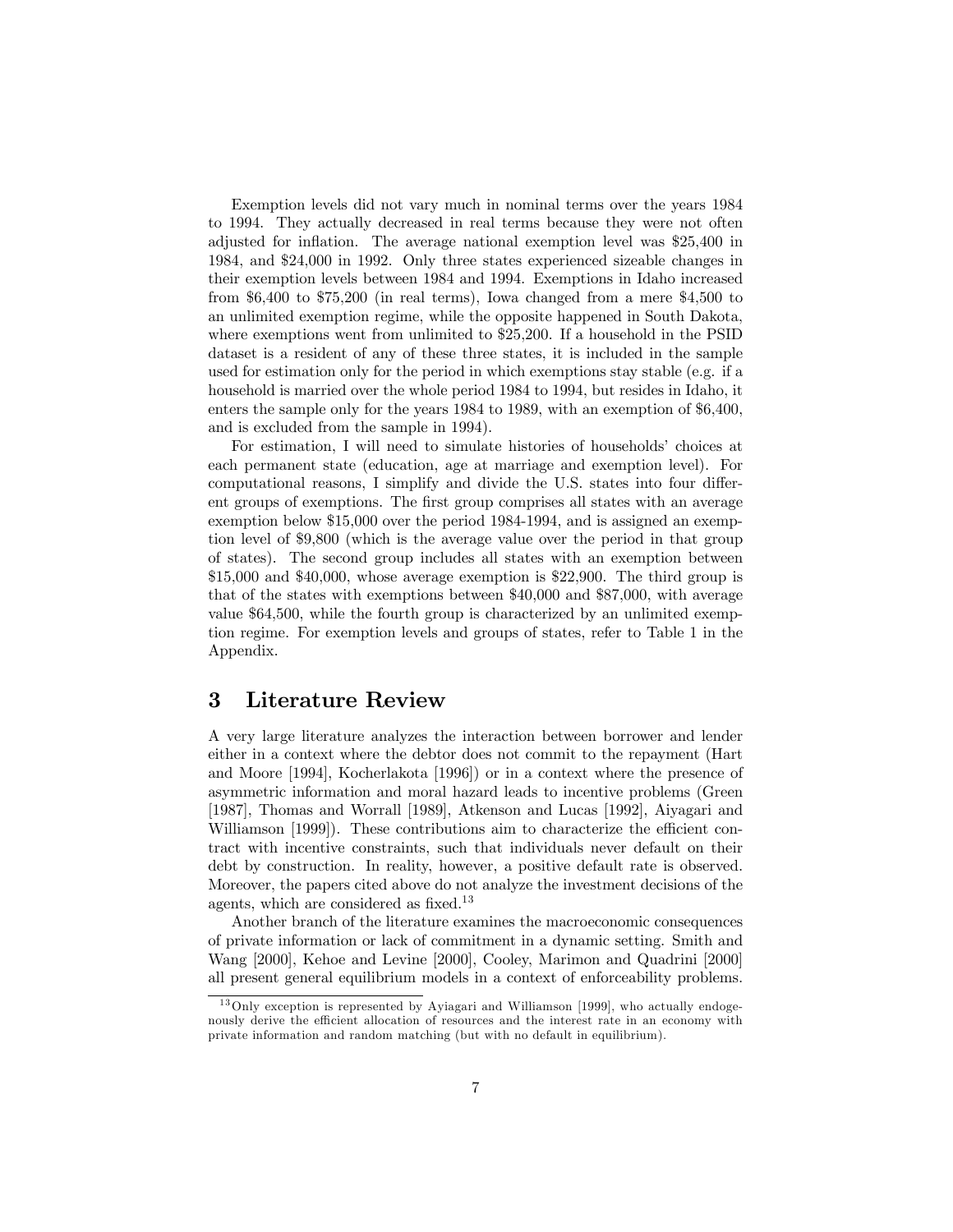Again, being derived from an optimization under incentive constraints, the equilibrium is characterized by a zero default rate by construction.

Similar in spirit, but more specifically aimed at the study of the consumption pattern of durable goods, is Fernandez-Villaverde and Krueger [2000]. In their paper, they suggest that it is important to explicitly model durables to understand life-cycle consumption and portfolio allocation. Again, the endogenous borrowing constraints they use do not allow any default.

There exists a small, but growing, literature that uses an equilibrium approach to characterize the quantitative features of an economy in which agents have the option to default. Athreya (2000, 2001) evaluates the welfare consequences of new proposals from the National Bankruptcy Review Commission and the Bankruptcy Reform Act of 1999. Li and Sarte (2002) explore the effects of the proposed Bankruptcy Reform H.R. 333 (2002), explicitly modeling the choice between Chapter 7 and Chapter 13 bankruptcy filing in a general equilibrium model. In all these models, however, all agents borrow at the same interest rate, so banks can increase their profits by reducing the credit limits. Chatterjee, Corbae, Nakajima and Rios-Rull (2002) prove the existence of a competitive equilibrium for an incomplete markets, infinitely lived agents economy with unsecured consumer credit and the possibility of default. Their main goal is to match the main quantitative facts about bankruptcy and unsecured credit in the U.S. (the percentage of defaulters, the fraction of borrowers in the market, the volume of debt). Livshits, MacGee and Tertilt (2001) focus their attention on the comparison between the "Fresh Start" bankruptcy and a Wage Garnishment rule. They are interested above all on the effect these different institutions have on labor supply. This paper differs from this literature in a number of important dimensions. I address a different question and explicitly model the effect of bankruptcy protection on durable wealth. Moreover, I use micro data to estimate the parameters of the model.<sup>14</sup>

Several empirical papers analyze individuals' incentives to file for bankruptcy. Other studies assess the impact of bankruptcy law on the default rate and credit conditions. Gropp, Scholz and White (1997) estimate the effects of different exemption levels on credit supply and demand. Their main finding is that the higher a state's exemption level, the more likely it is that lenders will turn down credit applicants, especially those in the bottom quartile of the wealth distribution.<sup>15</sup> The effects of the exemption levels on the credit market are also addressed in Berkowitz and Hynes (1999) and Lin and White (2000), who study the relationship between mortgage interest rates and bankruptcy law, but get opposite results.<sup>16</sup> It is worth noting here that any analysis of

 $14$ At a theoretical level, it is worth mentioning the important papers by Dubey, Geanakoplos and Shubik (1994, revised 2000) and Zame (1993). They show how the default option can promote efficiency in an incomplete markets environment, since it replaces the existing contracts with more "desired" or appropriate contracts.

<sup>&</sup>lt;sup>15</sup>Their results are based on reduced form regressions using the Survey of Consumer Finances dataset of 1983.

 $16$  Berkowitz and Hynes (1999) find that large exemptions drive down the interest rates, since there is more secured versus unsecured debt (meaning there is a greater supply of mortgages).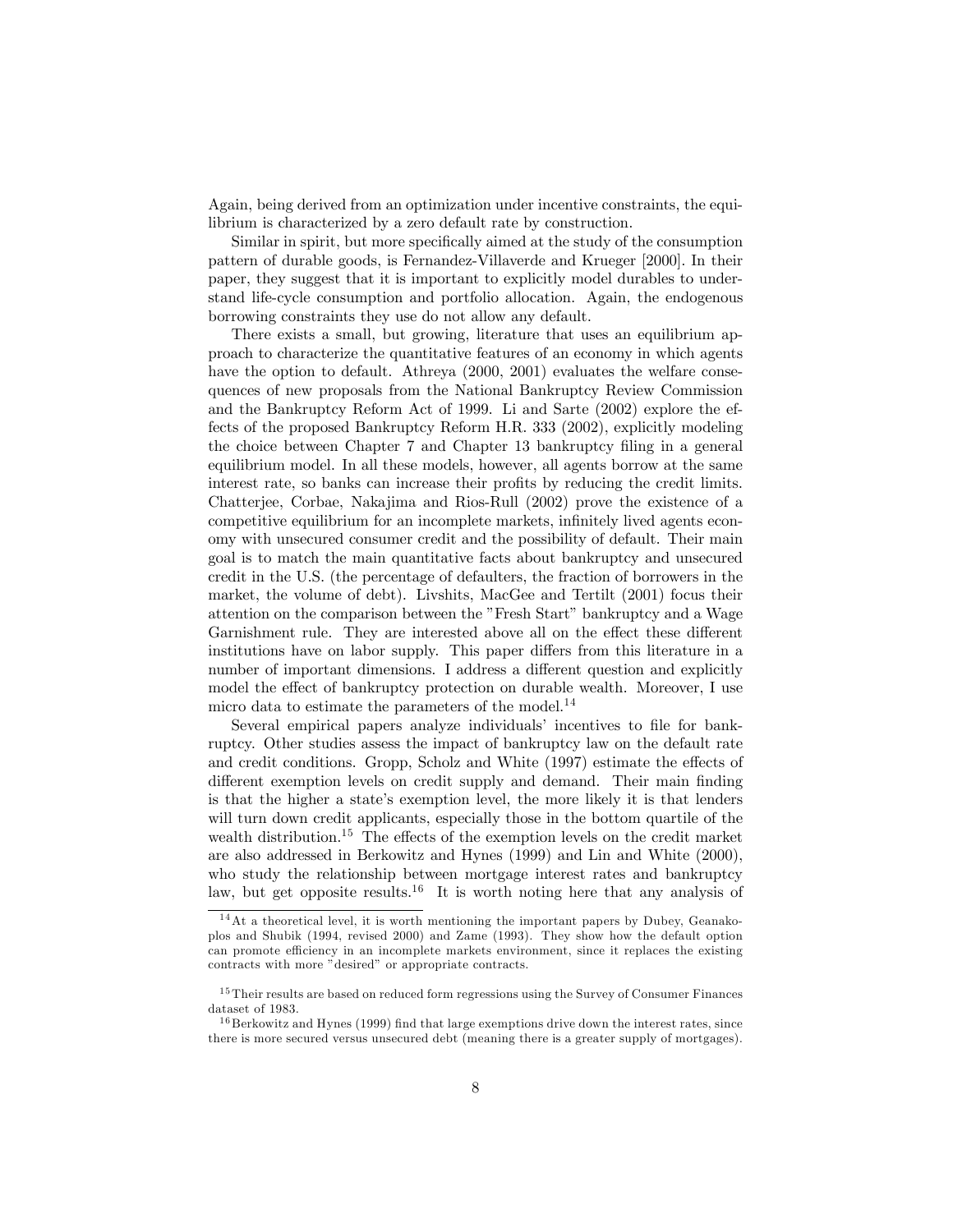the impact of bankruptcy regulation on the credit market necessarily finds an obstacle in the unobservability of the interest rates and credit limits that each individual faces.

Other empirical research focuses on the factors that lead to personal bankruptcy. Not surprisingly, the main reasons seem to be an unexpected loss of income, due to unemployment, large medical bills or divorce, together with poor debt management, i.e. a high debt to income ratio (Sullivan, Warren and Westbrook (1989, 2000)). However, some studies also underline the role of a decrease in the so called "stigma" effect attached to bankruptcy in increasing the propensity to default. According to Fay, Hurst and White (2000), households' bankruptcy decisions are influenced by the average bankruptcy filing rate in the localities where they live, which is a proxy for stigma. Similar conclusions in favor of a "stigma" explanation of the increased bankruptcy rate are in Gross and Souleles (1998), who use a very exclusive dataset, composed of several hundred thousand individual credit card accounts, from different issuers.

To the best of my knowledge, there exists just one attempt to evaluate the effects of bankruptcy exemptions on the accumulation of wealth (Repetto (1998)). From a reduced form analysis, Repetto's main finding is that bankruptcy protection discourages the accumulation of positive financial wealth, while raises the amount of home equity individuals are willing to hold.<sup>17</sup> Although Repetto does include interest rates into the analysis, these are state specific rates on secured loans, while the correct variable to use would be the individual interest rate on unsecured debt, which is unobserved.

A structural estimation of a dynamic behavioral model allows me to perform a more complete analysis of alternative bankruptcy policies and, possibly, credit market regulations.

### 4 The Model

In this section, I describe a dynamic life cycle model of household consumption, accumulation of durables, and saving/borrowing in an incomplete-market economy where default is allowed. I first present the basic structure of the model. I then formalize the problem of the agent in a recursive fashion, define the equilibrium and describe the computational solution method.

### 4.1 Basic Structure

The basic unit of analysis is a head of household from the period after he gets married until retirement. Each period  $t$  represents a time span of  $5$  years. Individuals in the sample range in age from 20 to 64 years old; hence,  $t = 1$ 

Lin and White (2000) take the opposite view: a higher exemption level does not increase the supply of mortgages, but actually increases by 2% the probability of being turned down for a mortgage (they use Home Mortgage Disclosure Act data for 1992 through 1997).

 $17$ The dataset used is the PSID (heads of household).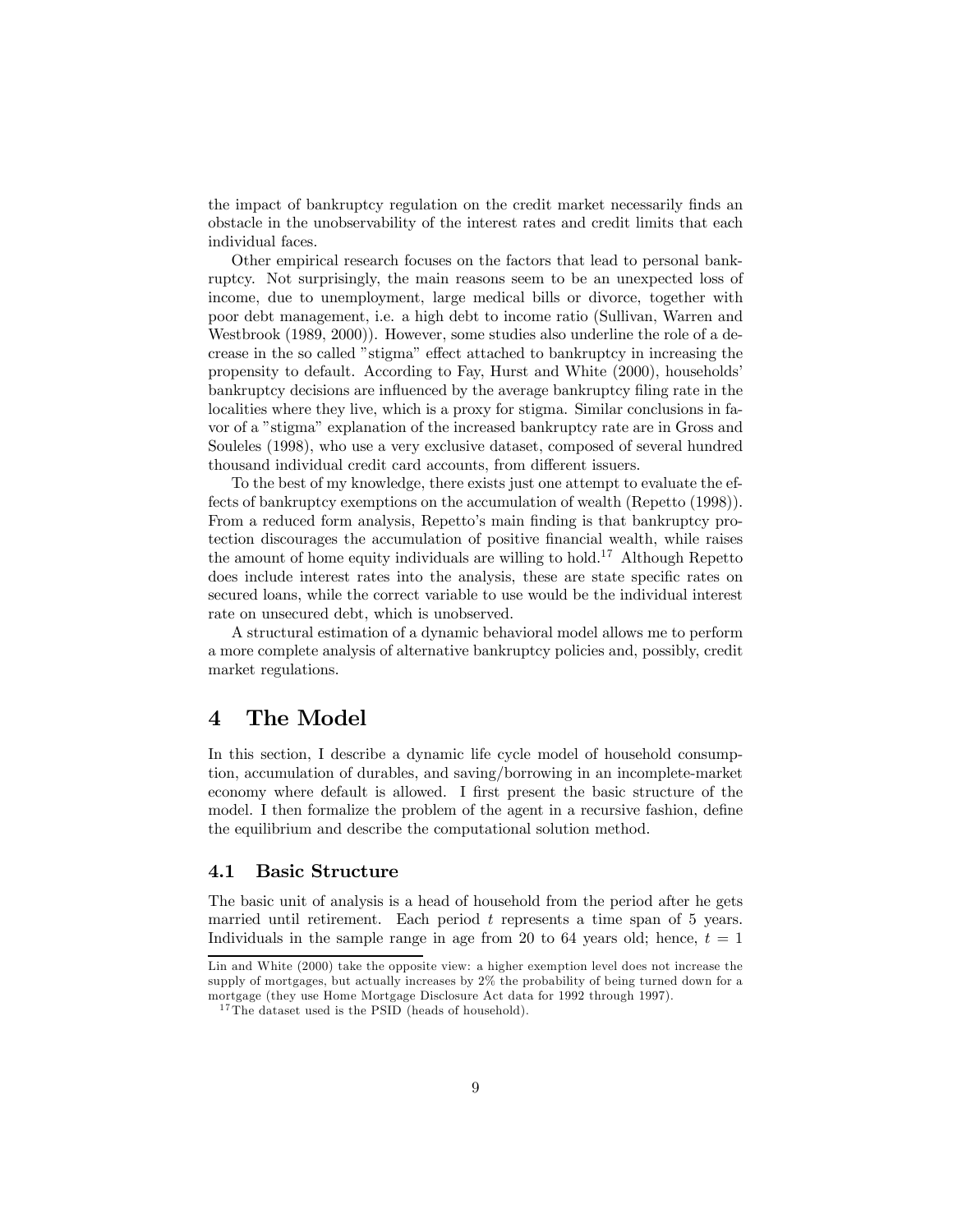stands for 20 to 24 years old,  $t = 2$  for 25 to 29 years old etc., until period  $T = 9$ , when all individuals are assumed to retire.

There is just one good produced in the economy, whose price is normalized to one. All transactions are in terms of that good, which can be used as durable or nondurable consumption, or can be saved. A durable good provides utility in the current period and constitutes a source of liquidity for the future. The agent faces idiosyncratic uncertainty and receives a random endowment each period. There exists a competitive credit market, in which risk neutral banks provide a risk-free return on deposits and supply loans at individual-specific interest rates. Markets are assumed to be incomplete, in the sense that it is not possible to make the repayment of the loans contingent on future endowments. A key feature of the model is the lack of commitment of the agent in the contract with the bank.

The household maximizes its lifetime discounted utility from consumption of nondurables and durables.

#### 4.2 Individual Problem

#### 4.2.1 Endowments and Permanent States

The permanent state of an individual is comprised of his age at marriage, a, his education level, s, and the exemption level e of his state of residence. The age at marriage can be between 0 and 8, with 0 denoting an age younger than twenty years old, 1 an age between twenty and twenty-four, and so on until the last age group between fifty-five and fifty-nine years old. The decision process starts at age  $a + 1$ . Education s is measured in number of years of school, between 0 and 17. The exemption level  $e$  is the value of durable assets that can be kept if filing for bankruptcy, in the interval  $[0, \overline{e}]$ .<sup>18</sup> The decisions about schooling, state of residence and marriage are not modeled, and these variables are not allowed to change over the life cycle.

At marriage, the agent is characterized by his initial endowments of financial assets  $d_{a+1}$  (debt or savings) and durable goods  $h_a$ . Initial states are a deterministic function of age and education plus a random component, all known at  $a + 1$ .

Initial durable wealth  $h_a$  is a function of age at marriage and education:

$$
h_a = \alpha_0 + \alpha_1 a + \alpha_2 s + \varepsilon_h,
$$

where  $\varepsilon_h$  is normally distributed, with mean 0 and variance  $\sigma_h^2$ .

Initial non-durable wealth  $d_{a+1}$  is also a function of age at marriage and education:

 $18$ In estimation, the following four categories of education are considered: no high school  $(s = 9)$ , high school degree  $(s = 12)$ , some college  $(s = 14)$ and college degree  $(s = 16)$ . Exemption levels are also divided into four groups: \$10,000, \$21,700, \$57,000 and unlimited (see below).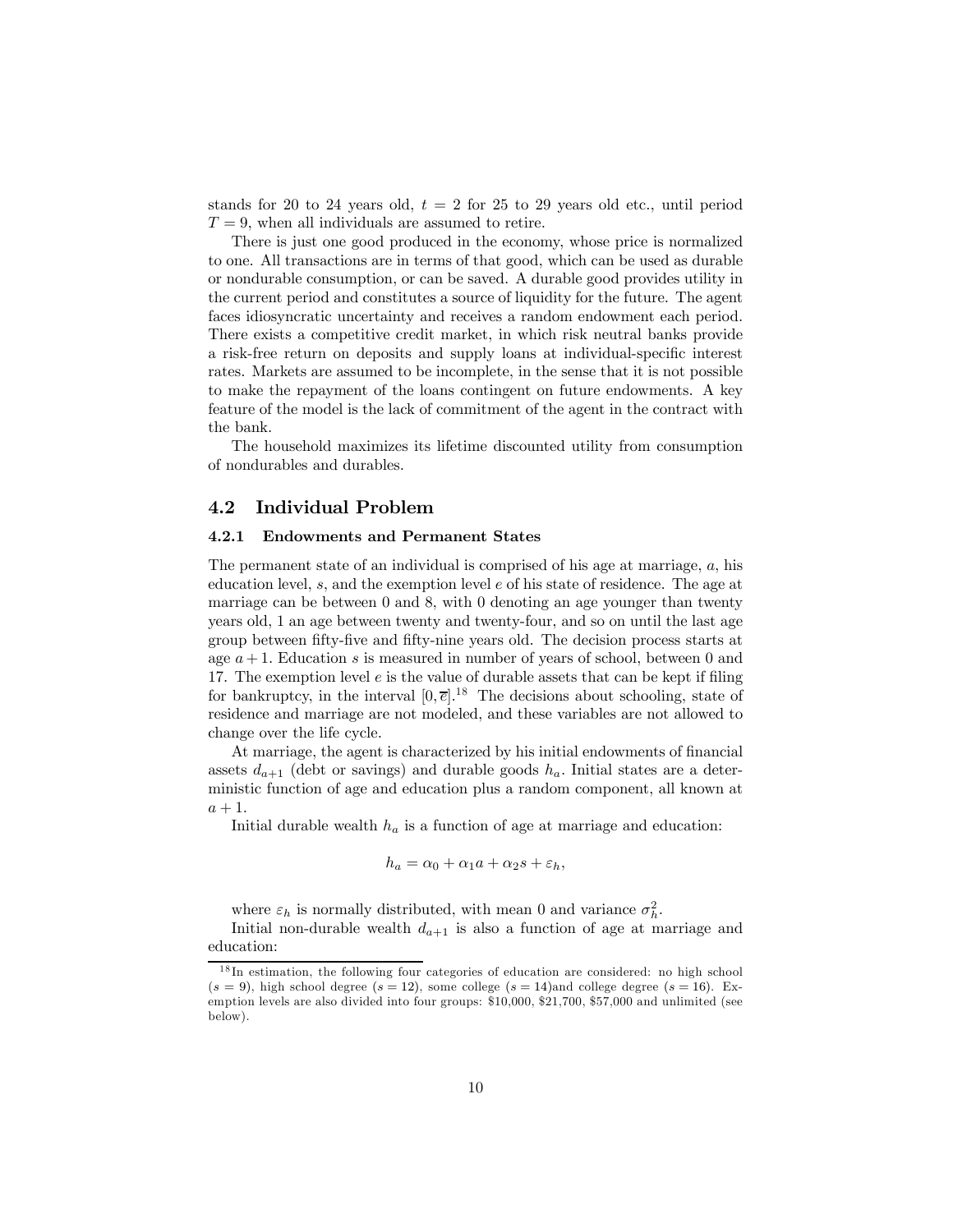$$
d_{a+1} = \beta_0 + \beta_1 a + \beta_2 s + \varepsilon_d,
$$

with the random component  $\varepsilon_d \sim N(0, \sigma_d^2)$ . The two errors  $\varepsilon_h$  and  $\varepsilon_d$  are assumed to be correlated, with a covariance equal to  $\sigma_{hd}$ .

At each age  $t$ , the household receives the following earnings endowment:

$$
y_t = \exp(\alpha_t + \alpha_s s) \epsilon_t^y,
$$

where  $\alpha_t$  is a coefficient that depends on age t (each age is characterized by a different labor productivity, or wage rate). Earnings are also a function of the individual's education s (with  $\alpha_s$  being the corresponding marginal effect on  $log(y_t)$ ). The shock to earnings  $\epsilon_t^y$  is realized at t and lognormally distributed,  $\epsilon_t^y \sim \hat{LN}(0, \sigma_y^2)$ , at any t. Shocks are serially independent over time.

#### 4.2.2 Preferences

The individual derives utility from consumption of the nondurable good,  $c \geq 0$ , and from the services of the stock of durables owned,  $h \geq 0$ . The per period utility of the agent is continuous, strictly increasing and strictly concave in both arguments, and obeys the Inada conditions for nondurable consumption.

Following Fernandez-Villaverde and Krueger (2000), the utility takes the following CRRA functional form, with a CES aggregator function of the consumption services from durables and nondurables :

$$
u\left(c_t, h_t, \varepsilon_t^c\right) = \frac{\left\{\left[\theta \varepsilon_t^c(c_t)^\tau + \left(1-\theta\right) \left(h_t\right)^\tau\right]^\frac{1}{\tau}\right\}^{1-\sigma}}{1-\sigma},
$$

where the coefficient of relative risk aversion is  $\sigma > 1$ , the consumption share is  $\theta \in (0, 1)$ , and the constant elasticity of substitution coefficent is  $\tau < 1$ .

At each period t the household receives a shock to preferences  $\varepsilon_t^c$ , which is lognormally distributed,  $\varepsilon_t^c \sim LN(0, \sigma_c^2)$ , and uncorrelated with the shock to earnings.

### 4.2.3 Decisions and constraints

At each t, after having observed the realizations of shocks to earnings and preferences, the household chooses the quantity  $c_t$  of nondurable goods to consume and the stock  $h_t$  of durables which provide consumption services in t and are a possible source of liquidity in the next period. Moreover, the agent can decide whether to save or borrow at a bank an amount  $b_t \in \mathcal{R}$ , where  $b_t$  is positive if he borrows, and negative if he lends. If  $b_t < 0$  (he saves), at  $t + 1$  he has the right to receive  $d_{t+1} = Rb_t$ , where  $R > 1$  is the risk-free gross interest rate. If instead  $b_t > 0$  (he borrows), the agent has to pay an individual-specific amount  $d_{t+1}$ at  $t + 1$ , which is determined below. The contract with the bank is therefore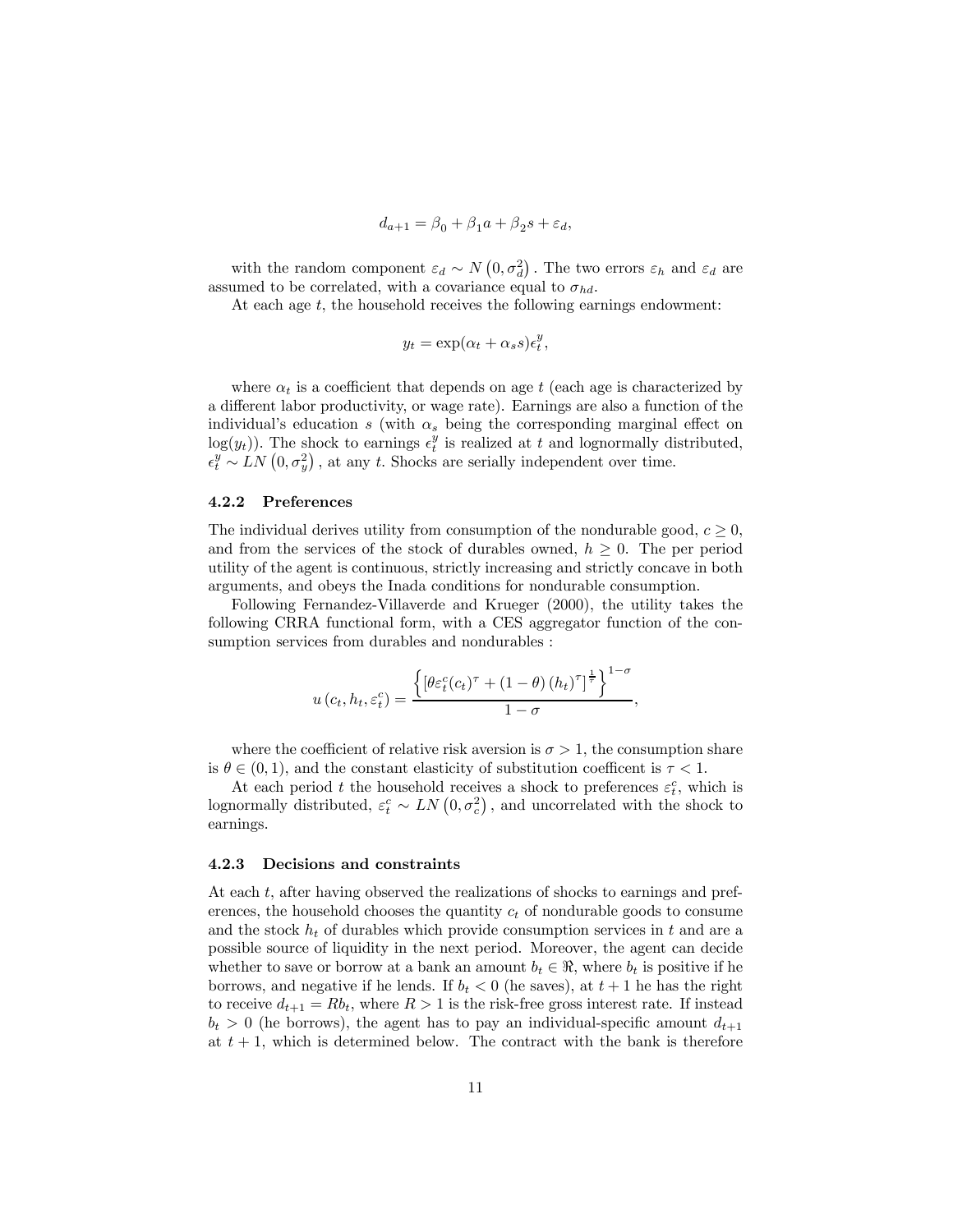characterized by  $(b_t, d_{t+1})$  at any period t (the banking sector is described in detail in the following section).

The household, however, does not commit to repay its debt. At the beginning of each period t, the agent chooses whether to repay the debt  $d_t$  (if any) or not. In the latter case, he decides to default and file for bankruptcy. According to the law, the bank will repossess all the defaulter's durables  $(h_t)$  in excess of the exempted level, e. The bankrupt person cannot borrow in the period of default (just in that period), but he can buy durables and save. Moreover, he incurs a cost that is proportional to his earnings: he looses a percentage  $q<sup>y</sup>$  of  $y_t$   $(0 < q^y < 1).$ <sup>19</sup> The bankrupt individual's life goes back to normal in the period after he defaulted (he can borrow again, and default again).<sup>20</sup>

Durables depreciate at a rate  $\delta \in (0,1)$ .

The budget constraint of an individual that does not default is

$$
c_t + h_t = y_t + (1 - \delta)h_{t-1} - d_t + b_t
$$

with the borrowing constraint

$$
b_t = \frac{d_{t+1}}{R} \quad \text{if } d_{t+1} \le 0
$$
  

$$
b_t \le \overline{b}(h_t, d_{t+1}) \quad \text{if } d_{t+1} > 0
$$

where  $\bar{b}$  ( $h_t$ ,  $d_{t+1}$ ) is the maximum borrowing allowed by the bank to the individual that chooses to hold durables  $h_t$  and have a debt  $d_{t+1}$  in  $t+1$ . This borrowing constraint is derived endogenously from the equilibrium condition of the banking sector (see next section), and will hold with equality.

For a person that defaults the budget constraint is

$$
c_t + h_t = \min\left\{(1-\delta)h_{t-1}, e\right\} + y_t(1-q^y) + \frac{d_{t+1}}{R}
$$
  
with  $d_{t+1} \le 0$ 

as he is able to keep the exempted durables (or all the durables, if the value of these is less than the exemption level), and can only save.

In the last period of life the individual chooses how much to consume and how many durables and savings (negative  $d_{T+1}$ ) to leave for retirement, and he can default on his debt.

 $19$ Under Chapter 7 bankruptcy filing, the individual can actually keep all his current (if not paid yet) and future wages (the punishment falls only on assets). However, the whole bankruptcy process usually lasts for about three to eight months (Elias, Renauer and Leonard (1997)). In these months, wages and all other assets are frozen and are not freely available to the individual.

 $^{20}$ In the U.S., you cannot file for bankruptcy for 6 years after a prior bankruptcy. By construction, in the model an individual will be able to file for bankruptcy no sooner than two periods after having first defaulted.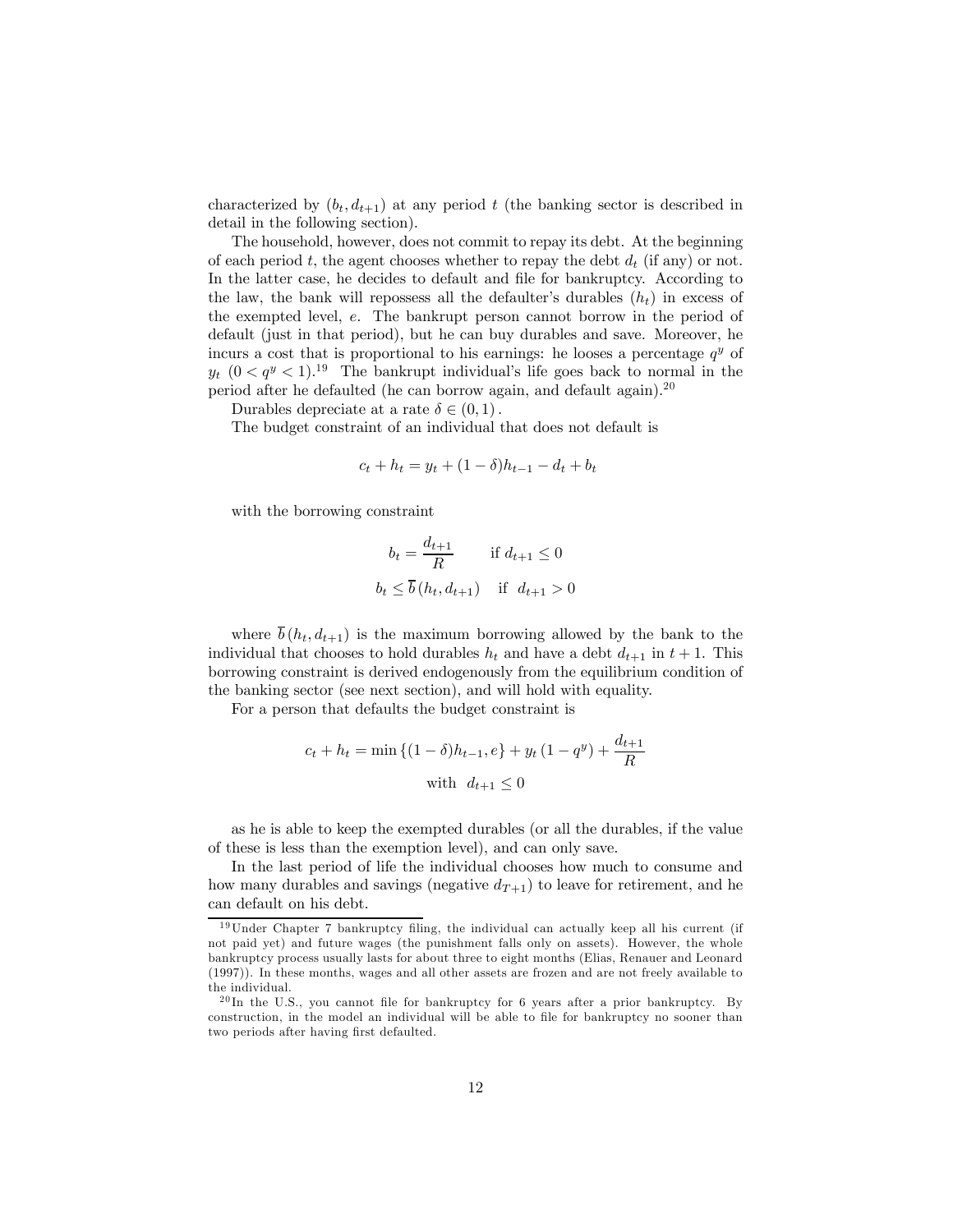#### 4.2.4 Timing

Each period, the individual first observes the realization of the shocks to earnings and preferences and decides whether to default (if he is a net debtor). After that, he buys durables, borrows or saves and consumes.

#### 4.2.5 Preferences and Objective function

Let  $\beta \in (0,1)$  be the individual discount factor.

Then the overall expected utility of the agent at marriage is given by:

$$
U\left(\{c_t, h_t, \varepsilon_t^c\}_{t=a+1}^T\right) = E_{a+1} \left[\sum_{t=a+1}^T \beta^{t-a-1} u\left(c_t, h_t, \varepsilon_t^c\right) + \beta^{T-a-1} g\left(h_T - d_{T+1}\right)\right]
$$

where  $E_{a+1}$  denotes the expectation at the period after marriage, taken over the stream of future random shocks. The function  $g(h_T - d_{T+1})$  is linear in wealth, and represents the retirement motive.

#### 4.3 Credit sector

The agent can opt for one of several savings or loan arrangements with a set of competitive banks. As mentioned above, each contract with a bank specifies the loan  $b_t > 0$  from that bank (or the deposit  $b_t < 0$  into that bank), and the repayment  $d_{t+1}$  (or withdrawal of savings, if negative).<sup>21</sup>

Banks have perfect information about the age and the endowments of individuals (their earnings, stock of durables and debt/credit), and get to observe the shocks at the same time as the agents do. Therefore, banks are able to perfectly discriminate among different types of borrowers. I assume, as in Chatterjee, Corbae, Nakajima and Rios-Rull (2002), that each bank actually contracts with only one type of agent in the economy.<sup>22</sup> Banks maximize their expected profits every period. Perfect competition implies that in equilibrium the expected profits derived from each type-specific contract are zero.

As mentioned above, the assumption that  $d_{t+1}$  is not made contingent on the realization of the shock to earnings is embedded in the formulation of the contract  $(b_t, d_{t+1})$ . In other words, markets are incomplete, since it is not possible for the agent to perfectly insure himself against future shocks to earnings. The kind of standard debt contracts considered here is quite consistent with the contracts observed in practice.

The uncertainty of future earnings, together with the implicit assumption that the agent does not commit to the contract with the bank, are sufficient

 $^{21}$ I restrict my attention to just one contract, although this could represent the sum of many loans arrangements,  $(b_t^k, d_{t+1}^k)_{k=1}^K$ 

 $^{22}$ This is an equilibrium result: banks perfectly discriminate among borrowers through the interest rate.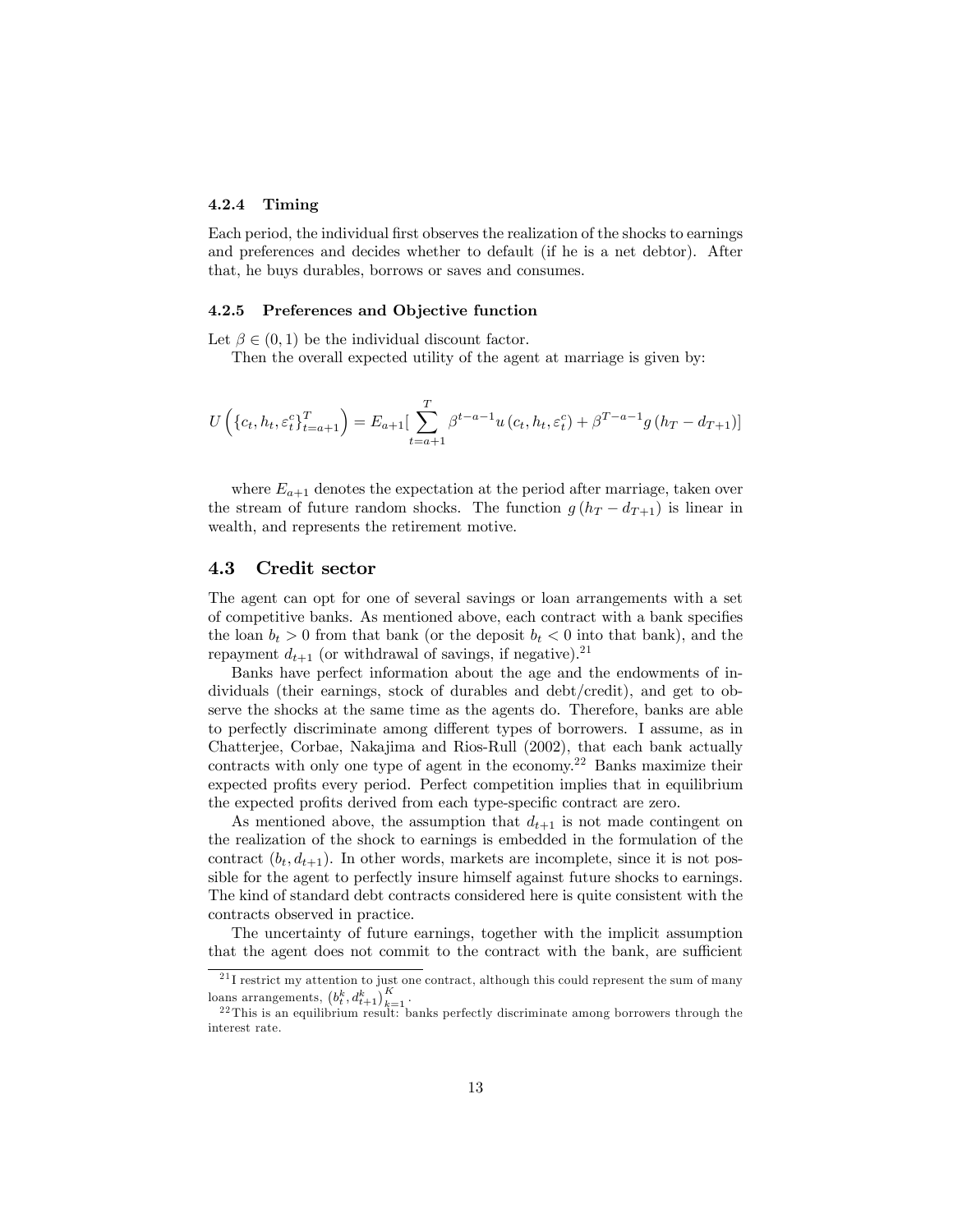conditions to allow the possibility that the individual defaults.<sup>23</sup> Banks, on the other hand, are supposed to commit to the contracts with the agent, so that saving is always riskless.

For each contract  $(b_t, d_{t+1})$ , the actual repayment made to the bank will be equal to  $d_{t+1}$  if there is no default, while the maximum of the value of non exempt durables, as long as this is less than the debt  $d_{t+1}$ , and zero will be repossessed in case of default. Clearly, the repayment made to the bank in  $t+1$ does depend on the quantity of durables and debt chosen by the individual at age t, and on the shocks  $\varepsilon_{t+1}^y$  and  $\varepsilon_{t+1}^c$ .

The zero expected profits condition determines the borrowing  $\overline{b}_t$  allowed at each level of debt and durable wealth:

$$
\overline{b}_{t}(h_{t}, d_{t+1}) = \begin{cases}\n\frac{d_{t+1}}{R} & \text{if } d_{t+1} \leq \max\left\{(1-\delta)h_{t}-e, 0\right\} \\
\frac{1}{R}[1-\mu_{t}(h_{t}, d_{t+1})]d_{t+1} + \mu_{t}(h_{t}, d_{t+1})\max\left\{(1-\delta)h_{t}-e, 0\right\}]\n\end{cases}
$$
\notherwise\n
$$
(1)
$$

If the debt is smaller than the non exempted durable assets, then the bank will be able to recover the borrowed funds in full, so that the borrowing allowed will simply be the discounted value of  $d_{t+1}$ . I denote with  $\mu_t(h_t, d_{t+1})$  the probability of defaulting for a person with deterministic state  $(h_t, d_{t+1})$  in  $t+1$ . If the debt is higher than the non exempted assets, the bank will be fully repaid only with probability  $[1 - \mu_t(h_t, d_{t+1})]$ , while with probability  $\mu_t(h_t, d_{t+1})$  the bank will repossess the non exempted assets,  $(1-\delta)h_t - e$ , if positive. The borrowing allowed is the discounted value of the expected repayment.

The individual specific (gross) interest rate on the loan is simply the ratio between  $d_{t+1}$  and  $\overline{b}_t$   $(h_t, d_{t+1})$ , and therefore depends on the debt and on durable wealth held by the household.

### 4.4 The problem in recursive formulation

The problem of the agent can be written in recursive form.

The state variables at age t are  $(h_{t-1}, d_t, \varepsilon_t^y, \varepsilon_t^c)$ .<sup>24</sup>

Let  $(h_{t-1}, d_t, \varepsilon_t^y, \varepsilon_t^c) = x_t = (\underline{x}_t, \underline{\varepsilon}_t)$ , where  $\underline{x}_t = (h_{t-1}, d_t)$  denotes those states that are chosen by the agent in the previous period, while  $\varepsilon_t$  is simply the vector of the realizations of the shocks at  $t$ .

<sup>&</sup>lt;sup>23</sup>The lack of commitment argument, with the uncertainty on future earnings, is just one possible source of a positive probability of default (Hart and Moore (1994), Kocherlakota (1996)). Asymmetric information and moral hazard could be some of the alternative assumptions to generate default in the economy (Green (1987), Thomas and Worrall (1989)).

<sup>2 4</sup>Rigorously, states include also age at marriage, education and the exemption level of the state where the agent lives; to simplify notation, I omit these, since they are permanent throughout the decision time span. Trivially, age also is a state.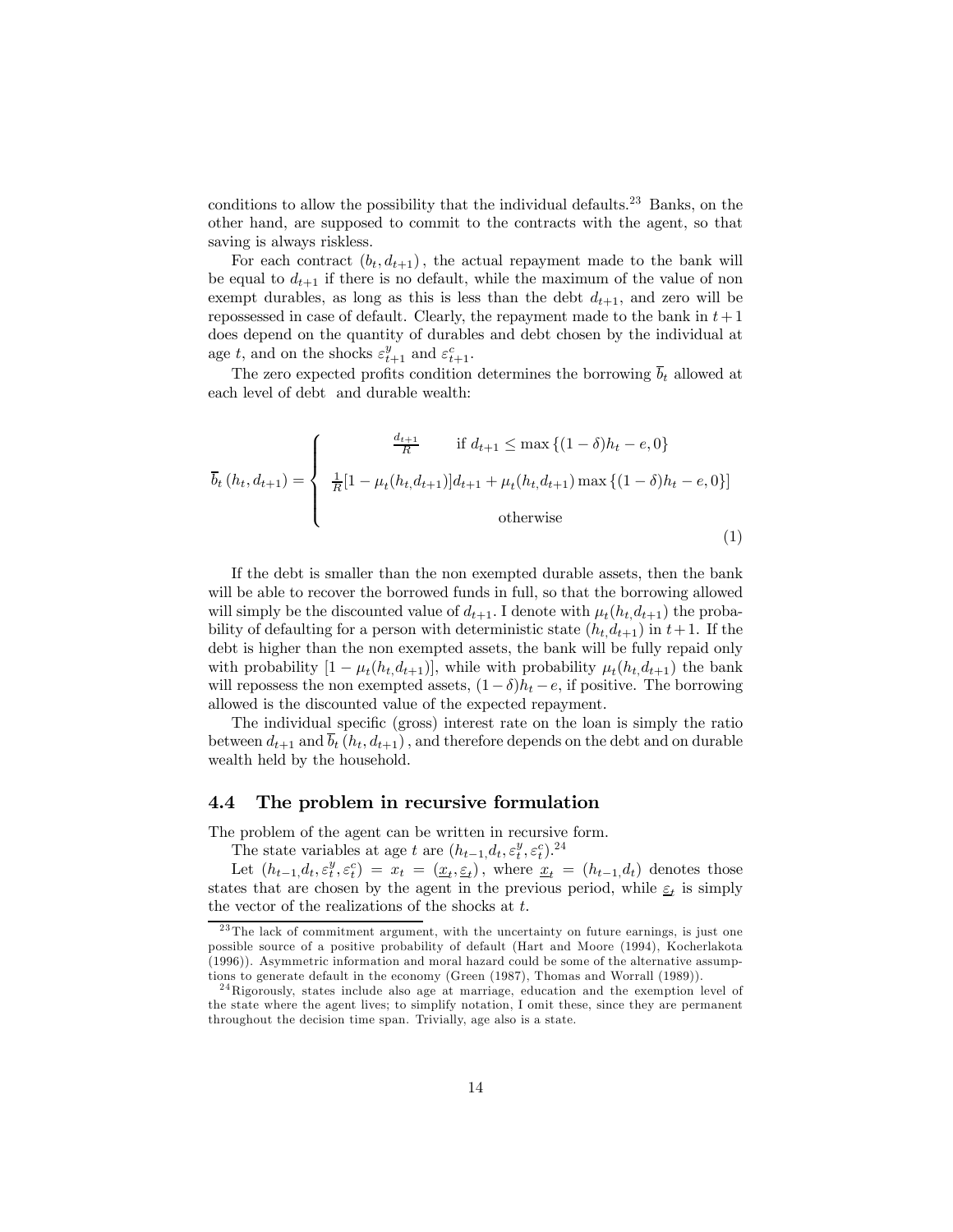The control variables at age t are  $(h_t, d_{t+1}, b_t, c_t, I_t^d)$ , where  $b_t$  and  $c_t$  are uniquely determined by the constraints and  $(h_t, d_{t+1}, I_t^d)$ .

Given  $s, a$  and  $e$ , the agent solves the following problem:  $\forall$   $(a+1) \leq t < T$ 

$$
V_t\left(\underline{x}_t, \underline{\varepsilon}_t\right) = \begin{cases} \max_{I_t^d \in \{0, 1\}} \left\{ (1 - I_t^d) V_t^0\left(\underline{x}_t, \underline{\varepsilon}_t\right) + I_t^d V_t^1\left(\underline{x}_t, \underline{\varepsilon}_t\right) \right\} & \text{if } d_t > 0 \\ V_t^0\left(\underline{x}_t, \underline{\varepsilon}_t\right) & \text{otherwise} \end{cases}
$$

where  $I_t^d = 1$  is chosen if the individual defaults,  $I_t^d = 0$  otherwise. The value of not defaulting is given by:

$$
V_t^0(\underline{x}_t, \underline{\varepsilon}_t) =
$$
  
\n
$$
\max_{c_t, h_t, b_t, d_{t+1}} \{ u(c_t, h_t, \varepsilon_t^c) + \beta E_t \left( V_{t+1} \left( \underline{x}_{t+1}, \underline{\varepsilon}_{t+1} \right) \right) \}
$$
  
\n
$$
s.t. \begin{cases} c_t + h_t = y_t + (1 - \delta)h_{t-1} - d_t + b_t \\ b_t \le \overline{b_t} \left( h_t, d_{t+1} \right) \\ h_t \ge 0, c_t \ge 0, d_{t+1} \in R \end{cases}
$$

where  $\overline{b}_t(h_t, d_{t+1})$  is derived from (1). As mentioned above, this constraint holds with equality.

 $V_t^1(\underline{x}_t, \underline{\varepsilon}_t) =$ 

The value of defaulting is

$$
\max_{c_t, h_t, d_{t+1}} \{ u(c_t, h_t, \varepsilon_t^c) + \beta E_t \left( V_{t+1} \left( \underline{x}_{t+1}, \underline{\varepsilon}_{t+1} \right) \right) \} \tag{2}
$$
\n
$$
\text{s.t.} \quad \begin{cases} \nc_t + h_t = \min \left\{ (1 - \delta) h_{t-1}, e \right\} + y_t (1 - q^y) + \frac{d_{t+1}}{R} \\ \nh_t \ge 0, c_t \ge 0, d_{t+1} \le 0 \end{cases} \tag{3}
$$

At each period  $t$  expectations are taken over the joint distribution of the stochastic shocks  $\underline{\varepsilon}_{t+1}$ .

In period T the value  $V_T(\underline{x}_T, \underline{\varepsilon}_T)$  is the greater of:

$$
V_T^0(\underline{x}_T, \underline{\varepsilon}_T) = \max_{c_T, h_T, d_{T+1}} \{ u(c_T, h_T, \varepsilon_T^c) + \beta g(h_T - d_{T+1}) \}
$$
(4)

s.t. 
$$
\begin{cases} c_T + h_T = (1 - \delta)h_{T-1} + y_T - d_T + \frac{d_{T+1}}{R} \\ h_T \ge 0, c_T \ge 0, d_{T+1} \le 0 \end{cases}
$$
 (5)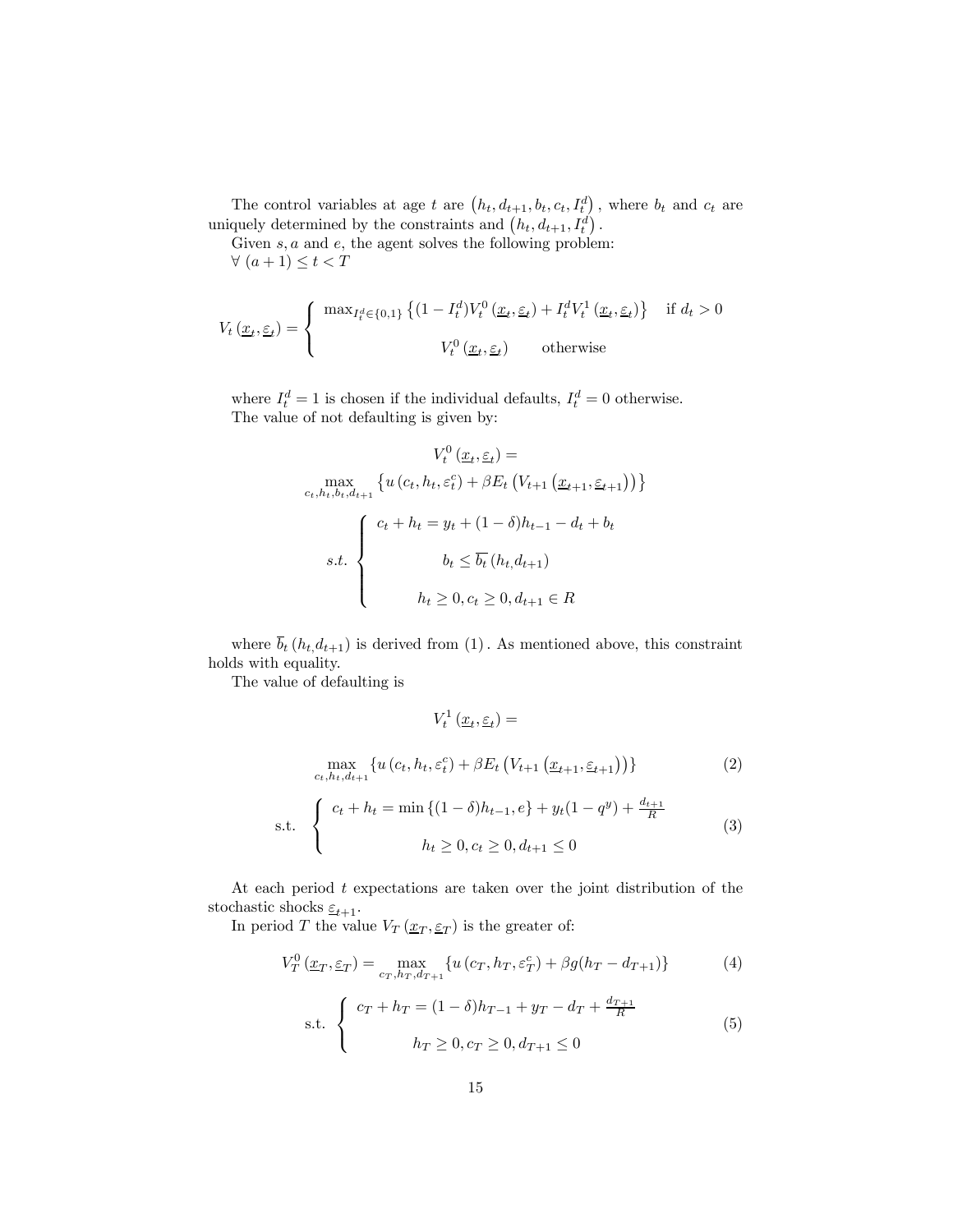$$
V_T^1(\underline{x}_T, \underline{\varepsilon}_T) = \max_{c_T, h_T, d_{T+1}} \{ u(c_T, h_T, \varepsilon_T^c) + \beta g(h_T - d_{T+1}) \}
$$
(6)

s.t. 
$$
\begin{cases} c_T + h_T = \min\{(1-\delta)h_{T-1}, E_l\} + y_T(1-q^y) + \frac{d_{T+1}}{R} \\ 0 \le h_T \le e, c_T \ge 0, d_{T+1} \le 0 \end{cases}
$$
(7)

where  $g(h_T - d_{T+1}) = \alpha_h h_T - \alpha_d d_{T+1}$  represents the additional value of carrying over wealth  $(h_T - d_{T+1})$  into the retirement period.

A solution to the dynamic optimization problem is given by optimal decision rules for durable goods  $h_t(x_t, \underline{\varepsilon}_t) \in \Re_+$ , borrowing/saving contracts  $(b_t(\underline{x}_t, \underline{\varepsilon}_t), d_{t+1}(\underline{x}_t, \underline{\varepsilon}_t)) \in \Re^2$ , consumption  $c_t(\underline{x}_t, \underline{\varepsilon}_t) \in \Re_+$  and default  $I_t^d(\underline{x}_t, \underline{\varepsilon}_t) \in$  $\{0,1\}$ , for any state  $(\underline{x}_t, \underline{\varepsilon}_t) \in \Re_+ \times \Re \times \Re_+^2$ , for any period  $t = a + 1, ...T$ .

### 4.5 Equilibrium

Given the risk-free gross interest rate  $R$  and the bankruptcy exemption level e, a Recursive Competitive Equilibrium is a set of value functions  $V_t(\underline{x}_t, \underline{\varepsilon}_t)$ , policy functions  $h_t(\underline{x}_t, \underline{\varepsilon}_t)$ ,  $d_{t+1}(\underline{x}_t, \underline{\varepsilon}_t)$ ,  $b_t(\underline{x}_t, \underline{\varepsilon}_t)$ ,  $c_t(\underline{x}_t, \underline{\varepsilon}_t)$  and  $I_t^d(\underline{x}_t, \underline{\varepsilon}_t)$ , a probability of default function  $\mu_t(\underline{x}_{t+1})$  and a borrowing constraint function  $\overline{b_t}(\underline{x}_{t+1})$  such that:

1) at each  $t$ , the policy functions solve the agent's optimization problem with corresponding value function  $V_t$ ;

2)  $\overline{b_t}(\underline{x}_{t+1})$  is determined by the zero expected profits condition of the banks, at each t and for each  $x_{t+1}$ ;

3) at each t, for each  $\underline{x}_{t+1}$ , the probability of default is given by

$$
\mu_t\left(\underline{x}_{t+1}\right) = E_t[I_{t+1}^d\left(\underline{x}_{t+1}, \underline{\varepsilon}_{t+1}\right)].
$$

#### 4.6 The solution method

The solution to the model is not analytic, and has to be numerically computed. Having to deal with two continuous deterministic states, two continuous random shocks and three choices (durables, debt and default), the problem is particularly burdensome. The main difficulty is in evaluating two dimensional integrals at each of the many state points, at each period.

Because the policies at each age (solutions of the dynamic problem) are functions of the continuous shocks, they are impossible to store in a computer. However, in order to be able to evaluate the value function and the optimal choice at any state and age, it is sufficient to know the expected values  $E_t V_{t+1} \left( \underline{x}_{t+1}, \underline{\varepsilon}_{t+1} \right)$ and  $\overline{b_t}(\underline{x}_{t+1})$  (as in (1) above,  $\overline{b_t}(\underline{x}_{t+1})$  also involves an expectation, since it depends on the probability of default). I therefore consider a solution of the model to consist of the set of

and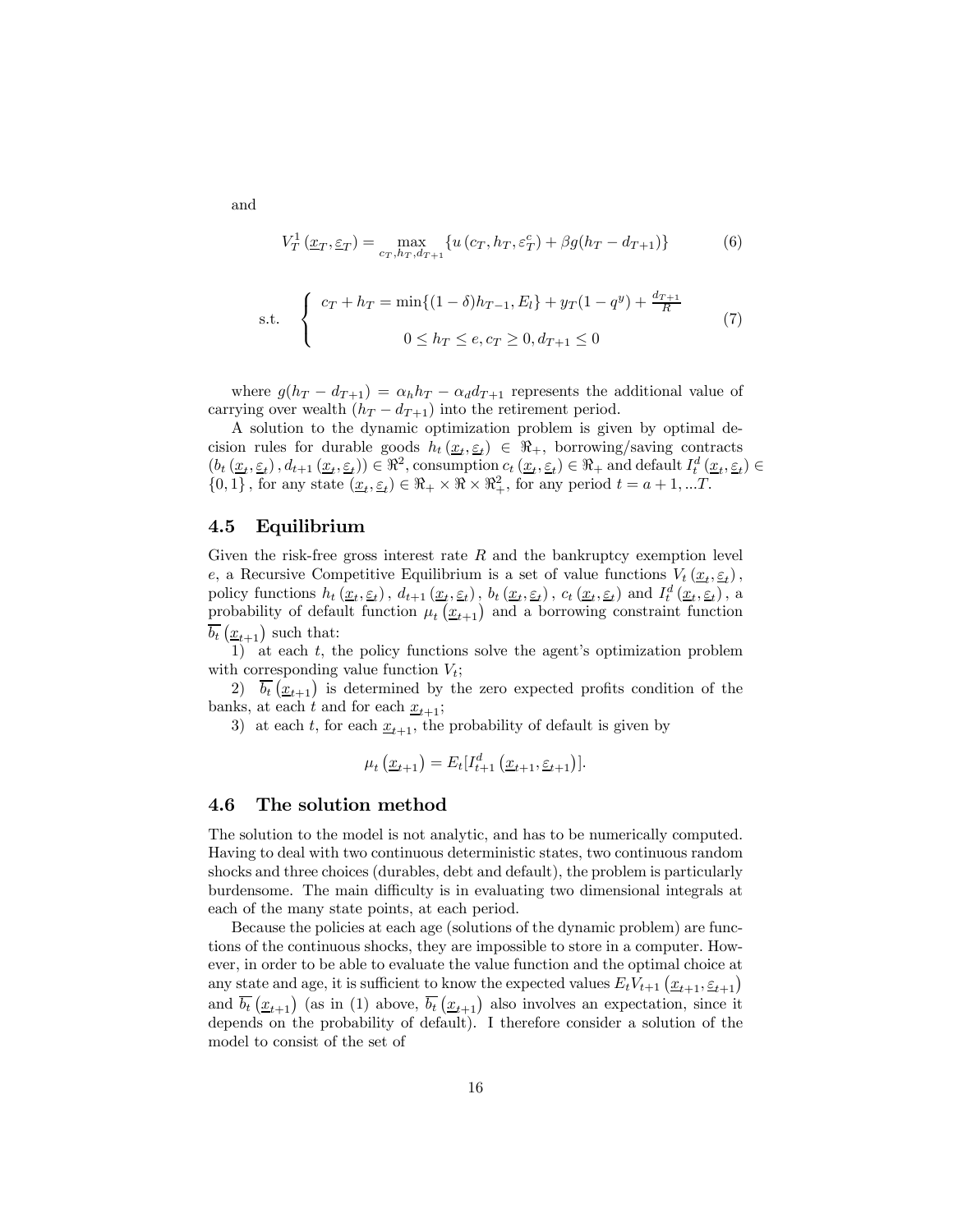$$
EMAX(\underline{x}_t, t) = E_{t-1}(V_t(\underline{x}_t, \underline{\varepsilon}_t))
$$

and

$$
EBOR(\underline{x}_t, t) = \overline{b_t}(\underline{x}_t) R
$$

as functions of each state  $x_t$  and age  $t, t = a + 2, ..., T$ .

Each of these elements corresponds to a double integral over the distribution of the shocks  $\underline{\varepsilon}_t = (\varepsilon_t^y, \varepsilon_t^c)$ .

First, in order to decrease the computational burden, instead of discretizing the level values of the control variables, I transform the problem such that the choice is the percentage change in the value of durables and debt. In this way the number of choices is limited, while the feasible state space grows with age.

The solution method I use is due to Keane and Wolpin (1994) and consists of using Monte Carlo integration to evaluate the required integrals at a subset of state points and interpolating the non-simulated values using a regression function. After having evaluated the EMAX and EBOR functions, life-cycle profiles of the decisions of consumption, stock of durables, borrowing/saving and default can be simulated. See the Appendix for a description of the algorithm used for computation.

### 5 Data

The data are a subsample of the Panel Study of Income Dynamics (PSID), which is a longitudinal study started in 1968 with a sample of 5,000 families, with individuals followed -whether or not in the same family unit - every year until 1997, and every other year since then. Information on wealth in the PSID is collected only at three waves: 1984, 1989 and 1994, with an early release of a fourth, in 1999. For this reason I restrict attention to the period 1984-1994 (another reason being that there has been an important reform in bankruptcy law in 1994, while there have not been salient changes before that). The PSID asked specific questions on one person's bankruptcy history only in one wave, in 1996.

I follow all the heads of household, that are between the ages of 20 and 64, as long as they had no changes in marital status or in the state of residence for at least one full 5-year period of the three periods under consideration (between 1982 and 1986, between 1987 and 1991, and between 1992 and 1996). The final sample is composed of 4,790 individuals (for details on the sample selection, refer to Table 2 in the Appendix). As I do not model any change of marital status decision, I choose to follow only married heads of households. A change in marital status (i.e. a divorce) would alter a household's preferences with respect to durable goods. In the model, such a change, or moving to another state, are implicitly assumed unforseen and unexpected events in the life of an individual. Individual characteristics of the sample are presented in Table 3.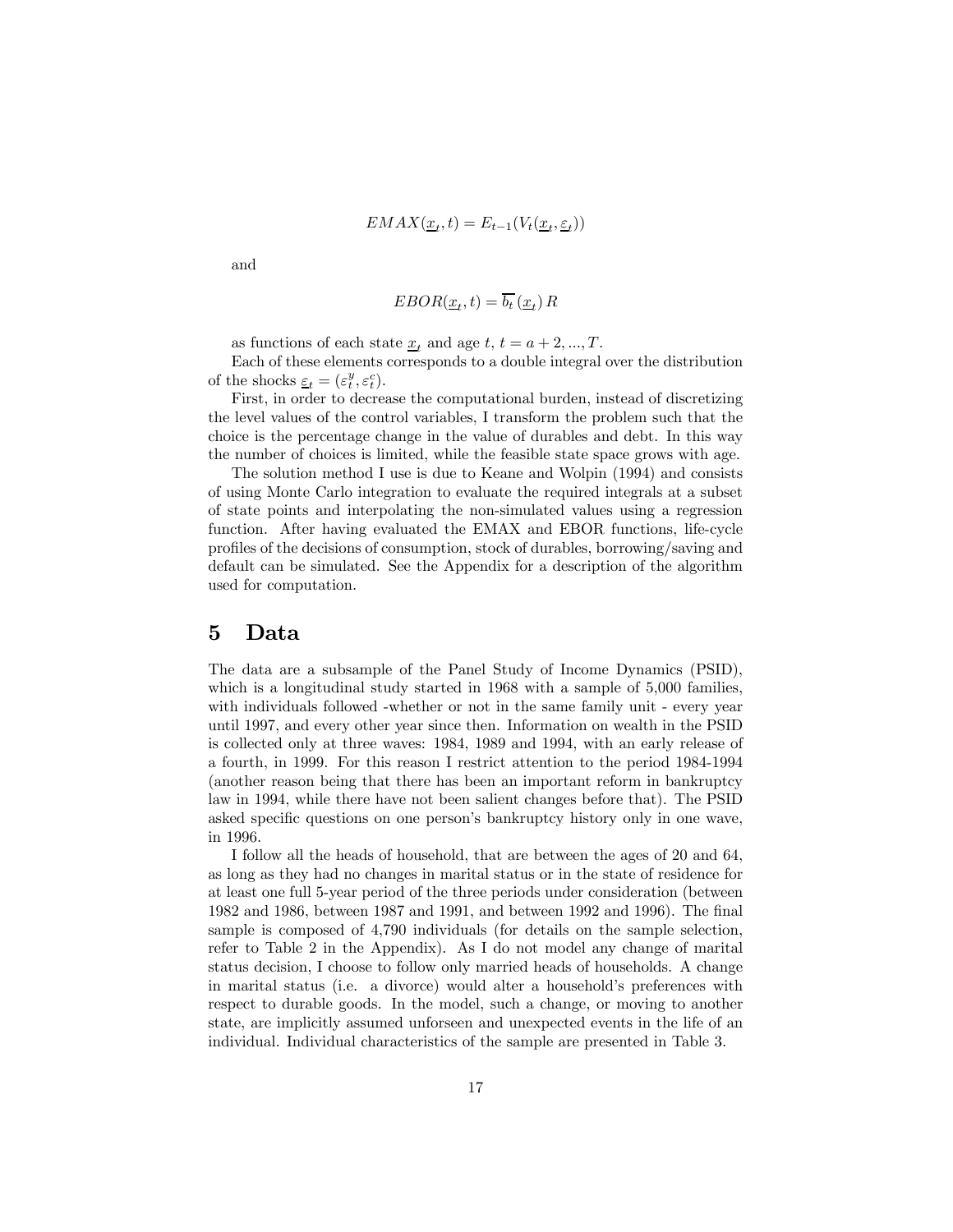To match the time spans of the model, I aggregate the head's and wife's labor income over five years.25 The value of durable wealth consists of the sum of home equity (market value of the house net of mortgages) and the value of vehicles (net of secured debt) owned by the household. The value of nondurable net wealth is the sum of saving and checking accounts, mutual funds, retirement accounts, money market funds, stocks, bonds, farms or business, land and other real estate, less credit card and other unsecured debts, and matches the b variable in the model.

In order to present descriptive statistics, I further divide the states into two groups: states with a low exemption, below \$40,000, and states with a high exemption, above \$40,000 or unlimited. Statistics are presented separately for these two groups of states, and for nine age groups, starting with the 20 to 24 year old group, and ending with the  $60$  to  $64$  group.<sup>26</sup>

Table 4 and Figures 1 and 2 show durable wealth, non-durable net wealth, default rates and household labor income statistics by age and exemption group. In both groups of states household earnings profiles show the typical humped shape over the life cycle, and are not significantly different between low and high exemption groups (see also the regression in Table 9). Both durable and nondurable net wealth increase over the life cycle, until at least the age of 60, and accumulation of both types of wealth is substantially higher in high exemption states, at least after the age of 35. This holds true conditioning on education or income quartile, as shown in Tables 5 and 6. Table 7 presents the estimated coefficients of a regression of durable wealth on age, age at marriage, education and exemption level (with a dummy for the unlimited exemption). The effect of the exemption appears to be positive and significant, with an average increase of \$450 in net durable wealth for each additional \$1,000 of exempted value. A positive and significant, but lower, effect of exemptions is that on non-durable net wealth: conditional on age, education and age at marriage, each additional \$1,000 of exemption increases the value of net wealth held by the household by about \$190. The conclusion is that exemptions seem to have an overall positive effect on the accumulation of wealth, especially net durable wealth. $27$ 

Only 101 households, or 2.11% of the whole sample used for estimation, have filed for bankruptcy during the observation period. Default behavior is aggregated over 5 year periods (a person participating in the sample in 1984 is considered a defaulter if he/she filed for bankruptcy in any of the years between 1982 and 1986, a person participating in the sample in 1989 is considered a defaulter if he/she filed for bankruptcy in any of the years from 1987 to 1991, and so on). There doesn't appear to be a significant difference in the pattern of default rates between low and high exemption states (see also the probit model in Table 10), with the exception of the first age group (a 9% default rate among

<sup>&</sup>lt;sup>25</sup>The implicit assumption is that all the resources of the family unit are pooled, and decisions about their allocation are made by the head of the household.

 $2<sup>26</sup>$  The statistical analysis implicitly assumes that there are no cohort effects in the sample, which is consistent with the assumption that the economy is in a steady state.

 $27$ The objection can arise that high exemption states could simply be wealthier states. In this work I am ignoring the political economy aspects of bankruptcy exemptions.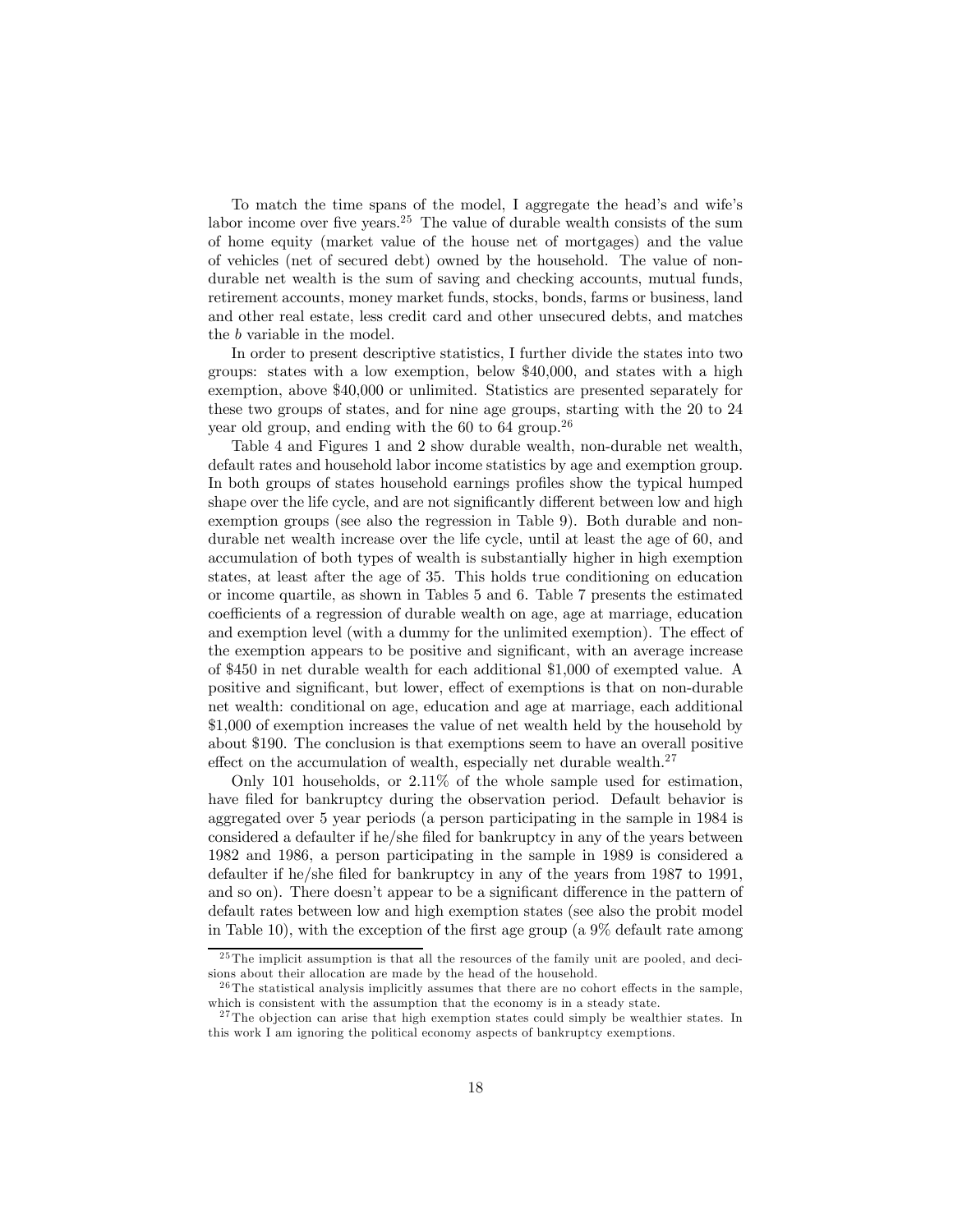individuals between 20 and 24 years old in high exemption states, versus a 2.3% rate in the low exemption group).

Table 11 presents individual characteristics of bankruptcies in the sample. The typical individual that files for bankrupcy is about 35 years old, white, with a high school degree, owns about \$17,000 worth of durable assets (over the 5 years period of default), and almost no non-durable wealth. His family labor income is below the average income of a household his age, but not extremely low.

As noticed in Fay, Hurst and White (2000), it is very likely that bankruptcy filings are underreported in the PSID. In fact, the PSID filing rate is only about half as high as the national rate (the correlation between the two rates is  $0.67$ , reported in FHW). I take the underreporting into account by assuming that default is observed with error.

# 6 Estimation Method

I estimate the parameters of the model by maximum likelihood.28 Each individual in the sample is assumed to be solving the optimization problem described above. At each age after marriage, given the deterministic state of durables and debt/savings, and shocks to earnings and preferences, the person chooses the stock of durables to own, the net borrowing or saving, and whether to default or not. Conditional on the deterministic state, the solution of the dynamic programming problem allows me to evaluate the probability that the agent is observed to make a certain choice, as a two dimensional integral over the vector of shocks such that that particular choice is the optimal one. The likelihood function is the product, over time and individuals, of these probabilities.

In the present context, the traditional approach of using smooth probability simulators (as the GHK simulator, or the one developed by McFadden  $(1989)$ ) to evaluate choice probabilities is not feasible, because the short dimension of the panel implies that only a few state variables are observed. I follow the methodology used in Keane and Wolpin (2001).

At each trial parameter vector, and for each permanent state  $(e, s, a)$ , I simulate outcome histories of initial states  $\widetilde{h}_a^n$  and  $\widetilde{d}_{a+1}^n$ , earnings  $\{\widehat{y}_t^n\}_{t=a+1}^T$ , and choices  $\left\{\widetilde{h}_t^n, \widetilde{b}_t^n, \widetilde{I}_t^{d,n}\right\}_{t=a+1}^T$ , for  $n = 1, ..., N$ .<sup>29</sup> Denote a simulated history by

$$
\widetilde{X}^n = (\widetilde{h}^n_a, \widetilde{d}^n_{a+1}, \left\{\widetilde{y}^n_t, \widetilde{h}^n_t, \widetilde{b}^n_t, \widetilde{I}^{d,n}_t\right\}_{t=a+1}^T)
$$

The observed initial states, choice variables and labor earnings are assumed to be measured with error, so that any observed outcome history

 $28$ The total number of parameters to estimate is 37.

<sup>&</sup>lt;sup>29</sup>I simulate  $N = 3,000$  histories for each permanent state.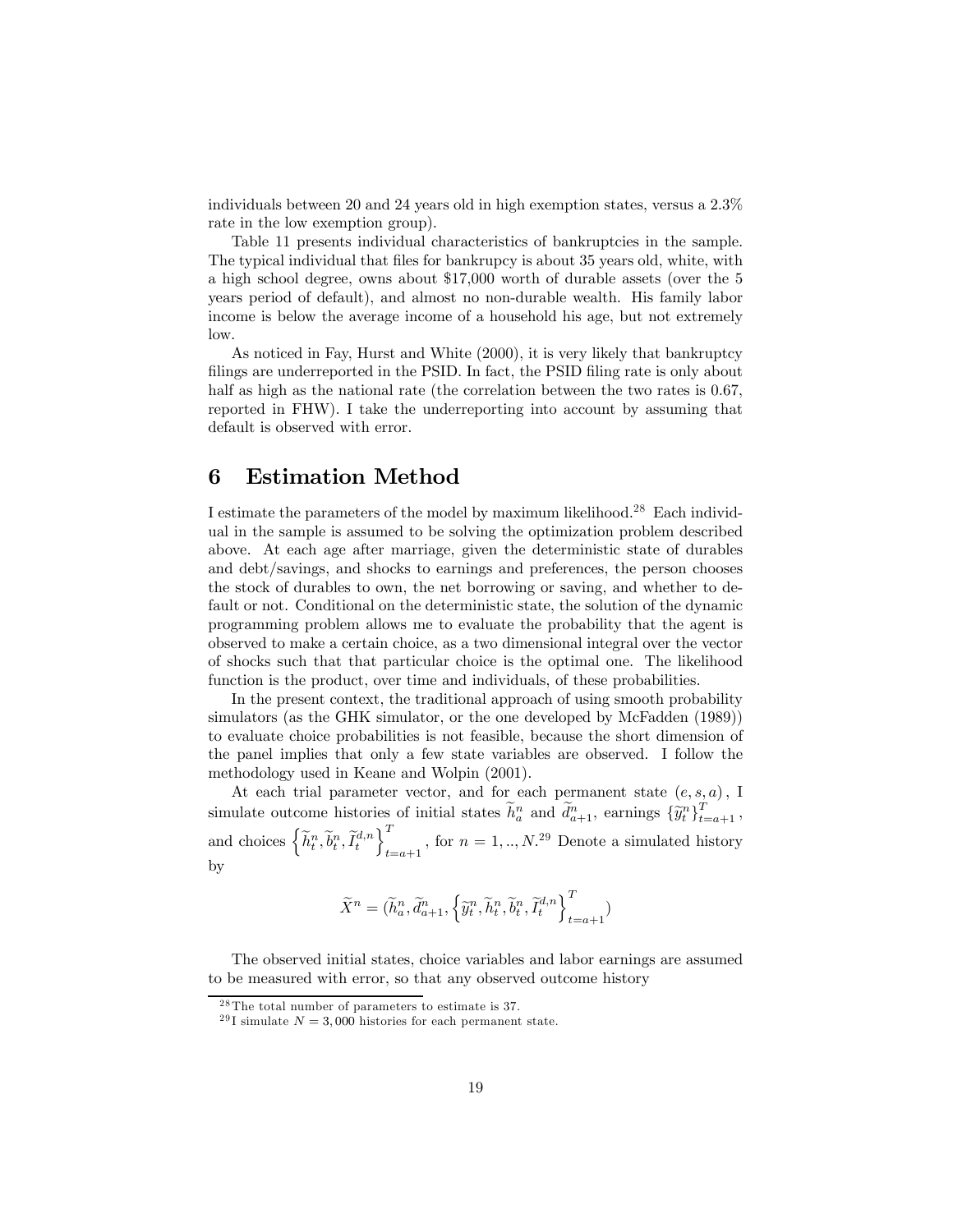$$
X = (h_a, d_{a+1}, \{y_t, h_t, b_t, I_t^d\}_{t=a+1}^T)
$$

in the data has a positive probability of being generated by a simulated history  $X^n$ .

The probability of the observed history  $X$  conditional on the simulated history  $\widetilde{X}^n$ , Pr $\left\{X \mid \widetilde{X}^n\right\}$ , is simply the product of the measurement error densities for the continuous variables and the classification error rates for the discrete choices that are needed to make X and  $\overline{X}^n$  consistent.

Simulating N histories, I obtain the unbiased simulator of the probability of  $X$ :

$$
\widehat{\Pr}(X) = \frac{1}{N} \sum_{n=1}^{N} \Pr\left\{ X \mid \widetilde{X}^{n} \right\}
$$

The measurement error in earnings is assumed to be multiplicative, while the measurement errors in net durable and non-durable wealth are additive. The classification error for default consists of a probability that the reported answer is not true. The permanent state  $(e^i, s^i, a^i)$  of individual i is assumed to be observed with certainty.

The optimization method used is a simplex algorithm (since the likelihood function is not smooth).

See the Appendix for details on estimation and on the measurement and classification errors processes.

### 7 Results

### 7.1 Estimated parameters and sample fit

Table 12 in the Appendix contains the point estimates of the parameters. Households discount the future at an annual factor of  $90.97\%$ , which corresponds to an annual discount rate of 9.9%, to be compared to an estimated annual interest rate of 5.74%. It is important to notice that the profiles of durable and nondurable wealth are very sensitive to the ratio between discount rate and interest rate. The higher the discount rate with respect to the return on savings, the more impatiently households behave, being more willing to borrow and consume in both durable and non-durable goods early in life, and saving only later, for retirement. In the context of the present model, impatient behavior is needed in order to make individuals more sensitive to the effects of bankruptcy regulations on the credit market. Risk aversion as measured by the CRRA coefficient  $\sigma$  is quite low ( $\sigma = 1.40$ ). Again, households must be risk averse enough to be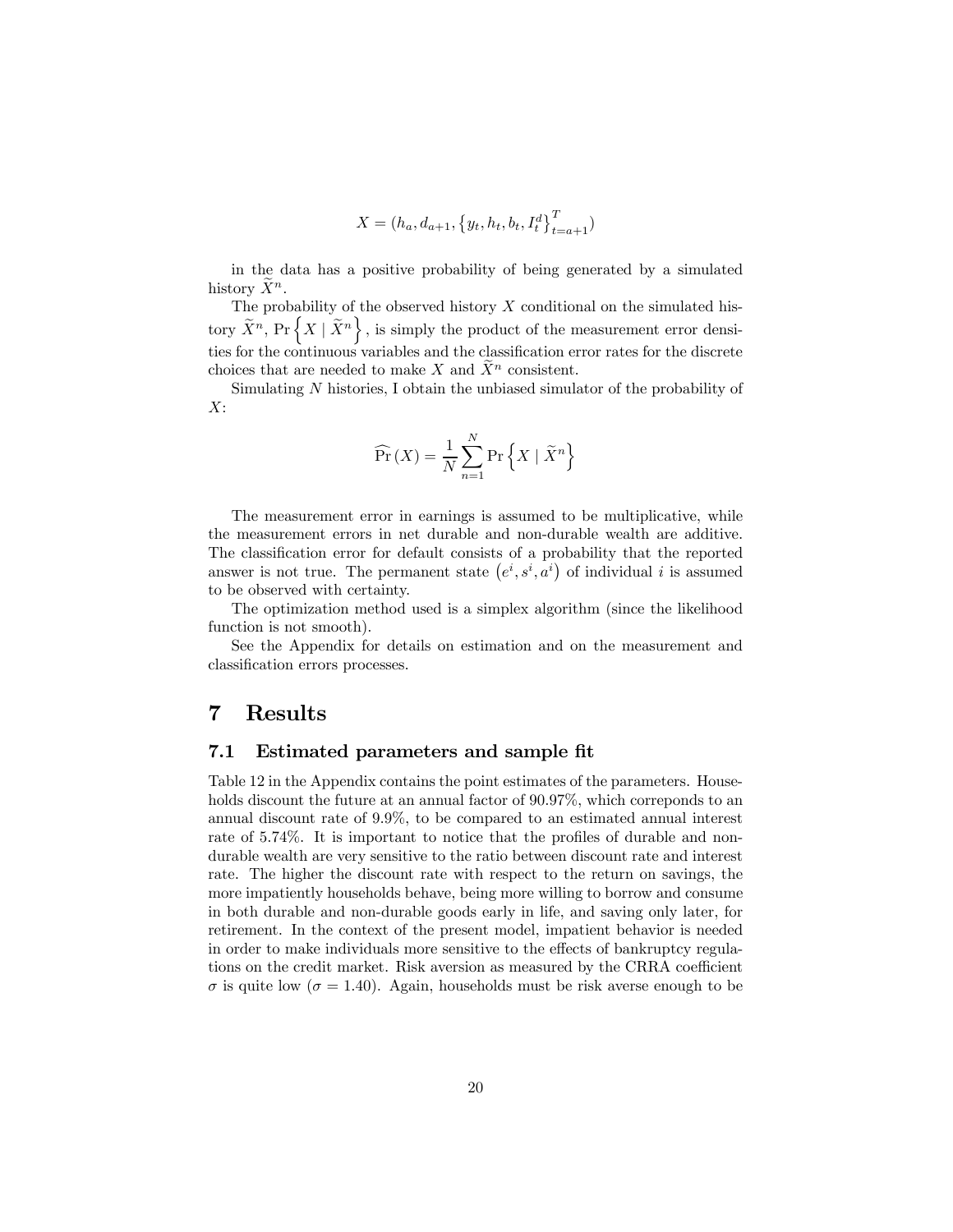willing to borrow at the risk of default.<sup>30</sup> The estimated CES coefficient  $\tau$  is 0.496, while the consumption share  $\theta$  is 94.4%.<sup>31,32</sup>

The cost of default is estimated to be on average 3.13% of household earnings, over the five-year period. Of interest is also the probability that a non-default is reported in the PSID, conditional on the individual having actually filed for bankruptcy, which appears to be quite high, at 13.56%, supporting the evidence that bankruptcy filings are underreported in the PSID (Fay, Hurst and White  $(2000)$ ).

With these estimates at hand, I can address how well the model fits the life cycle profiles of durable and non-durable net wealth accumulation, default rates and household income. Table 13 compares mean actual and simulated life cycle profiles (plotted in Figures 3 to 6). The model does a good job at fitting mean earnings, durable and non-durable wealth, only slightly over-assessing the value of the latter at the last three age intervals. Simulated and actual default rates show the same pattern, apart from the middle age interval, when the simulated rate is about 2% higher than in the data. The predicted equilibrium interest rate on unsecured debt is equal to 6.7%, or almost one percentage point higher than the risk free rate, reflecting the average default risk premium.

Comparing the simulated outcomes of the estimated model with the data by exemption level, results are a bit less satisfactory. Table 14 shows mean durable and non-durable net wealth in low versus high exemption states (where a low exemption is one below  $$40,000$ .<sup>33</sup> The difference between simulated durable wealth held in high versus low exemption states is positive but a bit underestimated with respect to the actual difference. On the other hand, the model predicts a substitution of non-durable with durable wealth in high exemption states, which seems not to be true in the data. To solve this problem, it will probably be necessary to introduce some kind of unobserved heterogeneity to account for differences in saving behavior in the population.

The predicted equilibrium interest rate in high exemption states is about 8%, more than one percentage point above the mean default risk premium (Table 17).

The effect of exemptions on the accumulation of durable wealth conditional

 $30$ Carroll and Samwick (1997) estimate a discount rate in the interval of 10 - 15% (using information on the elasticity of assets with respect to uncertainty). Gourinchas and Parker (1999), on the other hand, estimate a discount rate of 3.44% and a CRRA coefficient between 0.5 and 2.2 (for different education groups).

<sup>&</sup>lt;sup>31</sup>The value of the CES coefficient is somewhat controversial in the literature, ranging from 0.083 (McGrattan and al. (1997)) to 0.429 (Rupert and al. (1995)). Fernandez-Villaverde and Krueger (2000) calibrate a consumption share equal to 0.81 (taking into account gross durable wealth held by the individual, rather than equity in durables).

 $32$ To prove that all the parameters are identified is actually a complicated problem in structural estimation. In the model there are several sources of exogeneity which are possible sources of identification, such as the exemption level, age, education and history of earnings realizations.

In practice, I will compute the information matrix and determine whether there is an identification problem from looking at how the likelihood function varies with the parameters.

To conduct policy experiments, however, identification is not always an issue.

 $^{33}\mathrm{Refer}$  to Table 15 for Chi Square test of goodness of fit.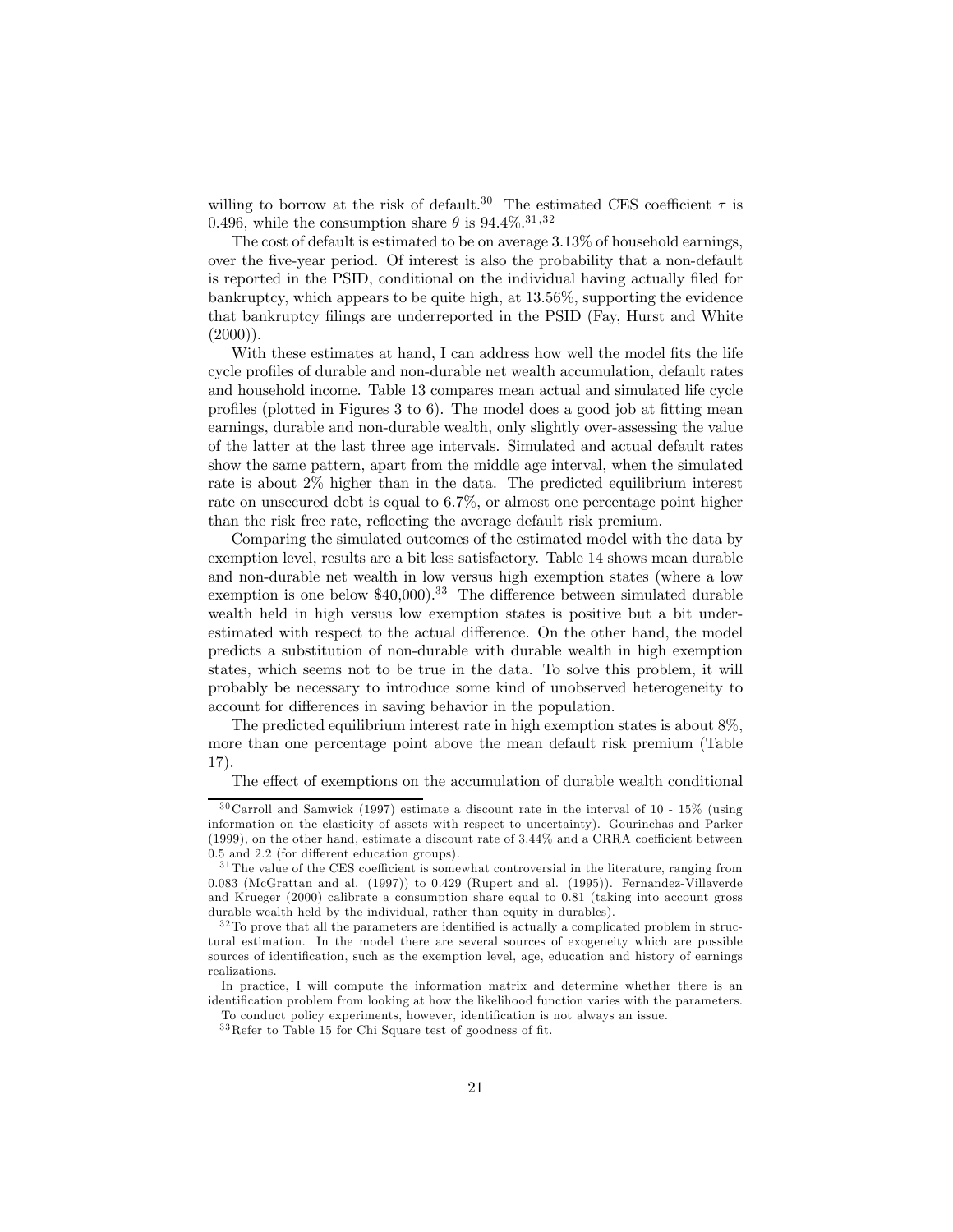on the main state variables is better represented by the estimated coefficients of the regression in Table 16. Conditional on age, age at marriage and education, the estimated effect of an additional \$1,000 exempted value on the amount of net durable wealth held by the household is \$470, very close to the \$450 estimated from the data.

### 7.2 Discussion

A simple exercise allows us to better understand the origin of the difference in accumulation of durable versus non-durable net wealth. Table 18 and Figure 7 present simulated mean choices by education and exemption, for households who were married very young. The accumulation of durable goods is especially high in high exemption states with respect to low exemption states for the most educated households (which is also true in the data, see Table 5). From the simulated model, households with a college degree in a high exemption state hold on average \$10,000 more in durable wealth than the same type of households in a low exemption state. These individuals are characterized by a higher stream of earnings over the life cycle, and have the incentive to accumulate more durable goods in those states where bankruptcy protection is higher, since they can save more of these goods in case of default. On the other hand, low education-low income households are in general more restricted from borrowing, the result being that for them the negative effects of exemptions on credit conditions almost offsets the positive effects of the insurance value of bankruptcy protection.

As an illustrative example, Figures 8 and 9 graph the interest rate schedules as a function of durable wealth and debt respectively, by exemption level. Interest rates are decreasing in durable wealth and increasing in exemptions, as expected. Net durable wealth is a form of collateral and serves to relax the borrowing constraints, since it can be in part repossessed by banks in the case of bankruptcy. On the other hand, the higher the protection of the debtor, the higher is the risk of default and the expected loss for the creditor, other things being equal, which results in a higher default premium charged on unsecured loans.

Lastly, I conduct a counterfactual experiment to better evaluate the impact of bankruptcy protection on aggregate durable and non-durable wealth in the economy. The experiment consists of completely removing bankruptcy protection. The results are presented in Table 19, where simulated choice variables and interest rates under the change in regime are compared to the simulated profiles from both the benchmark model (the current regime) and a model where borrowing is not allowed.

In an economy where individuals cannot commit to repay their debts, eliminating bankruptcy protection corresponds to setting a zero exemption level. In the experiment, it is still possible to default, but in that case the household is repossessed of all durable wealth. In other words, all loans are fully collateralized by net durable wealth. The household that files for bankruptcy is also still assumed to incur the estimated cost of default proportional to earnings.

When compared with the economy where no borrowing is possible, allowing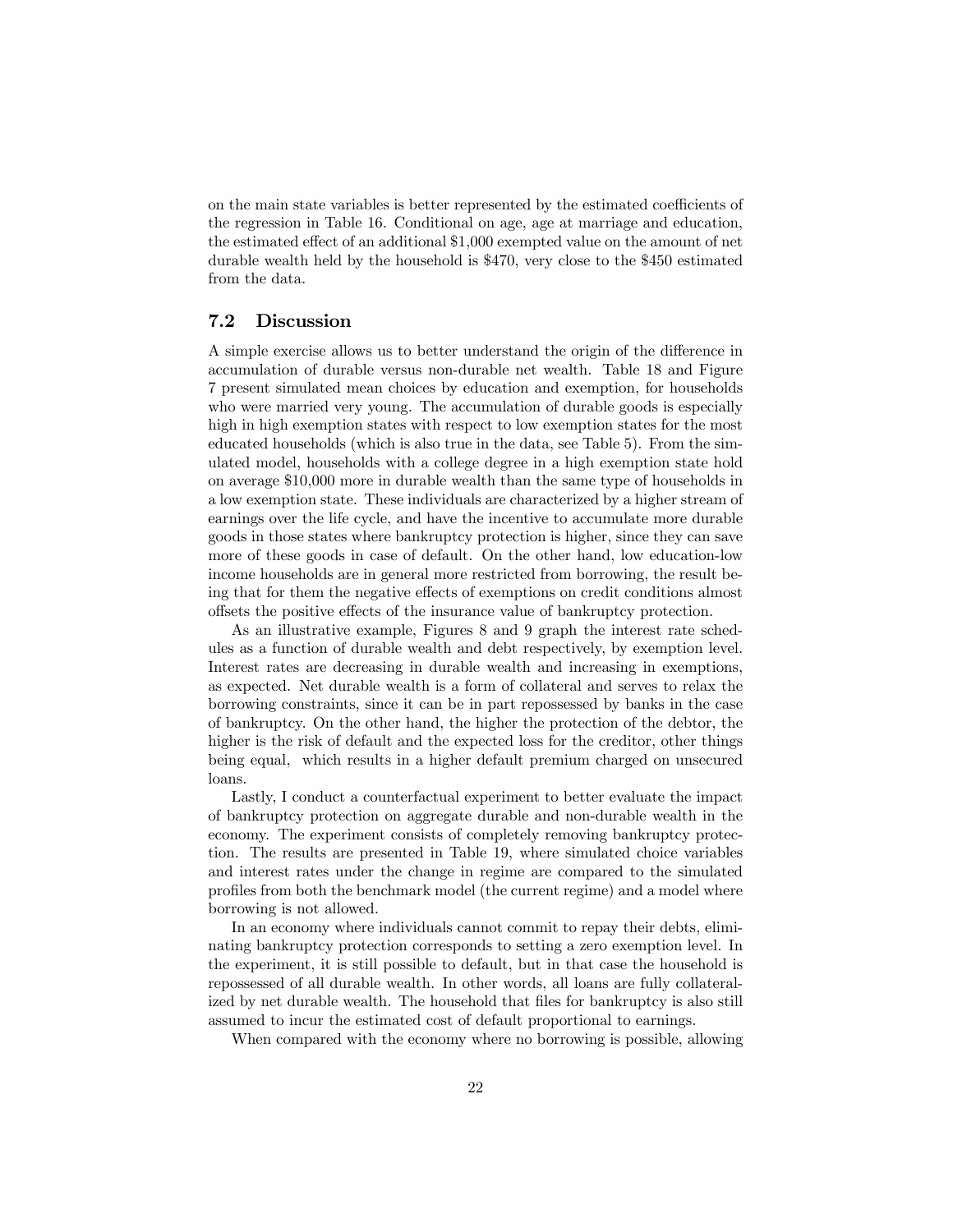for a credit market and default, even without any protection, has a positive effect on the accumulation of durable wealth, at least from age thirty on (see Figure 10). Young households (until age 29) remain credit-constrained under both regimes. In other words, in a world where it is possible to borrow at the risk of default, despite the lack of insurance for the defaulters, less constrained households are able to buy more durable goods, being also able to use these goods as collateral.

Introducing bankruptcy protection in the form of exemption levels should tighten the credit supply, other things being equal. Nevertheless, simulated mean durable wealth under the benchmark model is higher than mean durable wealth in an economy where the exemption is zero. I interpret this difference as being the result only of the additional incentive for households who hold debt to insure themselves against the possibility of bankruptcy in the future period. This is especially true in the second half of the life cycle, when the positive effect of exemptions on durable goods as collateral and insurance prevails over the negative effect of exemptions on credit conditions.

### 7.3 Policy experiment: Bankruptcy Reform proposal H.R. 333 (2002)

In recent years personal bankruptcy has become an important issue to consumers, creditors and legislators alike. Because of the recent surge in personal default cases and the considerable losses suffered by credit card companies, bankruptcy reform has been debated in Congress since at least 1997.

With the estimated model, I evaluate the impact of the most recently proposed Reform H.R. 333 (2002). Backed by the credit card industry, this reform aims at restricting the possibility of filing for bankruptcy. It introduces a means test designed to determine the extent of a debtor's ability to repay his unsecured debt. For an individual with a current monthly income lower than the median income of a household of his age and state of residence, there is no change: he can file for bankruptcy under Chapter 7 as before. On the other hand, an individual with an income higher than the median is subject to a "presumption" of abuse. If, after deductions for support, his disposable income summed over five years is at least \$10,000, he is forced to pay the minimum of his debt and \$10,000, over the next five years. If this disposable income is less than \$10,000, but at least 25% of the debt, then the individual must pay at least 25% of the debt over the next five years. In all other cases, the individual can file for bankruptcy under Chapter 7 as before. The reform also introduces a maximum exemption level, equal to \$125,000 (in 2002).

My quantitative framework allows to evaluate the impact of the proposed reform not only on default rates, but also on household saving behavior and welfare. I introduce this regulation into the theoretical model and simulate household behavior and credit market conditions under the new law.<sup>34</sup> The

<sup>3 4</sup>All values are transformed into 1984 real terms. Moreover, I assume that the minimum income guaranteed to the debtor is exactly equal to the median income.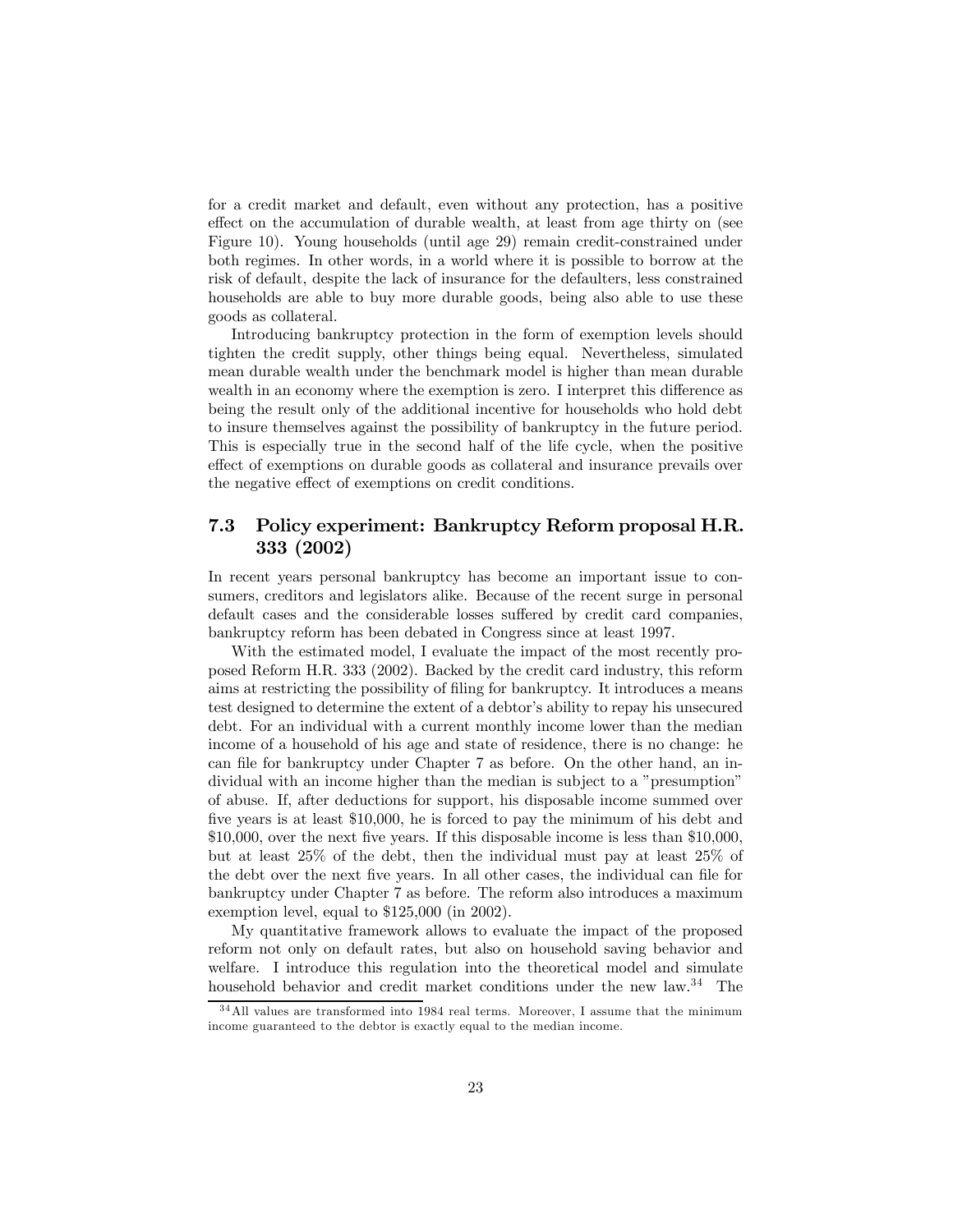reform comprises increasing the expected returns to banks, other things being equal, since it sets a cap to the exemption level and forces some individuals to pay back their debts. That results in an increase in the maximum borrowing allowed at each value of durable assets held and loan requested by the household. However, interest rates depend not only on the interaction between the new supply and demand of credit, but also on the changed default probabilities, in equilibrium.

Results are presented in Table 20 and Figures 11 to 14. Equilibrium default and interest rates increase, by 0.72 and 1.24 percentage points respectively, although the average loss per defaulter suffered by the unsecured loans industry decreases by 11.4% (Table 22). The reform seems to lead to a slight reduction in durable net wealth in the economy, probably due to the increased interest rates for borrowing. There is no significant effect on the accumulation of non-durable wealth, and no change in mean welfare (measured as the average expected value at the initial age, in Table 21).

As expected, the largest effect on interest and default rates, as well as on durable wealth, comes from the introduction of the new policy in the high exemption group, where the cap on the durables that can be exempted is binding for those states with originally unlimited exemptions. As can be seen in Table 23, in this group of states the reform leads to an additional 1.75 percentage points in the equilibrium default risk premium, as a result of the fact that default rates almost double in this group, due to the loosening of the credit constraints.

We can conclude that the means testing reform would not improve upon the current provision, leaving welfare unchanged and leading to an increase in Chapter 7 filings and interest rates.

# 8 Conclusions

I structurally estimate a dynamic model of durable and non-durable consumption choice and default behavior over the life cycle. The model accounts for the equilibrium effects of bankruptcy exemption levels on consumer saving behavior and the credit sector. I use the estimated model to analyze the overall impact of bankruptcy exemptions on durable assets holdings and the individual specific borrowing conditions.

The model is able to replicate the main features of the data, namely the increasing profiles of durable and non-durable wealth over the life cycle, and the difference in the patterns of these variables between high and low exemption states. The estimated preference parameters are credible. Households discount the future at an annual rate of 9.9%, and have a coefficient of risk aversion equal to 1.4. The average cost of default measured as a percentage of earnings, over five years, is estimated to be 3.13%. The probability that a person defaulted but reported a non default in the PSID is about 13%.

The estimates allow me to evaluate the overall impact of bankruptcy protection on durable wealth using a coherent theoretical framework to derive the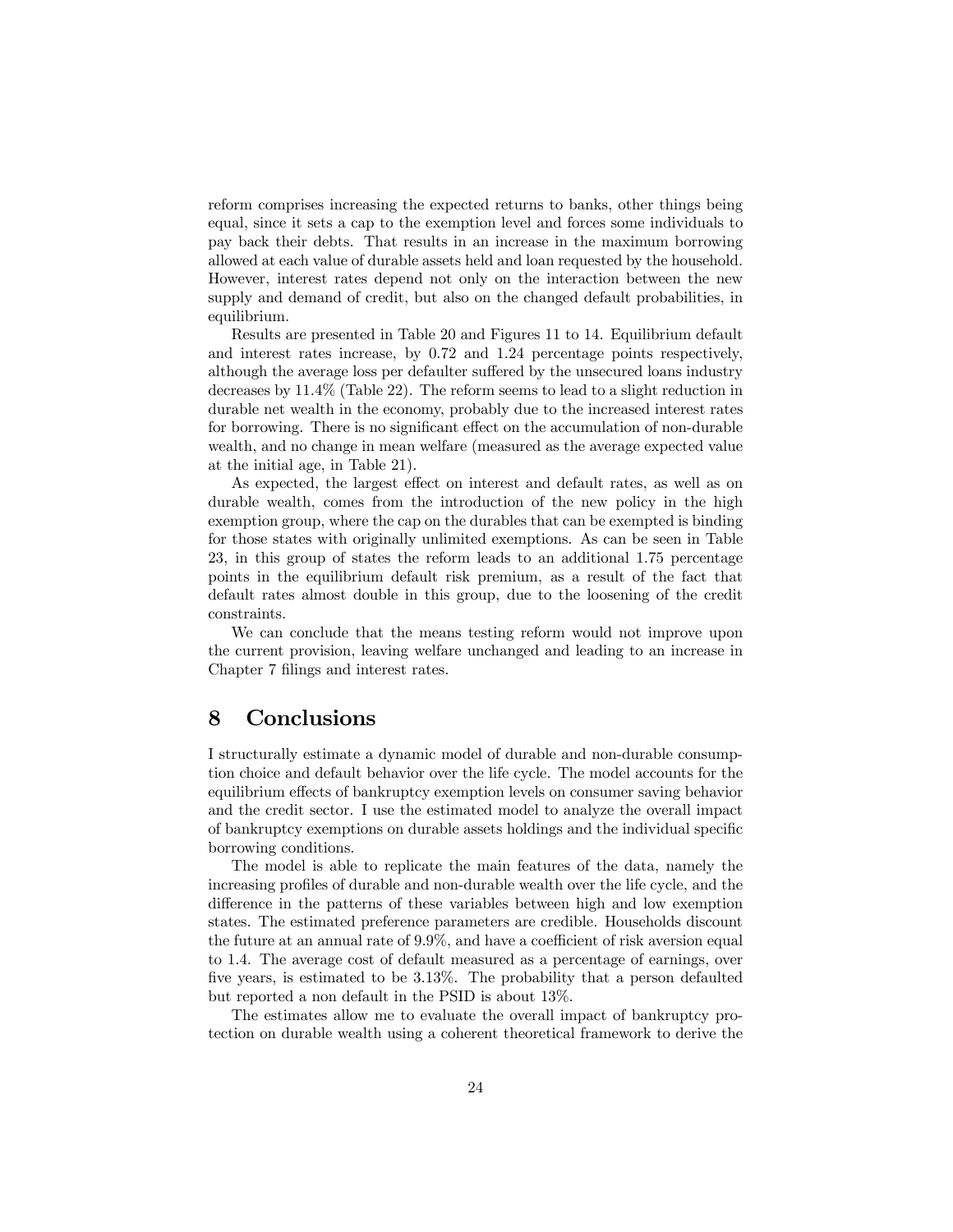credit constraints which are actually unobserved in the data. I find that an individual default risk premium is incorporated into the cost of borrowing and is higher in high exemption states, at least for households that hold low levels of durable assets. Durable goods represent an important source of informal collateral, even if a very tight credit supply and a high risk of default can provide a disincentive for the accumulation of these goods.

Bankruptcy law seems to be one important channel through which policies can affect households savings behavior. I conduct policy analysis of a proposed change of the bankruptcy legislation. The proposed reform would make it more difficult to file for bankruptcy, forcing debtors to pay at least a certain percentage of their debt (25%, or \$10,000) out of future earnings, and setting a maximum exemption level.<sup>35</sup> The policy experiment with the estimates of the model shows that this reform would actually have a stronger effect in high exemption states, where the cap on exemptions would bind. Default rates would overall increase, as would interest rates, while welfare would not improve.

The first important modification of the model would be to allow for unobserved heterogeneity, in order to achieve a better fit of the observed data, which is not satisfactory under a few dimensions, especially the pattern of non-durable net wealth as a function of exemption levels.

With the estimates at hand, the model can also be used to conduct several other policy experiments, such as alternative reforms of bankruptcy laws, as well as of banking regulations, e.g. interest rate ceilings on unsecured loans.

This work has treated the value of durables as net of secured debt (i.e., home equity), and has disregarded the households' choice of the kind of debt they hold. This was done because secured debt is senior to bankruptcy exemptions, i.e. the value of the house that is collateralized can never be saved in bankruptcy. A possible extension of the model would be to incorporate the distinction between secured and unsecured loans. The analysis of the equilibrium effects of bankruptcy protection on the demand and supply of both these types of credit is an important question for future work.

<sup>&</sup>lt;sup>35</sup>The reform bill under consideration was actually rejected in the House of Representatives on November 14th, 2002. The bill was sponsored by credit card companies and banks, but was rejected by anti-abortion Republican law-makers, because of a provision of the bill that would restrict the ability of anti-abortion activists to write off court fines (The New York Times (2002)).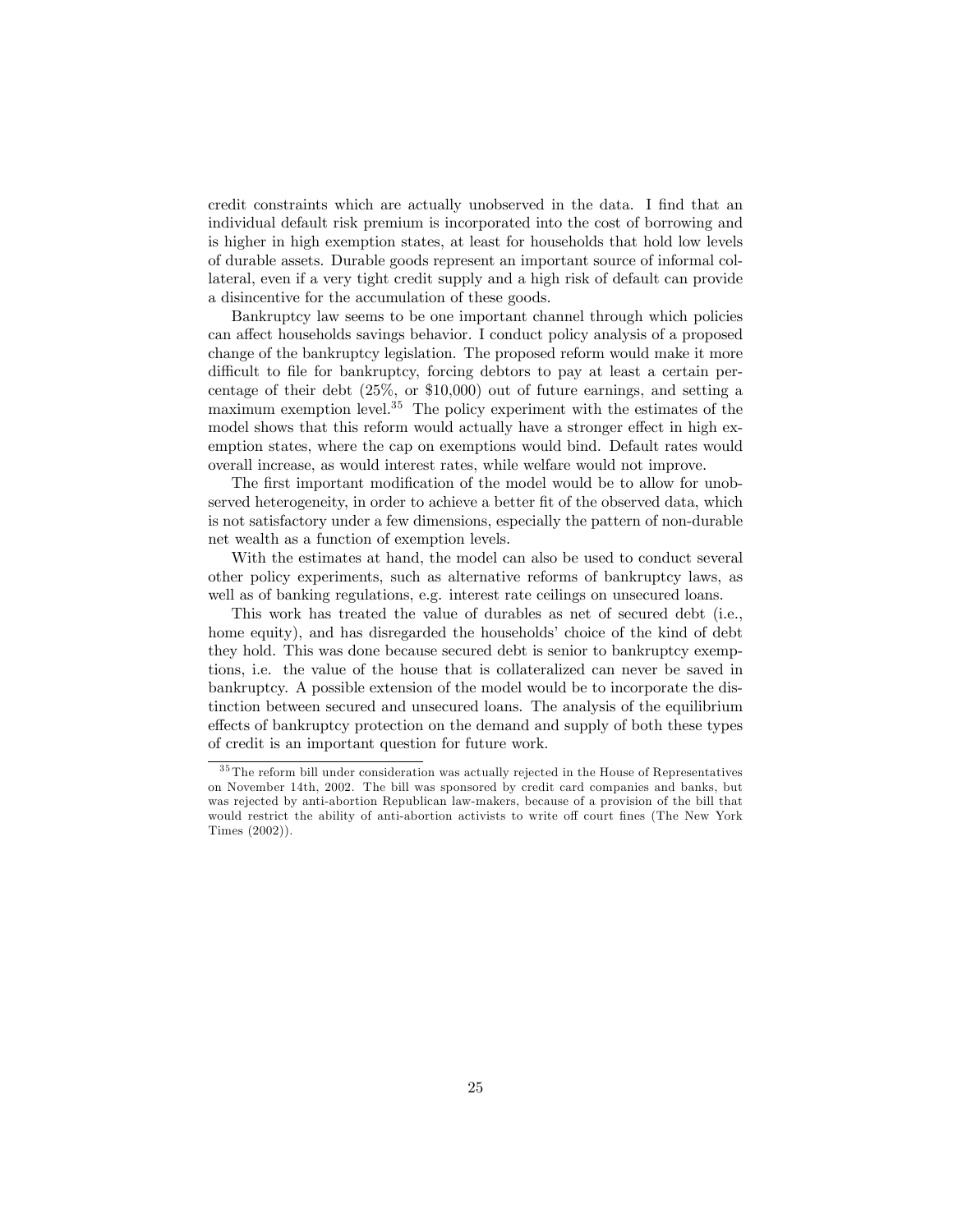# 9 Appendix

### 9.1 Computation

#### 9.1.1 Algorithm

In brief, the algorithm I use is the following:

1) construct grids for the percentage change in durables and debt/credit;<sup>36</sup> 2) calculate

$$
E_{T-1}\left\{V_T\left(\underline{x}_T,\underline{\varepsilon}_T\right)\right\} = EMAX\left(\underline{x}_T,T\right)
$$

and the borrowing allowed  $EBOR(\underline{x}_T, T)$  as in (1), for a randomly selected number of states  $(\underline{x}_T, s, e)$ , using Monte Carlo simulation;<sup>37</sup>

3) run a regression to approximate the Emax and the Ebor functions at each state point. The model that has proved to be the best is a second degree polynomial for both the Emax and Ebor functions (see below for details);

4) recursively, for  $t = T-2, ..., a+2$ , using Monte Carlo simulations, calculate  $EMAX$  and  $EBOR$  for a selected number of state points at period  $t + 1$ ;

5) approximate the Emax and Ebor at each state point through a regression as in 3) above;

6) simulate the optimal decisions generating shocks  $\left\{ \varepsilon_{tj}^{y},\varepsilon_{tj}^{c}\right\} _{t=1}^{T}$ , for  $j=$ 1, ..., 3,000, assigning initial endowments  $(h_{aj}, d_{a+1,j})$ , and using the  $EMAX$ and EBOR calculated above to find the stream of choices and utility values.

#### 9.1.2 Monte Carlo Integration

The two random i.i.d. shocks are the following:

$$
\varepsilon_t^y \sim LN\left(0, \sigma_y^2\right) \quad \forall t
$$
  

$$
\varepsilon_t^c \sim LN\left(0, \sigma_c^2\right) \quad \forall t
$$

Use Cholesky decomposition:

$$
\ln\left(\epsilon_t^y\right) = \alpha_1 u_{1t}
$$

 $\ln(\varepsilon_t^c) = \alpha_2 u_{2t}$ 

where  $u_{1t} \sim N(0, 1)$ ,  $u_{2t} \sim N(0, 1)$ , i.i.d. ∀t. Then  $\sigma_y^2 = \alpha_1^2$  and  $\sigma_c^2 = \alpha_2^2$ . The Monte Carlo simulation proceeds as follows.

 $36$ I choose 19 points between -1 and 9 for the percentage change in durables and 19 points between -2 and 4 for the percentage change in debt.

 $37$ I randomly select 25 combinations of shocks to earnings and to preferences, at each age. See below for details on Monte Carlo simulation. The number of selected states (combinations of debt and durables) is 2,000.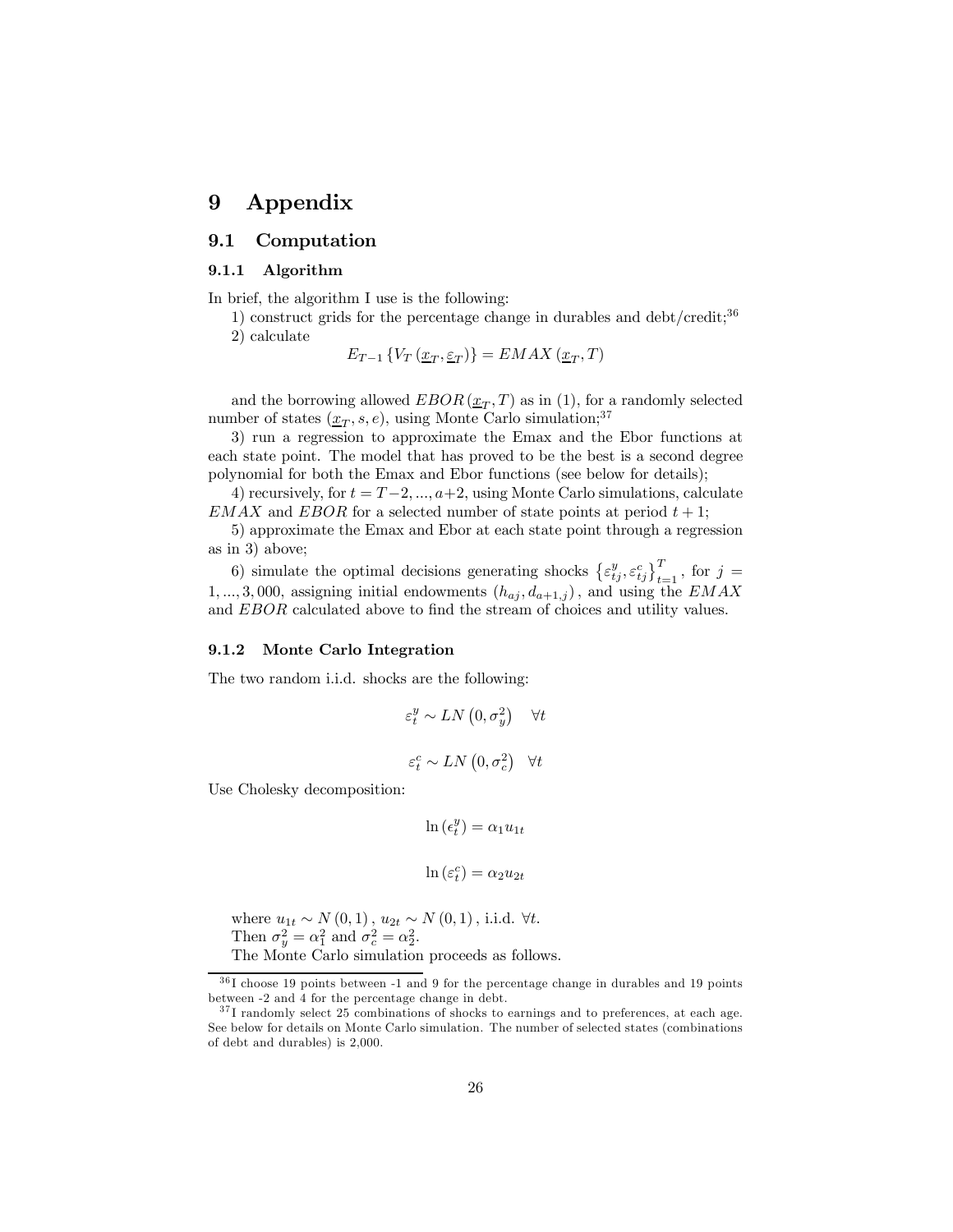Given any values of  $h_t$  and  $d_{t+1}$ , I generate two random numbers  $u_{1t+1}^m$  and  $u_{2t+1}^m$ , from standard normal distributions (i.i.d), for  $m = 1,...M$  ( $M = 25$  has proved to be sufficient), and I perform the following transformation:

$$
\epsilon_{t+1}^{y,m} = \exp\left(\alpha_1 u_{1t+1}^m\right)
$$
  

$$
\epsilon_{t+1}^{c,m} = \exp\left(\alpha_2 u_{2t+1}^m\right)
$$

The value of no default  $V^{0,m}\left(\underline{x}_{t+1}, \underline{\varepsilon}_{t+1}^m\right)$  and the value of default  $V^{1,m}\left(\underline{x}_{t+1}, \underline{\varepsilon}_{t+1}^m\right)$ are evaluated at each vector of shocks  $\underline{\varepsilon}_{t+1}^m$ , for  $m = 1, ...M$ .

The value function  $V^m(\underline{x}_{t+1}, \underline{\varepsilon}_{t+1}^m)$  at each  $\underline{\varepsilon}_{t+1}^m$  is then given by the highest of the no-default value and the default value, and the default rule  $I_{t+1}^{d,m}\left(\underline{x}_{t+1},\underline{\varepsilon_{t+1}^m}\right)$ is derived from that.

Then,

$$
E_t \{ V_{t+1} \left( \underline{x}_{t+1}, \underline{\varepsilon}_{t+1} \right) \} \approx \frac{1}{M} \sum_{m=1}^M V_{t+1}^m \left( \underline{x}_{t+1}, \underline{\varepsilon}_{t+1}^m \right) =
$$
  
= 
$$
EMAX \left( \underline{x}_{t+1}, t+1 \right)
$$

and  $(from (1))$ 

$$
R\overline{b}_t\left(\underline{x}_{t+1}\right) \approx \frac{1}{M} \sum_{m=1}^M \{d_{t+1}(1 - I_{t+1}^{d,m}\left(\underline{x}_{t+1}, \underline{\varepsilon}_{t+1}^m\right)) +
$$

$$
+ I_{t+1}^{d,m}\left(\underline{x}_{t+1}, \underline{\varepsilon}_{t+1}^m\right) \max\{(1 - \delta)h_{t+1} - E_l, 0\}\} =
$$

$$
= EBOR\left(\underline{x}_{t+1}, t+1\right)
$$

#### 9.1.3 Approximation of EMAX and EBOR functions

To approximate the EMAX function,I use the following second degree polynomial:

$$
EMAX(h_t, d_{t+1}, e, s) = \beta_{0t} + \beta_{1t}h_t + \beta_{2t}d_t + \beta_{3t}h_t d_t + \beta_{4t}h_t^2 + \beta_{5t}d_t^2 +
$$
  

$$
\beta_{6t}e + \beta_{7t}I_e + \beta_{8t}s + \beta_{9t}h_ts + \dots
$$

including all interactions between variables and five dummies on the value of the variable h.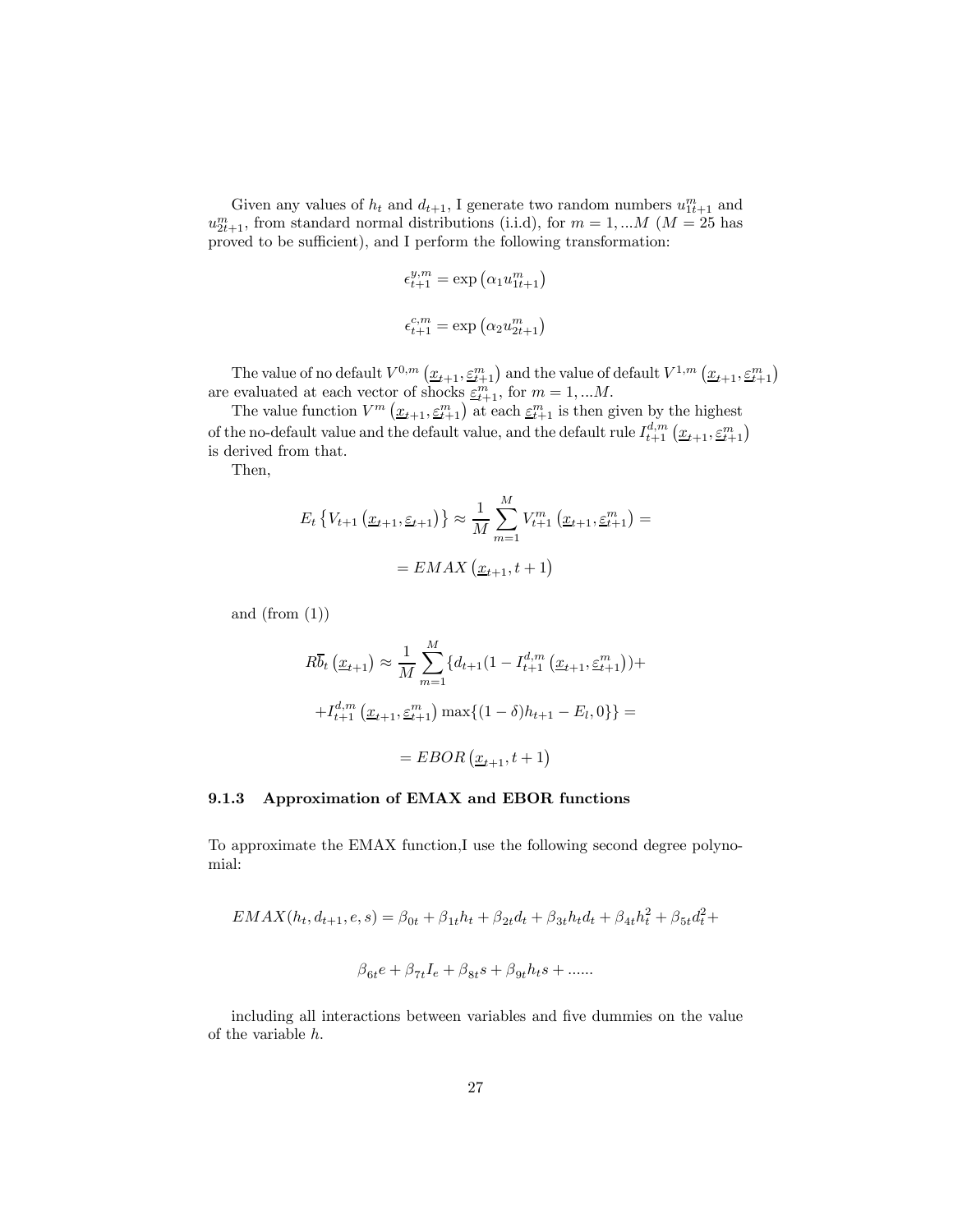I denote with  $I_e$  a dummy equal to one if the exemption level  $e$  is unlimited, set at a value of \$100,000 in the computation (in order to approximate the EMAX and EBOR functions, this value cannot be too high).

Function EBOR is approximated with the same function, but without the dummies on h.

The goodness of fit is assessed by the (adjusted) coefficients of determination  $R<sup>2</sup>$  and from out of sample checks (graphing fitted versus real values of Emax and Ebor). The adjusted coefficient of determination varies from a value of 99.75 to 99.999.

### 9.2 Estimation

#### 9.2.1 Parameters to estimate

Parameters to estimate (45):

- Preference parameters:  $\sigma, \theta, \tau, \alpha_h, \alpha_d$
- Discount factor  $\beta$
- Depreciation rate of durables  $\delta$
- $\bullet\,$  Gross Interest Rate  $R$
- Coefficients on age dummies in earnings process,  $\{\alpha_i\}_{i=1,\dots,9}$
- Coefficient for schooling in earnings process,  $\alpha_s$
- Variance of shocks to earnings,  $\sigma_y^2$
- Variance of shocks to preferences,  $\sigma_c^2$
- Initial states function coefficients,  $\alpha_0, \alpha_1, \alpha_2, \beta_0, \beta_1, \beta_2, \sigma_h, \sigma_d, \sigma_{hd}$
- Parameters of Measurement and Classification Errors (see below):

 $\sigma_{\eta^h0}, \sigma_{\eta^h1}, \sigma_{\eta^b0}, \sigma_{\eta^b1}, \sigma_{\eta^y0}, \sigma_{\eta^y1}, \sigma_{\eta^{y0}}, p^y, p^{nd}$ 

• Cost of default as a percentage of earnings,  $q^y$ 

#### 9.2.2 Measurement and Classification Error

The observed initial states, choice variables and labor earnings are assumed to be measured with error.

• Measurement error in durables: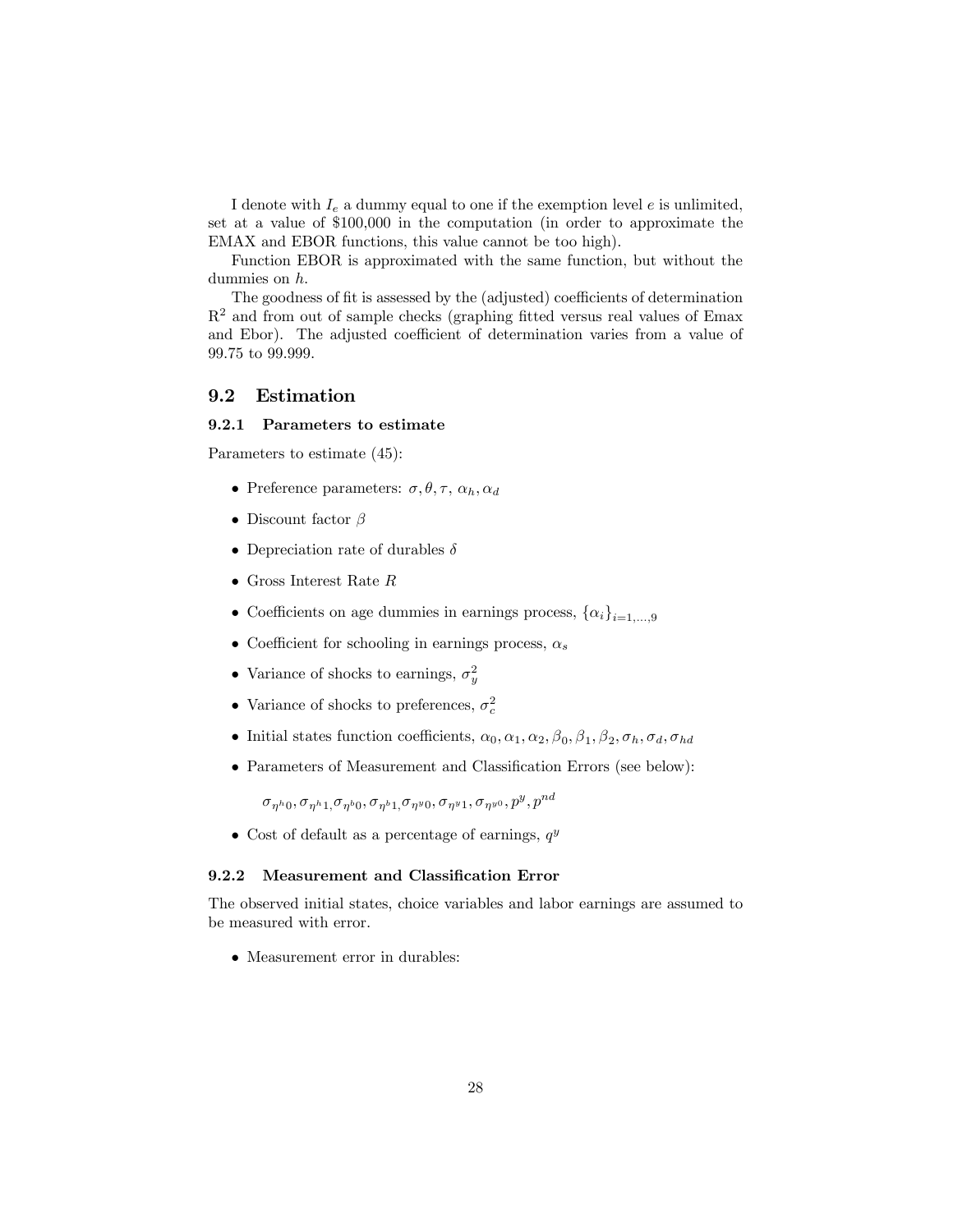$$
h_t = \widetilde{h}_t + \eta_t^h
$$
  

$$
\eta_t^h \sim N\left(0, \sigma_{\eta^h, t}^2\right)
$$
  

$$
\sigma_{\eta^h, t} = \sigma_{\eta^h 0} + \sigma_{\eta^h 1} \widetilde{h}_t
$$

(the variance of the measurement error is proportional to the true - simulated - value  $h_t$ ).

• Measurement error in non-durable wealth:

$$
b_t = \widetilde{b}_t + \eta_t^b
$$

$$
\eta_t^b \sim N\left(0, \sigma_{\eta^b, t}^2\right)
$$

$$
\sigma_{\eta^b, t} = \sigma_{\eta^b 0} + \sigma_{\eta^b 1} | \widetilde{b}_t |
$$

(the variance of the measurement error is proportional to the true - simulated - value  $b_t$ ).

Measurement error in the initial states  $(h_a, d_{a+1})$  is assumed to be characterized by analogous distributions as above.

 $\bullet\,$  Measurement error in household labor income:

$$
y_t = \widetilde{y}_t \eta_t^y
$$

$$
\eta_t^y \sim LN\left(0, \sigma_{\eta^y, t}^2\right)
$$

$$
\sigma_{\eta^y, t} = \sigma_{\eta^y 0} + \sigma_{\eta^y 1} | \ln(\widetilde{y}_t) |
$$

(the variance of the measurement error is proportional to the logarithm of the true - simulated - value,  $\ln(\widetilde{y}_t)$ .

• Classification error for bankruptcy: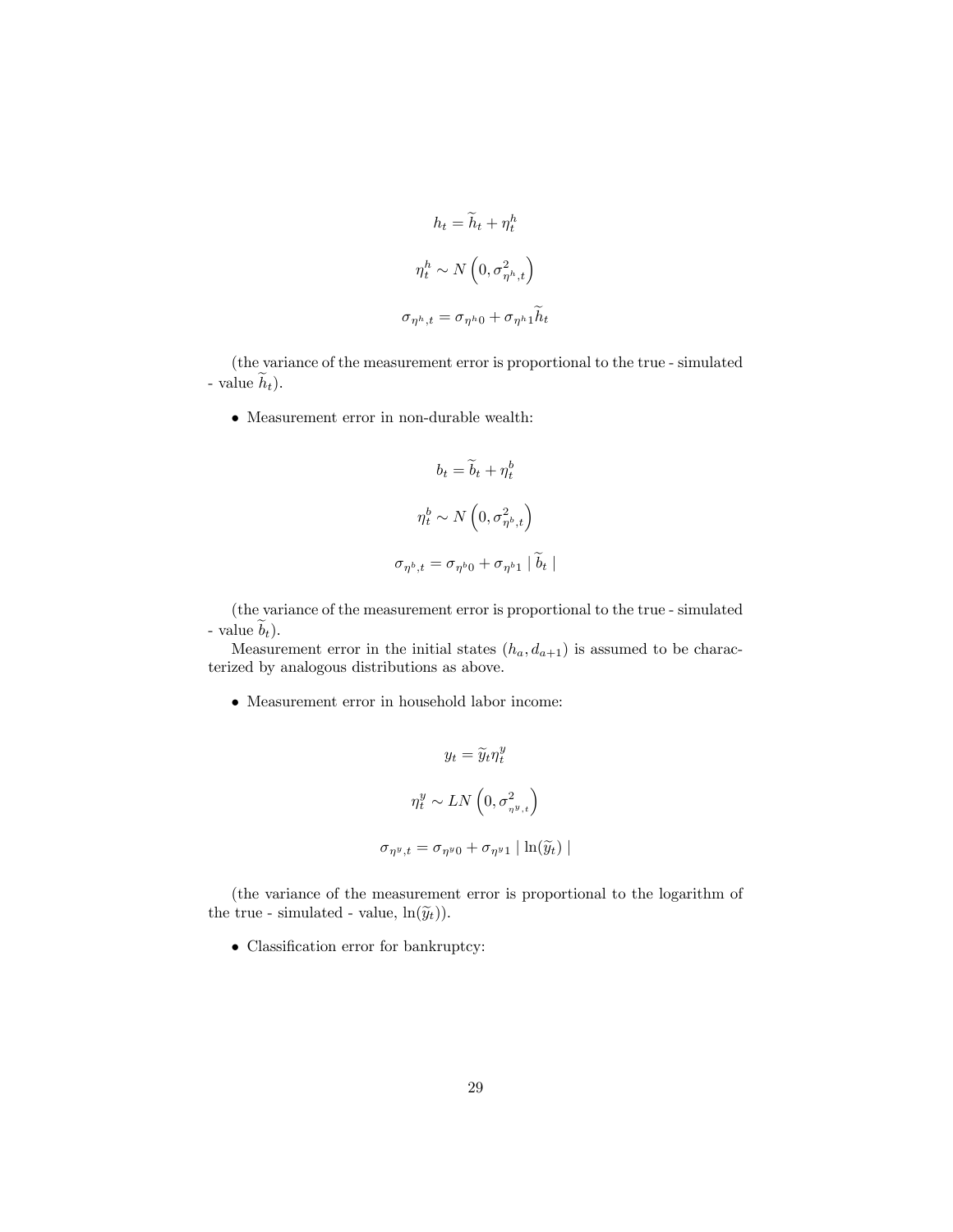$$
\Pr\left\{I^{d,i}=0 \mid \widetilde{I}^d=1\right\} = p^{nd} \in (0,1)
$$
  

$$
\Pr\left\{I^{d,i}=1 \mid \widetilde{I}^d=0\right\} = p^d \in (0,1)
$$

In order to have an unbiased measurement error it must be that

$$
p^d = \frac{p^{nd} \Pr\left(I^d = 1\right)}{1 - \Pr\left(I^d = 1\right)},
$$

where  $Pr(I^d = 1) = \frac{1}{I} \sum_{i=1}^I I(I^{d,i} = 1)$ , frequency of default in the data  $(=2.11\%).$ 

All measurement errors are assumed to be independent and serially uncorrelated.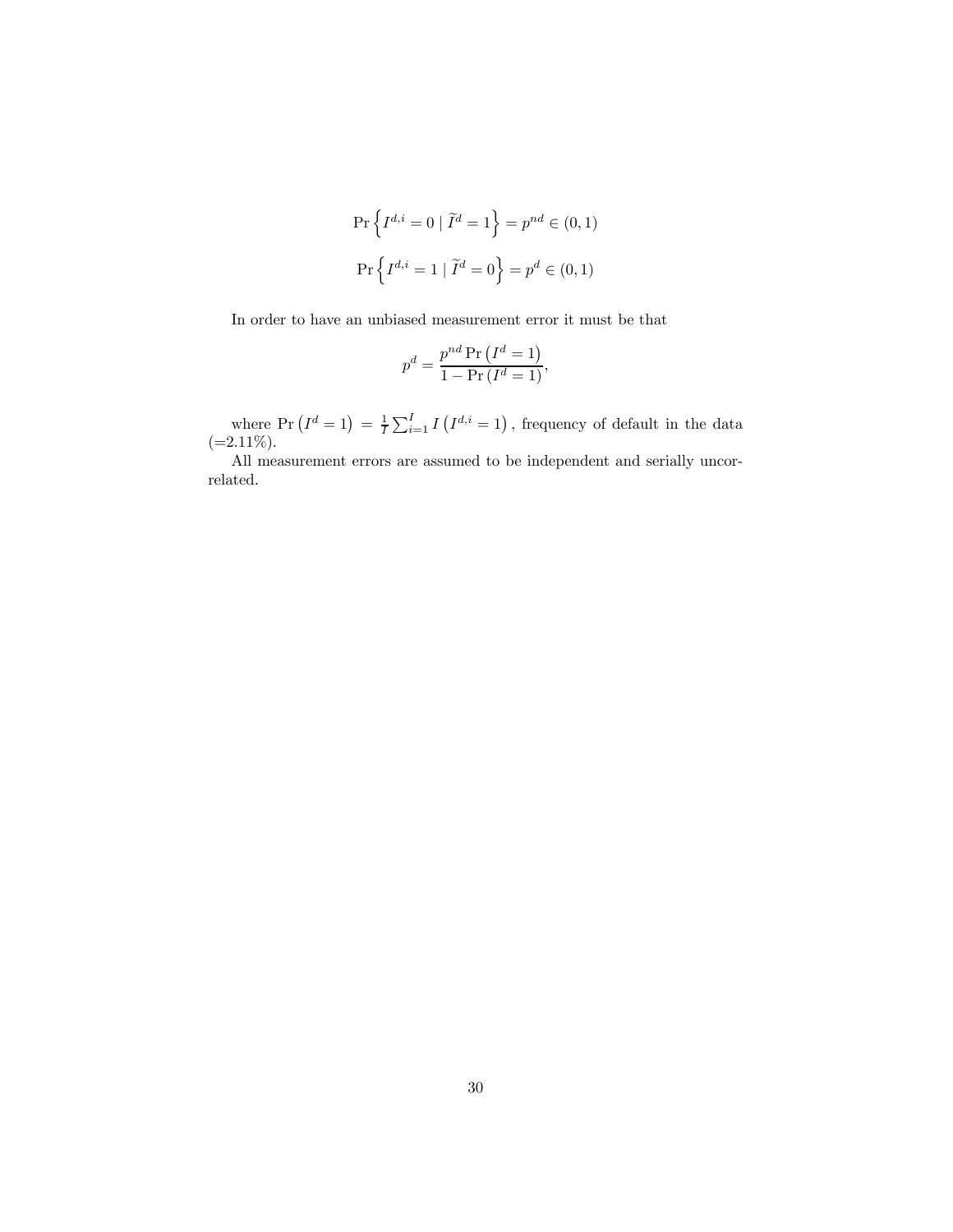# 9.3 Tables and Figures

| U.S. State              | Exemption in 1984 (\$) | Exemption in 1992<br>(\$, 1984 real value) | Average exemption<br>1984-1992 (\$) | Category**              |
|-------------------------|------------------------|--------------------------------------------|-------------------------------------|-------------------------|
| <b>DELAWARE</b>         | 5,075                  | 370                                        | 2,723                               | 1                       |
| <b>MARYLAND</b>         | 6,000                  | 4,073                                      | 5,037                               | $\mathbf 1$             |
| <b>WEST VIRGINIA</b>    | 6,000                  | 6,739                                      | 6,370                               | 1                       |
| <b>GEORGIA</b>          | 9,500                  | 4,740                                      | 7,120                               | 1                       |
| <b>KENTUCKY</b>         | 11,000                 | 6,295                                      | 8,647                               | 1                       |
| <b>MISSOURI</b>         | 11,500                 | 7,220                                      | 9,360                               | 1                       |
| <b>TENNESSEE</b>        | 12,250                 | 6,665                                      | 9,458                               | 1                       |
| <b>UTAH</b>             | 13,000                 | 7,035                                      | 10,018                              | 1                       |
| <b>INDIANA</b>          | 11,600                 | 8,590                                      | 10,095                              | 1                       |
| <b>VIRGINIA</b>         | 12,000                 | 8,887                                      | 10,443                              | 1                       |
| <b>NEBRASKA</b>         | 12,000                 | 9,257                                      | 10,628                              | 1                       |
| <b>SOUTH CAROLINA</b>   | 8,750                  | 12,738                                     | 10,744                              | 1                       |
| <b>ALABAMA</b>          | 13,000                 | 9,627                                      | 11,314                              | 1                       |
| <b>NORTH CAROLINA</b>   | 16,000                 | 11,108                                     | 13,554                              | 1                       |
| <b>MAINE</b>            | 17,300                 | 10,072                                     | 13,686                              | 1                       |
| OHIO                    | 19,000                 | 8,739                                      | 13,869                              | 1                       |
| <b>MICHIGAN</b>         | 19,000                 | 9,516                                      | 14,258                              | 1                       |
| <b>ILLINOIS</b>         | 17,750                 | 13,478                                     | 15,614                              | $\boldsymbol{2}$        |
| <b>NEW HAMPSHIRE</b>    | 10,500                 | 22,957                                     | 16,729                              | $\overline{\mathbf{c}}$ |
| CONNECTICUT             | 19,000                 | 15,070                                     | 17,035                              | $\overline{c}$          |
| <b>DIST OF COLUMBIA</b> | 19,000                 | 15,070                                     | 17,035                              | $\overline{c}$          |
| <b>NEW JERSEY</b>       | 19,000                 | 15,070                                     | 17,035                              | $\boldsymbol{2}$        |
| <b>PENNSYLVANIA</b>     | 19,000                 | 15,070                                     | 17,035                              | $\mathbf 2$             |
| RHODE ISLAND            | 19,000                 | 15,070                                     | 17,035                              | $\overline{2}$          |
| <b>HAWAII</b>           | 21,000                 | 15,552                                     | 18,276                              | $\boldsymbol{2}$        |
| <b>WYOMING</b>          | 23,000                 | 16,292                                     | 19,646                              | $\boldsymbol{2}$        |
| <b>OREGON</b>           | 22,650                 | 17,551                                     | 20,101                              | $\overline{2}$          |
| LOUISIANA               | 25,000                 | 18,514                                     | 21,757                              | $\overline{2}$          |

Table 1 (to be continued): Exemption levels \*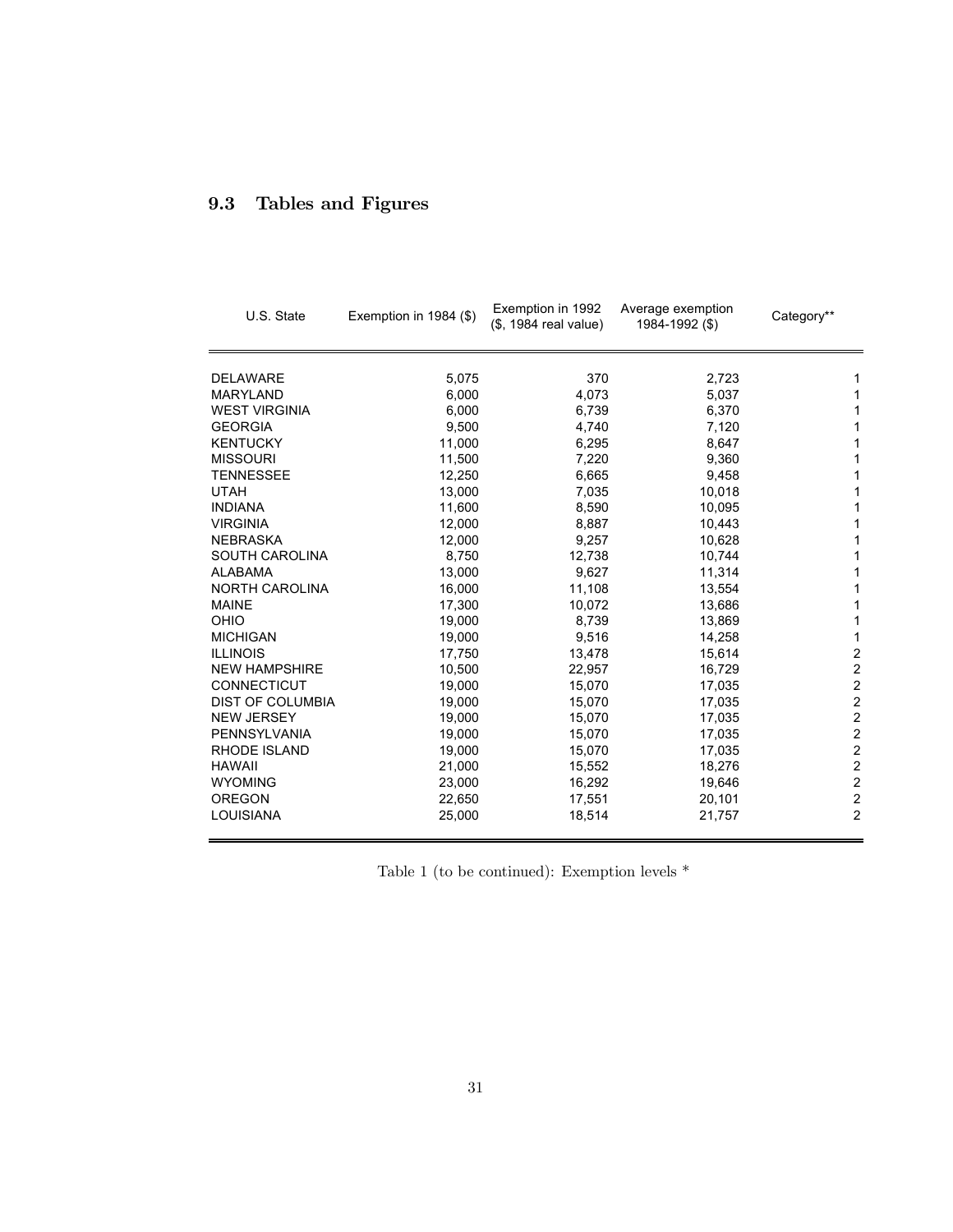| U.S. State             | Exemption in 1984 (\$) | Exemption in 1992<br>(\$, 1984 real value) | Average exemption<br>1984-1992 (\$) | Category**              |
|------------------------|------------------------|--------------------------------------------|-------------------------------------|-------------------------|
| <b>NEW YORK</b>        | 25,600                 | 18,440                                     | 22,020                              | 2                       |
| <b>COLORADO</b>        | 25,000                 | 22,957                                     | 23,979                              | $\overline{\mathbf{c}}$ |
| <b>WISCONSIN</b>       | 25,900                 | 31,251                                     | 28,576                              | $\overline{\mathbf{c}}$ |
| <b>WASHINGTON</b>      | 36,750                 | 24,142                                     | 30,446                              | $\overline{\mathbf{c}}$ |
| <b>VERMONT</b>         | 40,000                 | 30,067                                     | 35,033                              | $\overline{\mathbf{c}}$ |
| <b>MONTANA</b>         | 40,200                 | 30,511                                     | 35,355                              | $\overline{c}$          |
| <b>NEW MEXICO</b>      | 46,500                 | 32,955                                     | 39,727                              | $\overline{c}$          |
| <b>IDAHO</b> ***       | 6,400                  | 75,166                                     | 40,783                              |                         |
| <b>ALASKA</b>          | 55,500                 | 42,212                                     | 48,856                              | 3                       |
| <b>MISSISSIPPI</b>     | 38,000                 | 62,947                                     | 50,474                              | 3                       |
| <b>CALIFORNIA</b>      | 47,500                 | 56,727                                     | 52,113                              | 3                       |
| <b>ARIZONA</b>         | 57,600                 | 75,278                                     | 66,439                              | 3                       |
| <b>MASSACHUSETTS</b>   | 63,500                 | 75,296                                     | 69,398                              | 3                       |
| <b>NORTH DAKOTA</b>    | 90,000                 | 63,836                                     | 76,918                              | 3                       |
| <b>NEVADA</b>          | 99,000                 | 74,944                                     | 86,972                              | 3                       |
| <b>ARKANSAS</b>        | unlimited              | unlimited                                  | unlimited                           | 4                       |
| <b>FLORIDA</b>         | unlimited              | unlimited                                  | unlimited                           | 4                       |
| <b>KANSAS</b>          | unlimited              | unlimited                                  | unlimited                           | 4                       |
| <b>MINNESOTA</b>       | unlimited              | unlimited                                  | unlimited                           | 4                       |
| <b>OKLAHOMA</b>        | unlimited              | unlimited                                  | unlimited                           | 4                       |
| <b>TEXAS</b>           | unlimited              | unlimited                                  | unlimited                           | 4                       |
| IOWA ***               | 4,500                  | unlimited                                  |                                     |                         |
| <b>SOUTH DAKOTA***</b> | unlimited              | 25,179                                     |                                     |                         |
| Average (excluding     |                        |                                            |                                     |                         |
| unlimited)             | 25,451                 | 23,938                                     | 24,923                              |                         |
| Average category 1     | 11,940                 | 7,745                                      | 9,843                               |                         |
| Average category 2     | 25,269                 | 20,557                                     | 22,913                              |                         |
| Average category 3     | 64,443                 | 64,463                                     | 64,453                              |                         |
|                        |                        |                                            |                                     |                         |

\* Exemptions are the sum of homestead exemption, exempted value of vehicles and wild card exemption Source: Elias, Renauer and Leonard (1986,1992)

\*\* Category 1: average exemption 1984-1992 below \$15,000

Category 2: average exemption 1984-1992 above \$15,000 and below \$40,000

Category 3: average exemption 1984-1992 above \$40,000

Category 4: unlimited exemption

\*\*\* States eliminated from the sample (see text for details)

Table 1 (continued): Exemption levels \*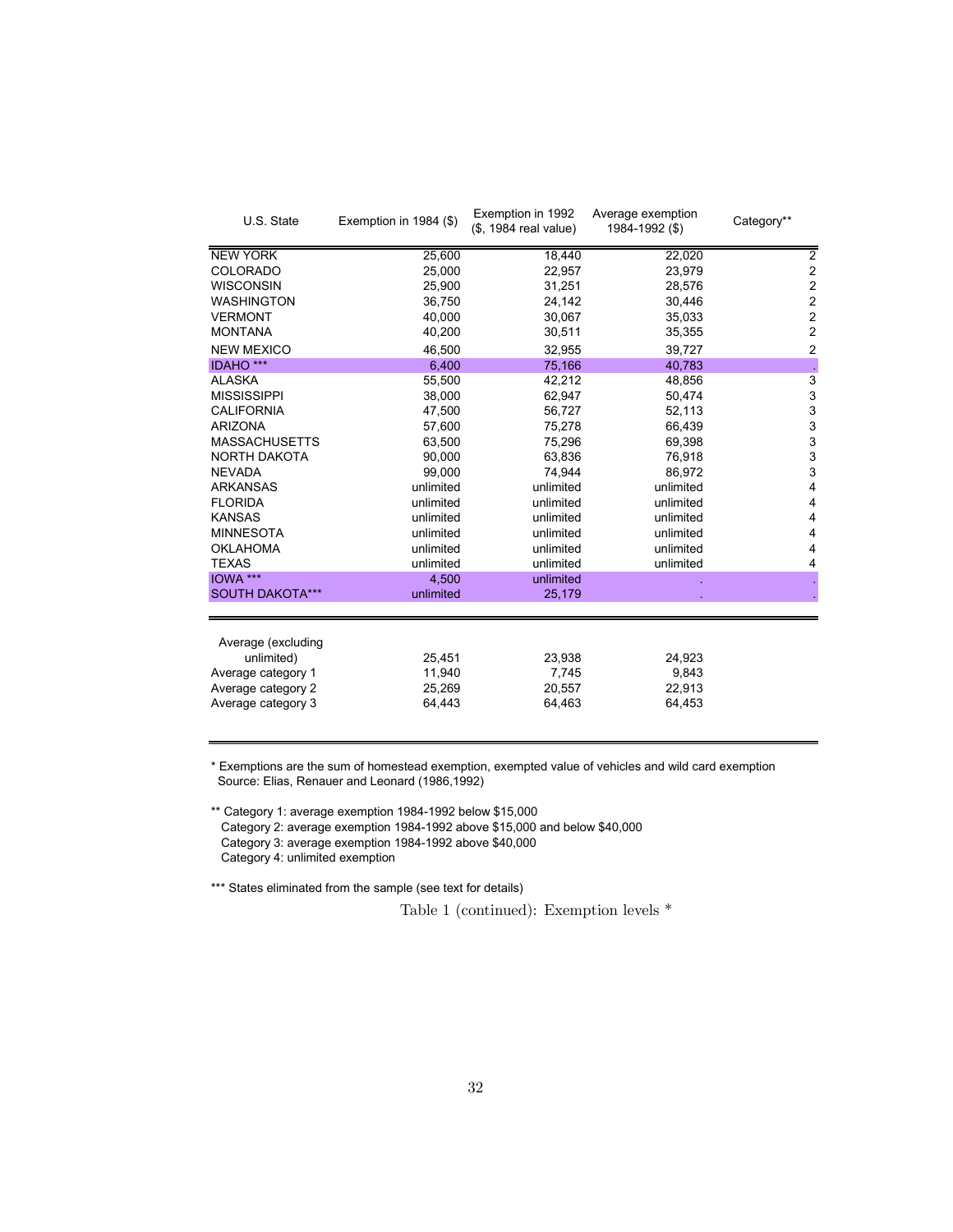| 1) PSID Heads of Households, total observations 1984-1994                                     | 9,983 |
|-----------------------------------------------------------------------------------------------|-------|
| 2) Observations in 1) that are married<br>at least in one of the years 1984, 1989 or 1994     | 5,797 |
| 3) Observations in 2) whose marriage history is observed                                      | 5,701 |
| 4) Observations in 3) whose state of residence is observed                                    | 5,673 |
| 5) Observations in 4) whose age is between 20 and 64                                          | 5,234 |
| 6) Observations in 5) whose age at marriage is observed                                       | 4,974 |
| 7) Observations in 6) whose education is observed                                             | 4,954 |
| 8) Observations in 7) after eliminating outliers on earnings,<br>durable and financial wealth | 4,790 |

Table 2: PSID sample selection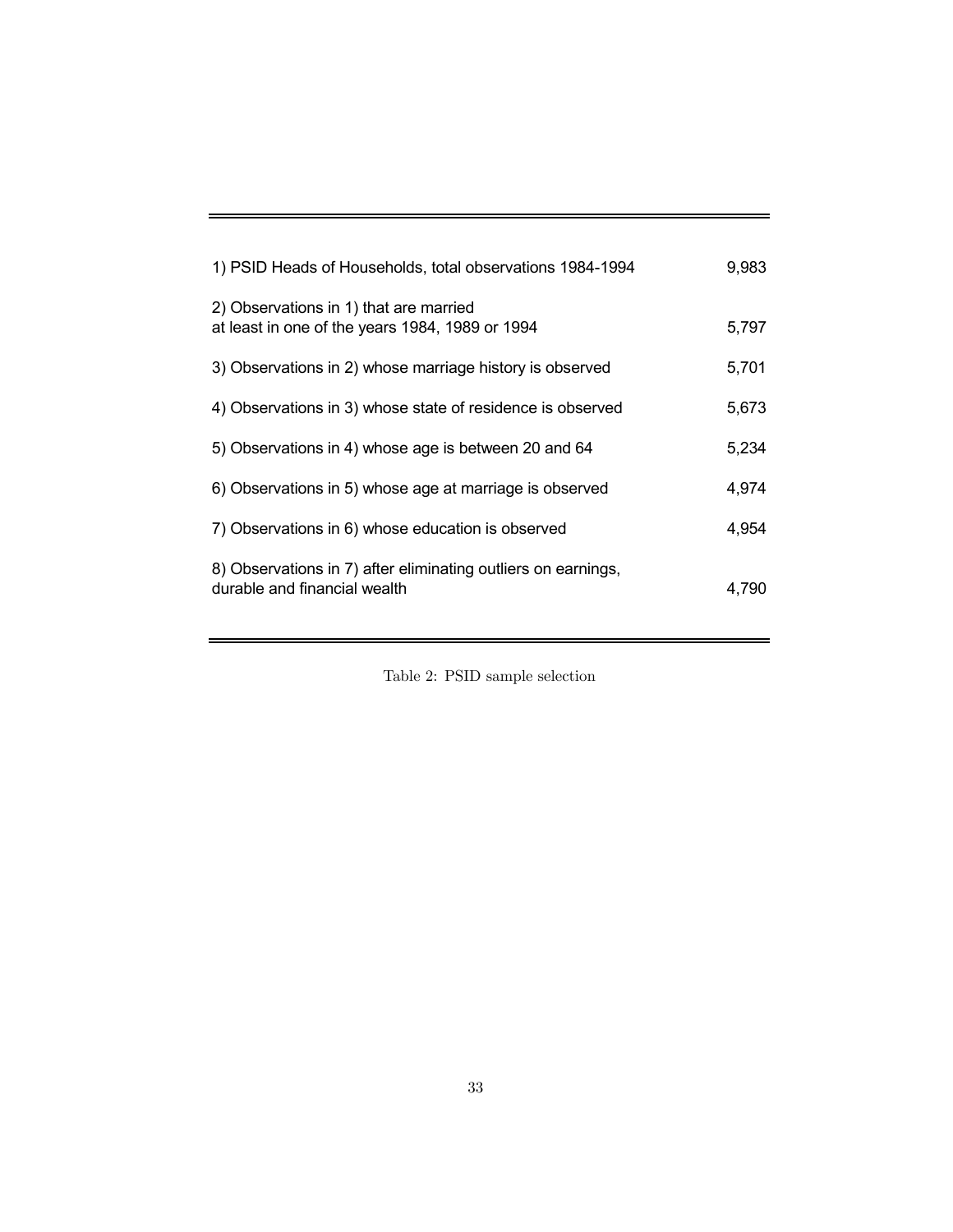| Age                                  | $% 20 - 24$                                  | 1.92                |
|--------------------------------------|----------------------------------------------|---------------------|
|                                      | $% 25 - 29$                                  | 9.9                 |
|                                      | $% 30-34$                                    | 17.15               |
|                                      | $%35-39$                                     | 19.57               |
|                                      | $% 40-44$                                    | 16.21               |
|                                      | $% 45-49$                                    | 11.56               |
|                                      | $% 50 - 54$                                  | 8.21                |
|                                      | $%55 - 59$                                   | 7.98                |
|                                      | $%60-64$                                     | 7.5                 |
| Sex                                  | % Male                                       | 98.98               |
| Race                                 | % White                                      | 68.62               |
|                                      | % Black                                      | 27.64               |
|                                      | % Other                                      | 3.74                |
| Education                            | % No High School                             | 21.09               |
|                                      | % High School                                | 38.52               |
|                                      | % Some College                               | 19.95               |
|                                      | % College                                    | 20.43               |
| Age at Marriage                      | Before 20 y.o.                               | 7.95                |
|                                      | $% 20 - 24$                                  | 41.52               |
|                                      | $% 25-29$                                    | 25.72               |
|                                      | $% 30-34$                                    | 11.32               |
|                                      | $%35-39$                                     | 5.74                |
|                                      | $% 40-44$                                    | 3.4                 |
|                                      | $% 45-49$                                    | 2.38                |
|                                      | $%50-54$                                     | 1.46                |
|                                      | $%55 - 59$                                   | 0.5                 |
|                                      | Mean durable wealth at the age of marriage   | \$14,200(21,000)    |
|                                      | Mean financial wealth at the age of marriage | \$10,400(39,400)    |
| Mean household earnings over 5 years |                                              | \$182,200 (110,800) |
|                                      | Median household earnings over 5 years       | \$164,400           |
| Mean durable wealth                  |                                              | \$42,100(48,500)    |
| Median durable wealth                |                                              | \$28,000            |
| % Zero durable wealth                |                                              | 3.62                |
| Mean financial wealth                |                                              | \$33,200 (86,200)   |
| Median financial wealth              |                                              | \$2,900             |
| % Negative or zero financial wealth  |                                              | 40.92               |
| % Zero financial wealth              |                                              | 11.22               |
|                                      |                                              |                     |

Table 3: Individual characteristics of PSID sub-sample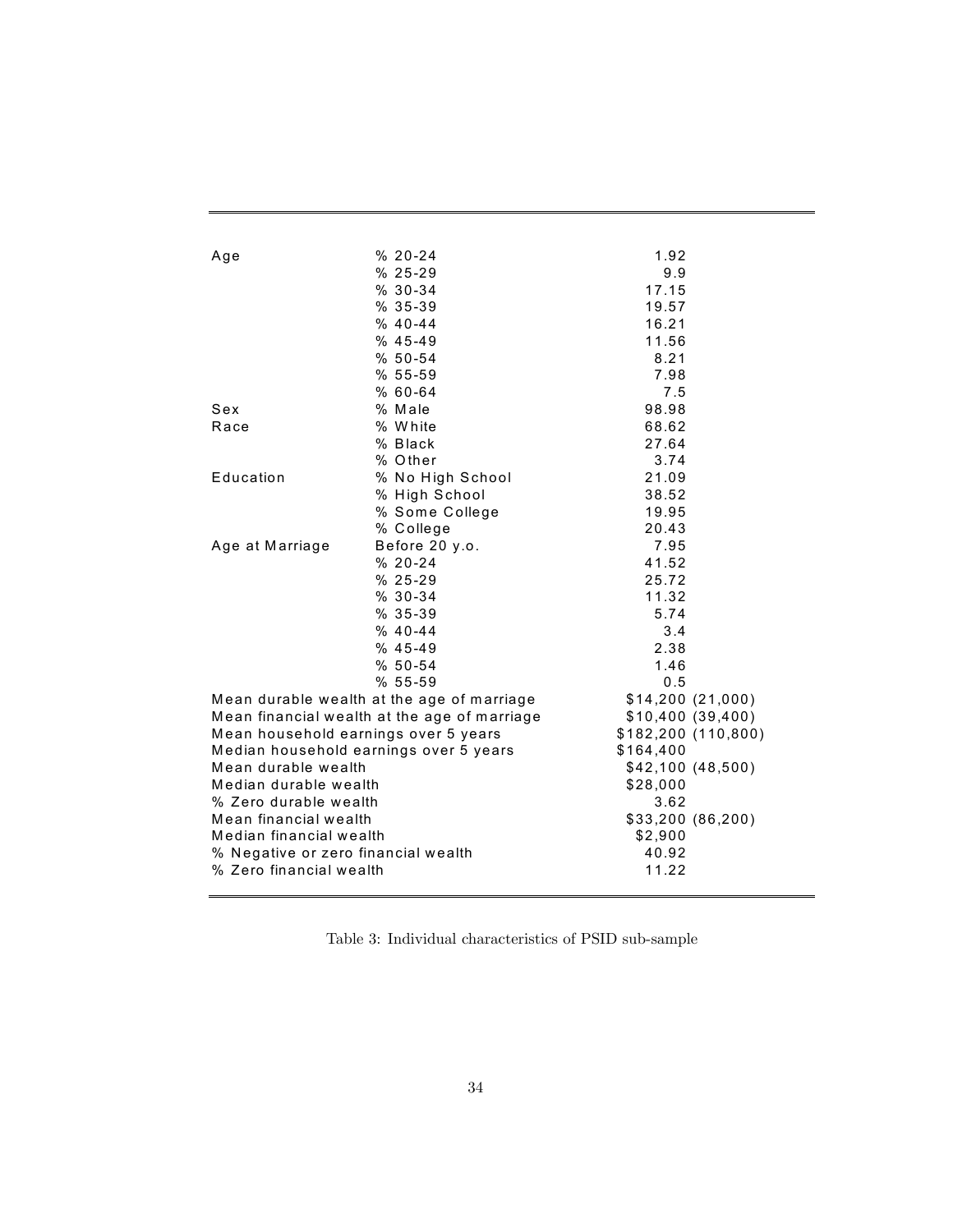|           | Mean durable wealth (\$/10,000<br>1984 real value) |                                                        | Mean non-durable net wealth<br>(\$/10,000 1984 real value) |                |
|-----------|----------------------------------------------------|--------------------------------------------------------|------------------------------------------------------------|----------------|
| Age       | Low Ex.                                            | High Ex.                                               | Low Ex.                                                    | High Ex.       |
| $20 - 24$ | 0.26(0.33)                                         | 1.25(2.23)                                             | 0.09(0.94)                                                 | (0.19)<br>0.02 |
| $25 - 29$ | 1.25(1.72)                                         | 1.32(1.81)                                             | 0.14(3.18)                                                 | 0.53<br>(3.38) |
| $30 - 34$ | 2.24(2.48)                                         | 2.67(3.24)                                             | 1.29(4.66)                                                 | (5.63)<br>1.67 |
| 35-39     | 3.33(3.66)                                         | 4.25 (4.80)                                            | 1.99(5.21)                                                 | (8.94)<br>2.79 |
| $40 - 44$ | 4.68(4.50)                                         | 5.85(6.45)                                             | 3.25(7.20)                                                 | 3.96 (10.22)   |
| $45 - 49$ | 5.06(4.57)                                         | 7.00(6.67)                                             | 4.51(9.49)                                                 | 5.76 (11.52)   |
| 50-54     | 5.55(4.85)                                         | 6.55(7.32)                                             | 4.77 (10.24)                                               | 6.04(10.97)    |
| 55-59     | 6.21(5.54)                                         | 6.92(6.96)                                             | 6.83(11.87)                                                | 7.04(13.73)    |
| 60-64     | 6.34(5.26)                                         | 7.36(6.05)                                             | 6.80(12.16)                                                | 7.19(13.71)    |
|           |                                                    |                                                        |                                                            |                |
|           |                                                    | Mean household earnings<br>(\$/10,000 1984 real value) | Default rates                                              |                |
| Age       | Low Ex.                                            | High Ex.                                               | Low Ex.                                                    | High Ex.       |
| $20 - 24$ | 7.14<br>(4.03)                                     | (5.29)<br>8.52                                         | 2.27%                                                      | 9.09%          |
| $25 - 29$ | (6.26)<br>13.20                                    | (6.82)<br>13.48                                        | 4.65%                                                      | 4.12%          |
| $30 - 34$ | (8.62)<br>17.02                                    | (9.18)<br>17.91                                        | 2.74%                                                      | 0.93%          |
| 35-39     | (10.3)<br>19.74                                    | (9.77)<br>19.99                                        | 2.45%                                                      | 2.48%          |
| $40 - 44$ | (11.2)<br>21.20                                    | 23.06 (10.98)                                          | 1.36%                                                      | 2.53%          |
| $45 - 49$ | 22.24 (12.21)                                      | 23.99 (12.82)                                          | 1.29%                                                      | 1.54%          |
| 50-54     | 19.08 (12.63)                                      | 19.00 (11.40)                                          | 0.64%                                                      | 1.47%          |
| 55-59     | 16.33 (11.98)                                      | 15.65 (10.95)                                          | 0.35%                                                      | 0.72%          |
| 60-64     | 11.93 (11.42)                                      | 11.88 (10.74)                                          | $0.00\%$                                                   | 0.00%          |

(Standard deviation in parenthesis)

\* Low exemption = groups 1 and 2, High exemption = groups 3 and 4 (see Table 1)

Table 4: Statistics by exemption \*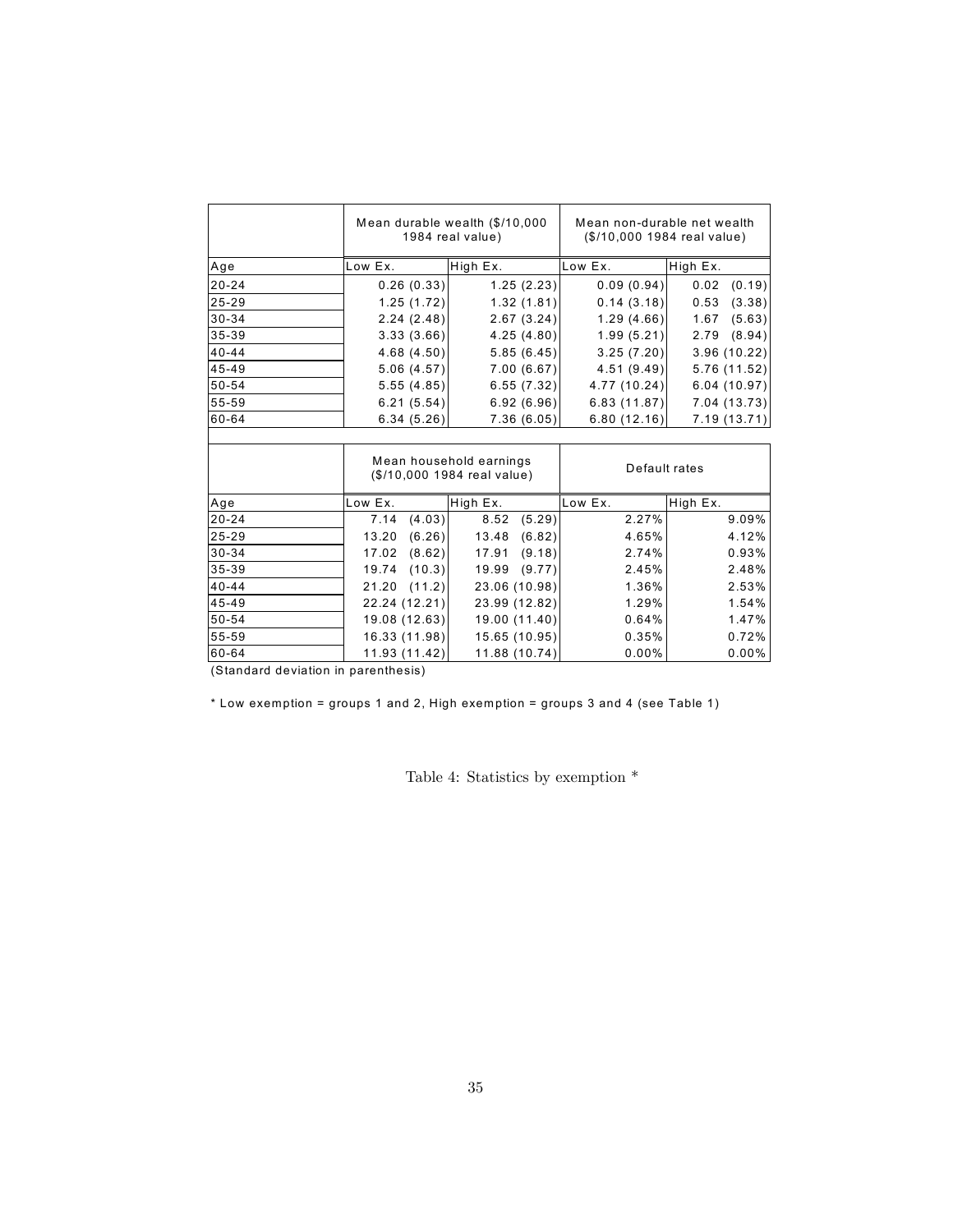

Figure 1: Mean durable wealth by exemption level



Figure 2: Mean non-durable net wealth by exemption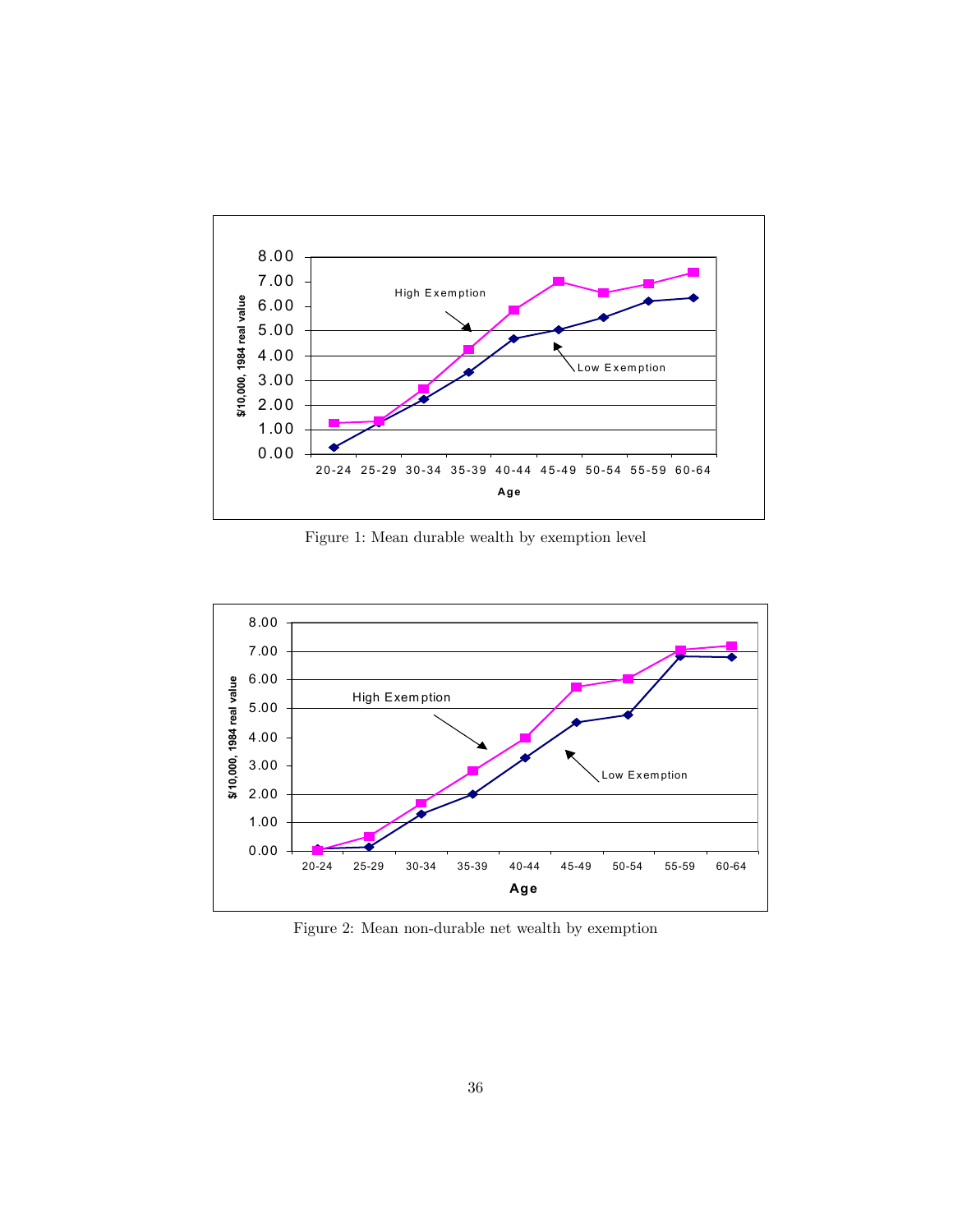Mean Durable wealth (\$/10,000 1984 real value)

|           | High School or Less |                       | Some College or College |                |
|-----------|---------------------|-----------------------|-------------------------|----------------|
| Age       | Low Exemption       | <b>High Exemption</b> | Low Exemption           | High Exemption |
| 20-34     | 1.51(2.01)          | 1.70(2.19)            | 2.31(2.56)              | 2.64(3.48)     |
| $35-49$   | 3.27(3.54)          | 3.49(4.14)            | 5.45(4.77)              | 6.99(6.69)     |
| $ 50-64 $ | 4.84(4.26)          | 5.18(4.72)            | 8.81(6.15)              | 10.33(8.77)    |

Mean Financial wealth (\$/10,000 1984 real value)

|           | High School or Less |                       | Some College or College |                |
|-----------|---------------------|-----------------------|-------------------------|----------------|
| Age       | Low Exemption       | <b>High Exemption</b> | Low Exemption           | High Exemption |
| 20-34     | 0.50(3.82)          | 0.69(3.62)            | 1.46(4.51)              | 1.79(5.95)     |
| $ 35-49 $ | 1.89(5.52)          | 2.15(5.99)            | 4.52(8.72)              | 5.3(12.24)     |
| 150-64    | 4.11(9.29)          | 3.61(8.45)            | 10.62(14.3)             | 12.63 (16.97)  |

Mean household earnings (over five years, \$/10,000 1984 real value)

|           | High School or Less |                       | Some College or College |                       |
|-----------|---------------------|-----------------------|-------------------------|-----------------------|
| Age       | Low Exemption       | <b>High Exemption</b> | Low Exemption           | <b>High Exemption</b> |
| $20 - 34$ | 12.53(6.76)         | 12.83(7.10)           | 18.39 (8.95)            | 18.83(9.44)           |
| 135-49    | 16.82(8.88)         | 17.57 (8.97)          | 26.6(11.41)             | 25.71 (11.32)         |
| 50-64     | 12.73 (9.00)        | 11.93(8.64)           | 24.2 (15.18)            | 22.91(12.54)          |

(standard deviation in parenthesis)

Table 5: Statistics by education and exemption level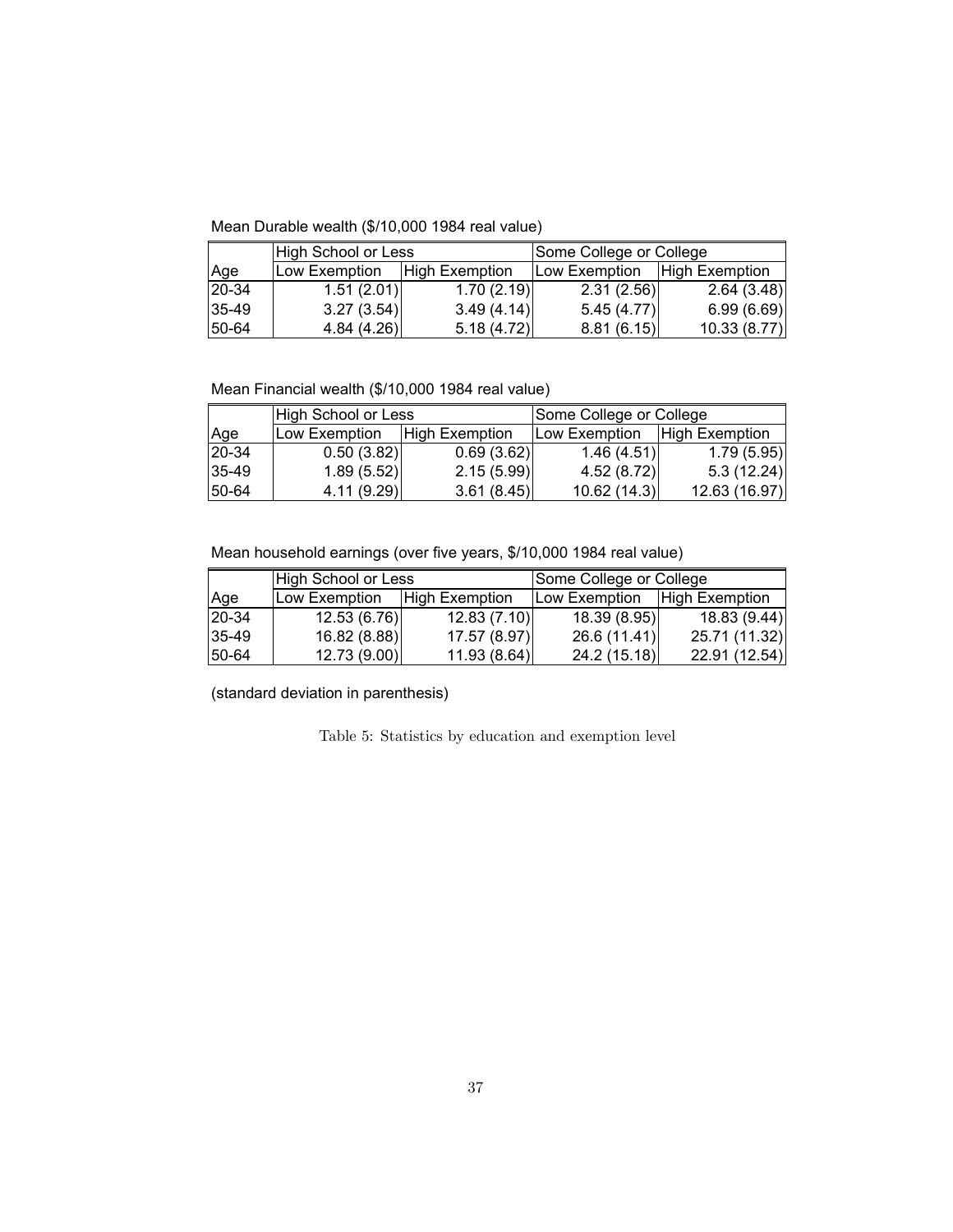Mean Durable wealth (\$/10,000 1984 real value)

|       | Earnings less than median |                       | Earnings more than median |                       |
|-------|---------------------------|-----------------------|---------------------------|-----------------------|
| Age   | Low Exemption             | <b>High Exemption</b> | Low Exemption             | <b>High Exemption</b> |
| 20-34 | 1.27(1.85)                | 1.48(2.34)            | 2.77(2.59)                | 3.25(3.31)            |
| 35-49 | 2.68(3.15)                | 3.29(4.63)            | 5.23(4.58)                | 6.69(6.30)            |
| 50-64 | 4.76(4.3)                 | 5.24(4.78)            | 8.02(5.89)                | 9.56(8.53)            |

# Mean Financial wealth (\$/10,000 1984 real value)

|            | Earnings less than median      |             | Earnings more than median      |               |
|------------|--------------------------------|-------------|--------------------------------|---------------|
| Age        | Low Exemption   High Exemption |             | Low Exemption   High Exemption |               |
| 20-34      | 0.31(2.86)                     | 0.68(4.53)  | 1.83(5.65)                     | 2.06(5.08)    |
| 35-49      | 1.13(3.68)                     | 1.84(9.60)  | 4.26(8.53)                     | 5.09(10.23)   |
| $150 - 64$ | 4.41(9.53)                     | 4.23(10.45) | 8.68(13.5)                     | 10.78 (15.10) |

(standard deviation in parenthesis)

Table 6: Statistics by income quantile and exemption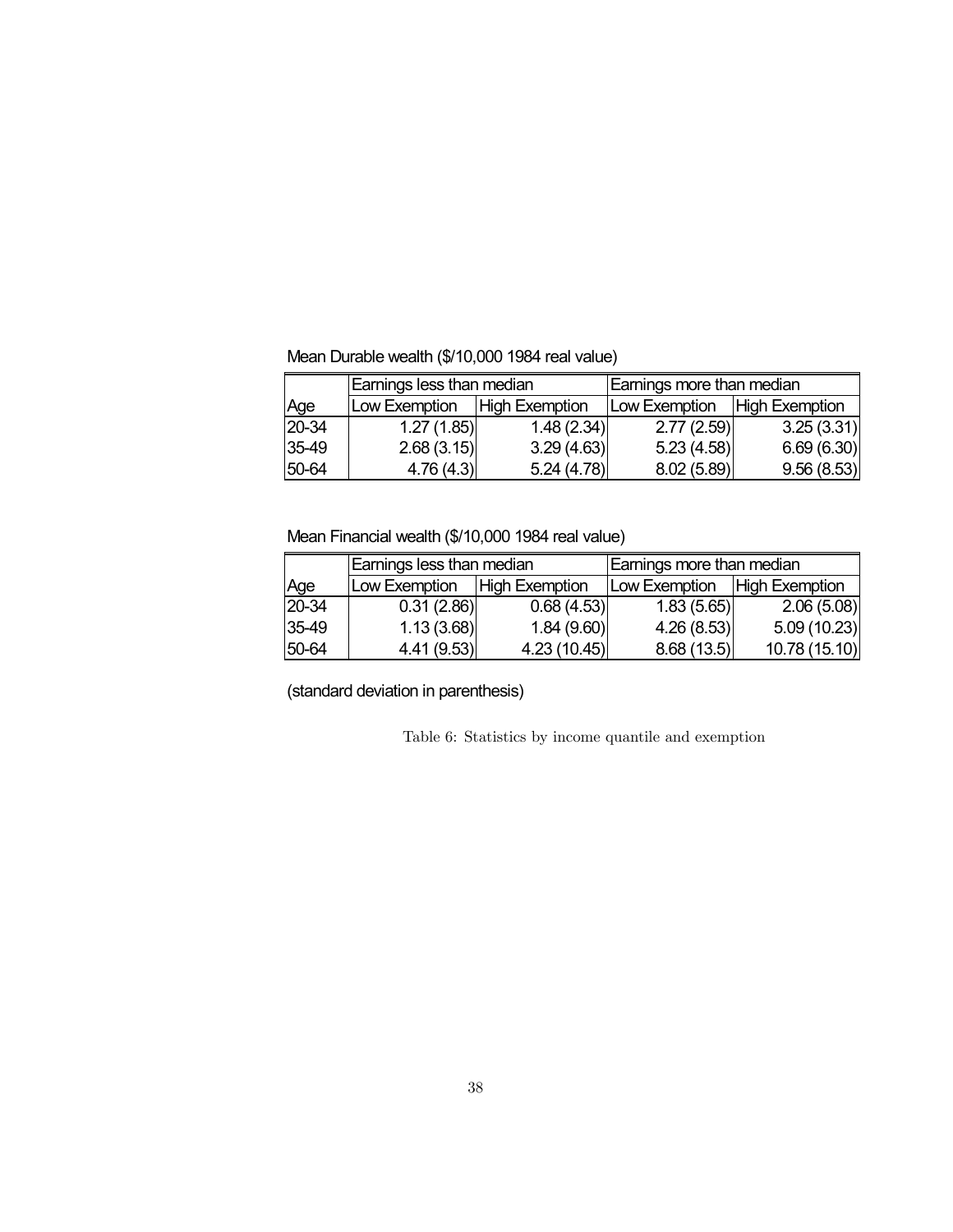| Dependent variable: Durable wealth |  |
|------------------------------------|--|
|------------------------------------|--|

| Independent variable           | Coefficient | Std. Error | Pr. > t  |
|--------------------------------|-------------|------------|----------|
| Intercept                      | $-82061$    | 3036.67    | < 0.0001 |
| Years of schooling             | 5739.08     | 200.71     | < 0.0001 |
| Age group at marriage          | $-4406.78$  | 428.07     | < 0.0001 |
| Age group                      | 10098       | 269.27     | < 0.0001 |
| <b>Exemption level</b>         | 0.452       | 0.03       | < 0.0001 |
| Dummy for unlimited exemption* | $-43402$    | 2839       | < 0.0001 |
| R-Squared                      | 0.26        |            |          |
| F-value                        | 449.63      |            |          |

\* unlimited exemption is set to \$100,000 (1984 value)

Table 7: Regression of durable wealth on initial states and age

### Dependent variable: Financial wealth

| Independent variable           | Coefficient | Std. Error | Pr. > t  |
|--------------------------------|-------------|------------|----------|
| Intercept                      | $-120920$   | 6146.97    | < 0.0001 |
| Years of schooling             | 7556.51     | 405.97     | < 0.0001 |
| Age group at marriage          | $-3531.63$  | 876.07     | < 0.0001 |
| Age group                      | 12110       | 549.98     | < 0.0001 |
| <b>Exemption level</b>         | 0.195       | 0.063      | 0.0022   |
| Dummy for unlimited exemption* | $-188438$   | 62355      | 0.0025   |
| R-Squared                      | 0.11        |            |          |
| F-value                        | 153.9       |            |          |

\* unlimited exemption is set to \$999,999

Table 8: Regression of non-durable net wealth on initial states and age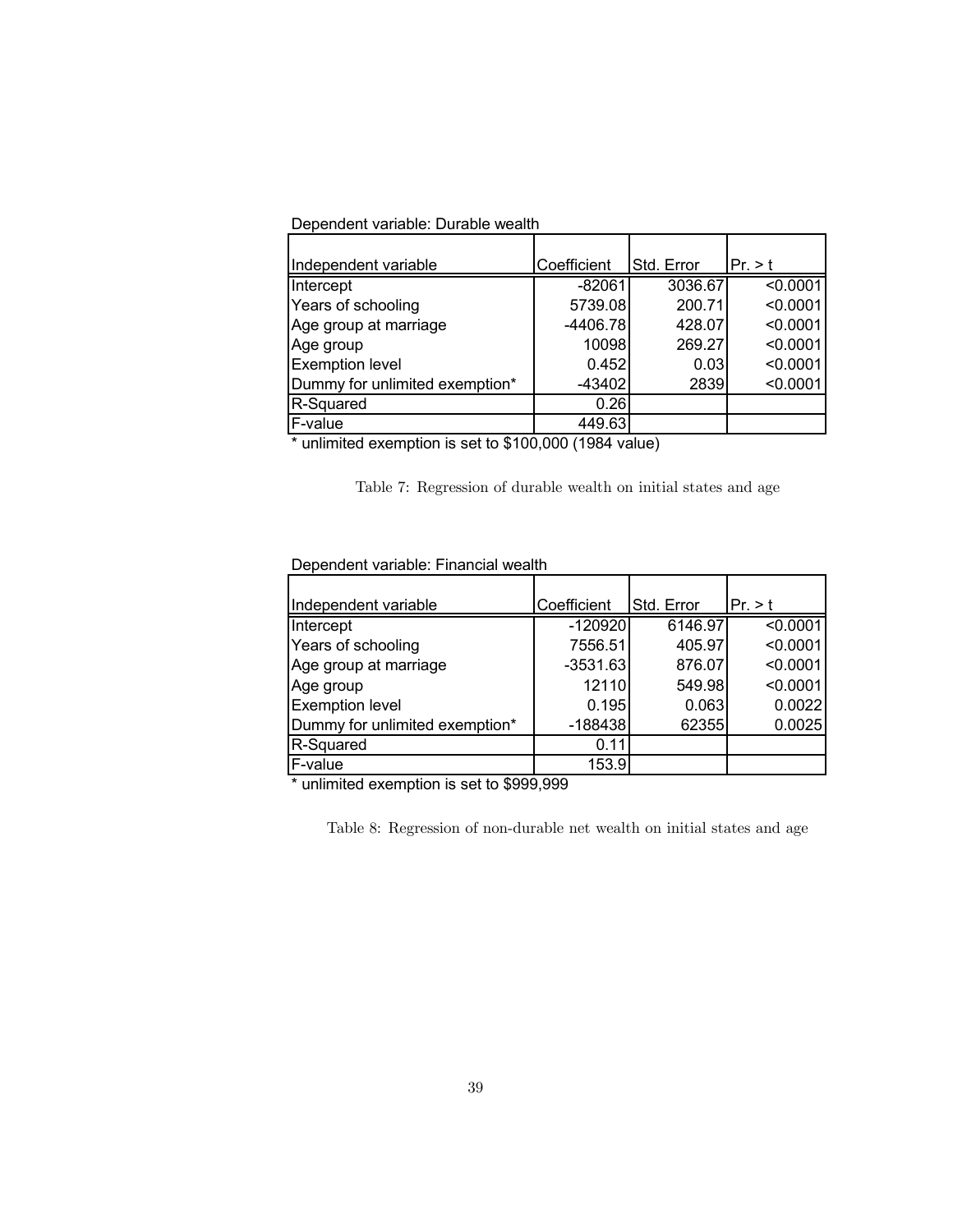Dependent variable: Household Earnings

| Independent variable           | Coefficient | Std. Error | Pr. > t  |
|--------------------------------|-------------|------------|----------|
| Intercept                      | $-115122$   | 7074.48    | < 0.0001 |
| Years of schooling             | 21107       | 466.58     | < 0.0001 |
| Age group at marriage          | $-1925.11$  | 998.71     | 0.0539   |
| Age group                      | 6506.43     | 627.08     | < 0.0001 |
| <b>Exemption level</b>         | 0.127       | 0.073      | 0.0838   |
| Dummy for unlimited exemption* | $-135067$   | 71754      | 0.0598   |
| R-Squared                      | 0.25        |            |          |
| F-value                        | 420.8       |            |          |

\* unlimited exemption is set to \$999,999

Table 9: Regression of household earnings on initial states and age

| Dependent variable: bankruptcy filing |  |  |  |  |
|---------------------------------------|--|--|--|--|
|---------------------------------------|--|--|--|--|

| Independent variable           | Coefficient | Std. Error | Pr. > ChiSq. |
|--------------------------------|-------------|------------|--------------|
| Intercept                      | $-0.371$    | 0.2604     | 0.1542       |
| Years of schooling             | $-0.0812$   | 0.0178     | < 0001       |
| Age group at marriage          | 0.0864      | 0.0401     | 0.0309       |
| Age group                      | $-0.1805$   | 0.028      | < 0001       |
| <b>Exemption level</b>         | $-2.51E-06$ | 2.79E-06   | 0.3677       |
| Dummy for unlimited exemption* | 2.6204      | 2.7289     | 0.3369       |
| LR                             | 66.51       |            |              |
| -2 log likelihood              | 928.517     |            |              |

\* unlimited exemption is set to \$999,999

Table 10: Probit of default decision on initial states and age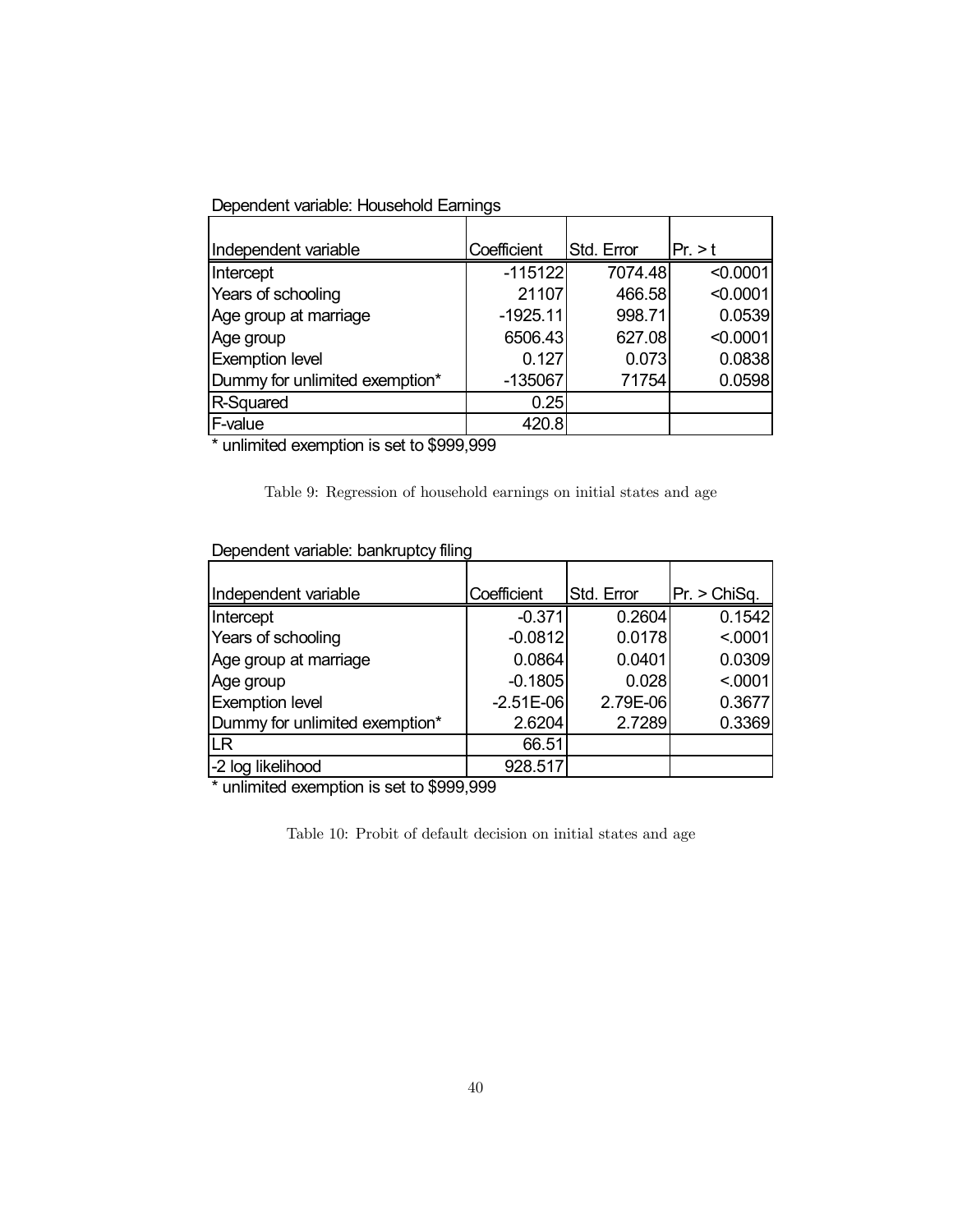|                                      |                                        | <b>Defaulters</b>  | Non defaulters      |
|--------------------------------------|----------------------------------------|--------------------|---------------------|
| Total number of defaulters in sample |                                        | 101                |                     |
| Distribution by Age                  | % 20-24                                | 3.96               | 1.36                |
|                                      | % 25-29                                | 22.77              | 9.21                |
|                                      | % 30-34                                | 18.81              | 16.55               |
|                                      | % 35-39                                | 26.73              | 19.59               |
|                                      | % 40-44                                | 13.86              | 16.69               |
|                                      | %45-49                                 | 6.93               | 12.19               |
|                                      | % 50-54                                | 4.95               | 8.36                |
|                                      | % 55-59                                | 1.98               | 8.26                |
|                                      | % 60-64                                | $\mathbf 0$        | 7.79                |
| Sex                                  | % Male                                 | 99.01              | 99.57               |
| Race                                 | % White                                | 71.29              | 73.16               |
|                                      | % Black                                | 26.73              | 23.02               |
|                                      | % Other                                | 1.98               | 3.83                |
| Education                            | % No High School                       | 24.75              | 18.93               |
|                                      | % High School                          | 47.52              | 38.19               |
|                                      | % Some College                         | 21.78              | 20.1                |
|                                      | % College                              | 5.94               | 22.78               |
| Age at Marriage                      | Before 20 y.o.                         | 16.83              | 9.37                |
|                                      | % 20-24                                | 45.54              | 52.15               |
|                                      | % 25-29                                | 24.75              | 22.07               |
|                                      | % 30-34                                | 6.93               | 8.62                |
|                                      | % 35-39                                | 1.98               | 3.2                 |
|                                      | $% 40-44$                              | 0.99               | 2.11                |
|                                      | % 45-49                                | 2.97               | 1.54                |
|                                      | % 50-54                                | 0                  | 0.81                |
|                                      | % 55-59                                | $\Omega$           | 0.14                |
| Mean household earnings over 5 years |                                        | \$133,200 (68,900) | \$191,700 (111,600) |
|                                      | Median household earnings over 5 years | \$127,400          | \$174,100           |
| Mean durable wealth                  |                                        | \$17,200 (24,800)  | \$45,500 (50,400)   |
| Median durable wealth                |                                        | \$8,200            | \$31,500            |
| % Zero durable wealth                |                                        | 5.94               | 2.9                 |
| Mean financial wealth                |                                        | \$3,400 (22,500)   | \$37,200 (89,300)   |
| Median financial wealth              |                                        | \$0                | \$5,000             |
| % Negative or zero financial wealth  |                                        | 62.38              | 37.63               |
| % Zero financial wealth              |                                        | 10.89              | 9.76                |
|                                      |                                        |                    |                     |

Table 11: Individual characteristics of defaulters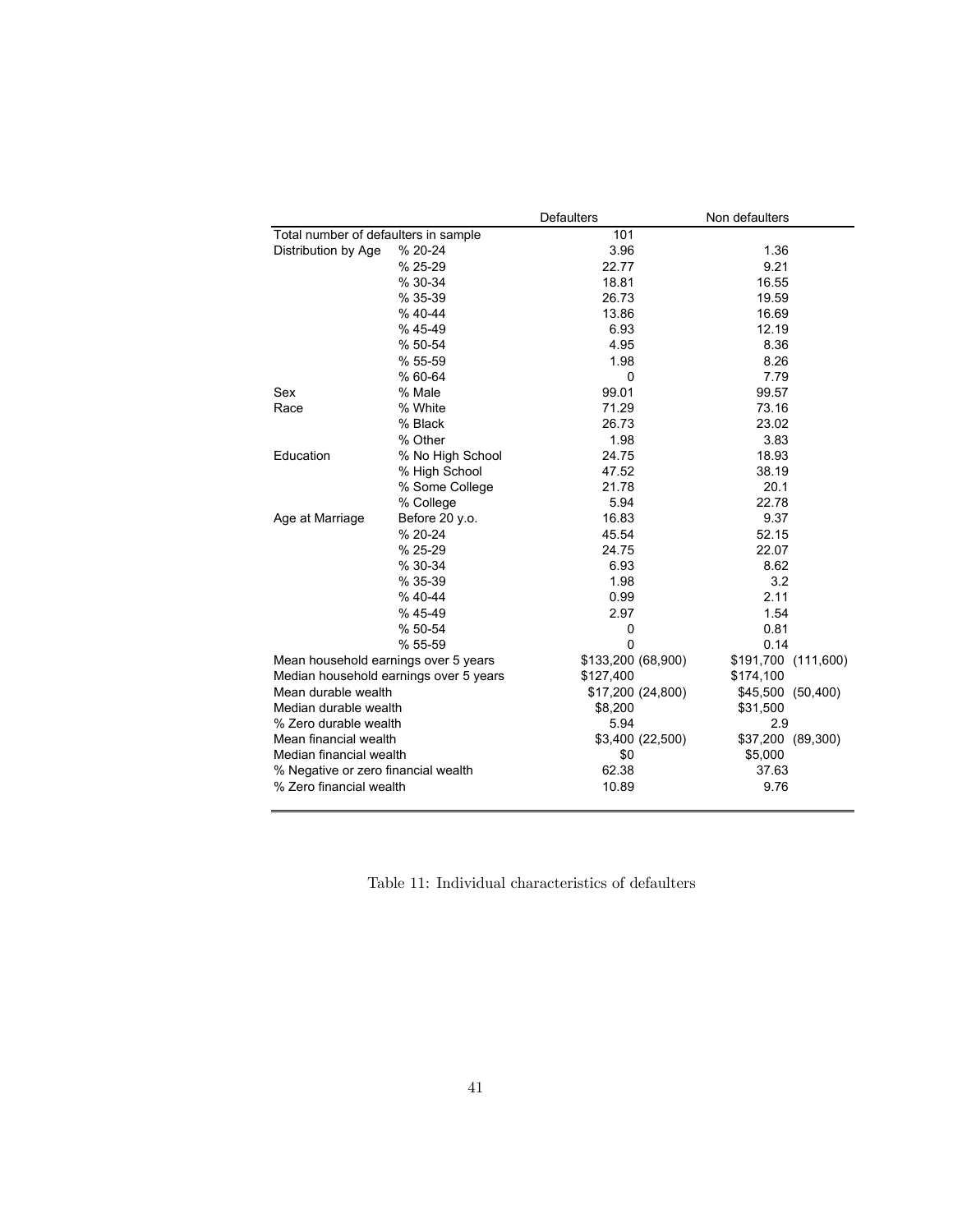| Preference parameters    | beta (transformed in annual discount factor)                   | 0.9097    |
|--------------------------|----------------------------------------------------------------|-----------|
|                          | sigma (CRRA coeff.)                                            | 1.4051    |
|                          | teta (consumption share)                                       | 0.9440    |
|                          | CES coefficient                                                | 0.4955    |
|                          | bequest motive on h (coeff. on h in linear function)           | 0.0282    |
|                          | bequest motive on d                                            | 0.0231    |
| Parameters               | depreciation rate                                              | 0.0477    |
| that characterize        | interest rate (annual)                                         | 0.0574    |
| the economy              | cost of default (as % of earnings)                             | 0.0313    |
|                          | st. deviation of shock to utility                              | 0.5687    |
|                          |                                                                |           |
| Earnings process         | coeff.schooling on earnings f.                                 | 0.1248    |
|                          | g1 (age 1 specific earnings)                                   | 0.5399    |
|                          | g2 (age 2 specific earnings)                                   | 0.8580    |
|                          | g <sub>3</sub>                                                 | 1.0407    |
|                          | g4                                                             | 1.1818    |
|                          | g <sub>5</sub>                                                 | 1.2836    |
|                          | g6                                                             | 1.3361    |
|                          | g7                                                             | 1.1487    |
|                          | g8                                                             | 0.9955    |
|                          | g9                                                             | 0.5939    |
|                          | st. deviation shock to earnings                                | 0.6121    |
|                          |                                                                |           |
| Initial assets functions | alfa0 (intercept in function of initial h)                     | $-2.3201$ |
|                          | alfa1 (coeff. on age at marriage in f. of initial h)           | 0.3197    |
|                          | alfa2 (coeff. on education in f. of initial h)                 | 0.1726    |
|                          | beta0 (intercept in function of initial d)                     | -4.3599   |
|                          | beta1 (coeff. on age at marriage in f. of initial d)           | 0.3680    |
|                          | beta2 (coeff. on education in f. of initial d)                 | 0.2819    |
|                          | st. deviation random component of initial h                    | 0.7606    |
|                          | st. deviation random component of initial d (Choleski dec.)    | 0.7458    |
|                          | st. deviation of random component of initial d (Choleski dec.) | 0.9600    |
| Measurement error        |                                                                | 1.3492    |
|                          | sigma_h0<br>sigma h1                                           | $-0.0028$ |
| processes                |                                                                | 0.7343    |
|                          | sigma b0                                                       | 0.0279    |
|                          | sigma b1                                                       | 0.4298    |
|                          | sigma y0                                                       |           |
|                          | sigma_y1                                                       | $-0.0052$ |
|                          | probability (observe no default/default)                       | 0.1356    |

Table 12: Estimated parameters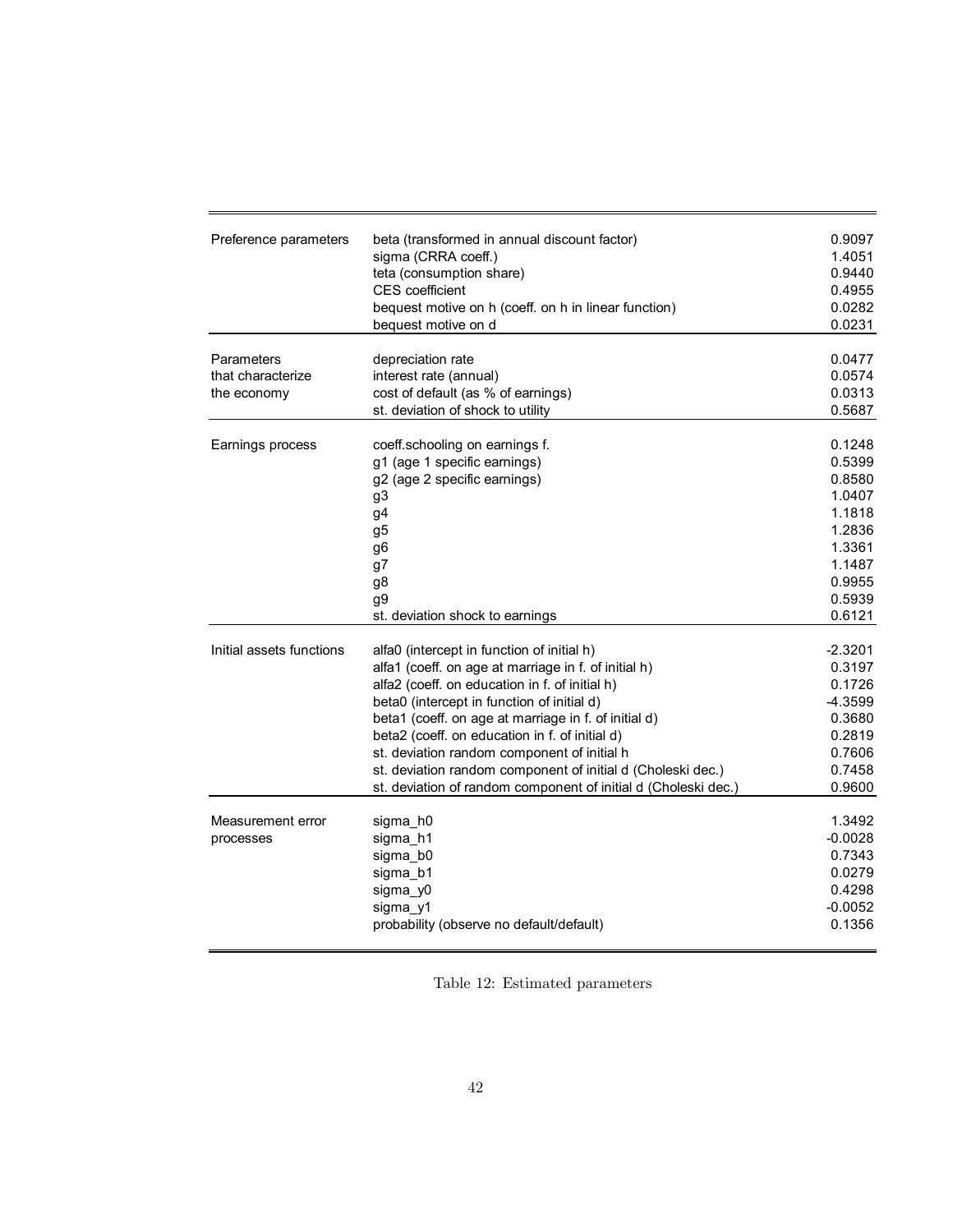| Means                      | Durable wealth<br>\$/10,000 1984 real<br>value |       |       | Financial wealth<br>\$/10,000 1984 real<br>value |        | Default rates | Household<br>Earnings \$/10,000<br>1984 real value |       |
|----------------------------|------------------------------------------------|-------|-------|--------------------------------------------------|--------|---------------|----------------------------------------------------|-------|
| Age                        | data                                           | model | data  | model                                            | data   | model         | data                                               | model |
| $20 - 24$                  | 0.66                                           | 1.18  | 0.04  | 0.18                                             | 5.19%  | 3.85%         | 7.65                                               | 8.83  |
| 25-29                      | 1.35                                           | 1.81  | 0.31  | 0.35                                             | 4.50%  | 3.37%         | 13.28                                              | 13.65 |
| 30-34                      | 2.42                                           | 2.38  | 1.53  | 0.81                                             | 2.21%  | 1.11%         | 17.29                                              | 17.12 |
| 35-39                      | 3.54                                           | 3.17  | 2.42  | 1.76                                             | 2.46%  | 3.58%         | 19.82                                              | 19.58 |
| 40-44                      | 4.98                                           | 4.41  | 3.51  | 2.87                                             | 1.71%l | 3.70%         | 21.74                                              | 22.22 |
| 45-49                      | 5.52                                           | 6.13  | 4.97  | 4.74                                             | 1.37%l | 0.95%         | 22.76                                              | 22.97 |
| 50-54                      | 5.80                                           | 6.40  | 5.26  | 6.37                                             | 0.89%  | 1.22%         | 19.06                                              | 19.31 |
| 55-59                      | 6.35                                           | 6.13  | 6.78  | 7.81                                             | 0.47%  | 1.66%         | 16.12                                              | 15.96 |
| 60-64                      | 6.73                                           | 6.39  | 6.73  | 7.46                                             | 0.00%  | 0.02%         | 11.91                                              | 10.96 |
| Mean over                  |                                                |       |       |                                                  |        |               |                                                    |       |
| age                        | 4.07                                           | 4.86  | 3.24  | 4.40                                             | 2.11%  | 1.86%         | 18.18                                              | 17.81 |
| Means for                  |                                                |       |       |                                                  |        |               |                                                    |       |
| defaulters                 | 1.72                                           | 2.66  | 0.34  | $-4.28$                                          |        |               | 13.32                                              | 16.45 |
| Equilibrium Interest Rate: |                                                |       | 6.70% |                                                  |        |               |                                                    |       |

Table 13: Model Fit of Data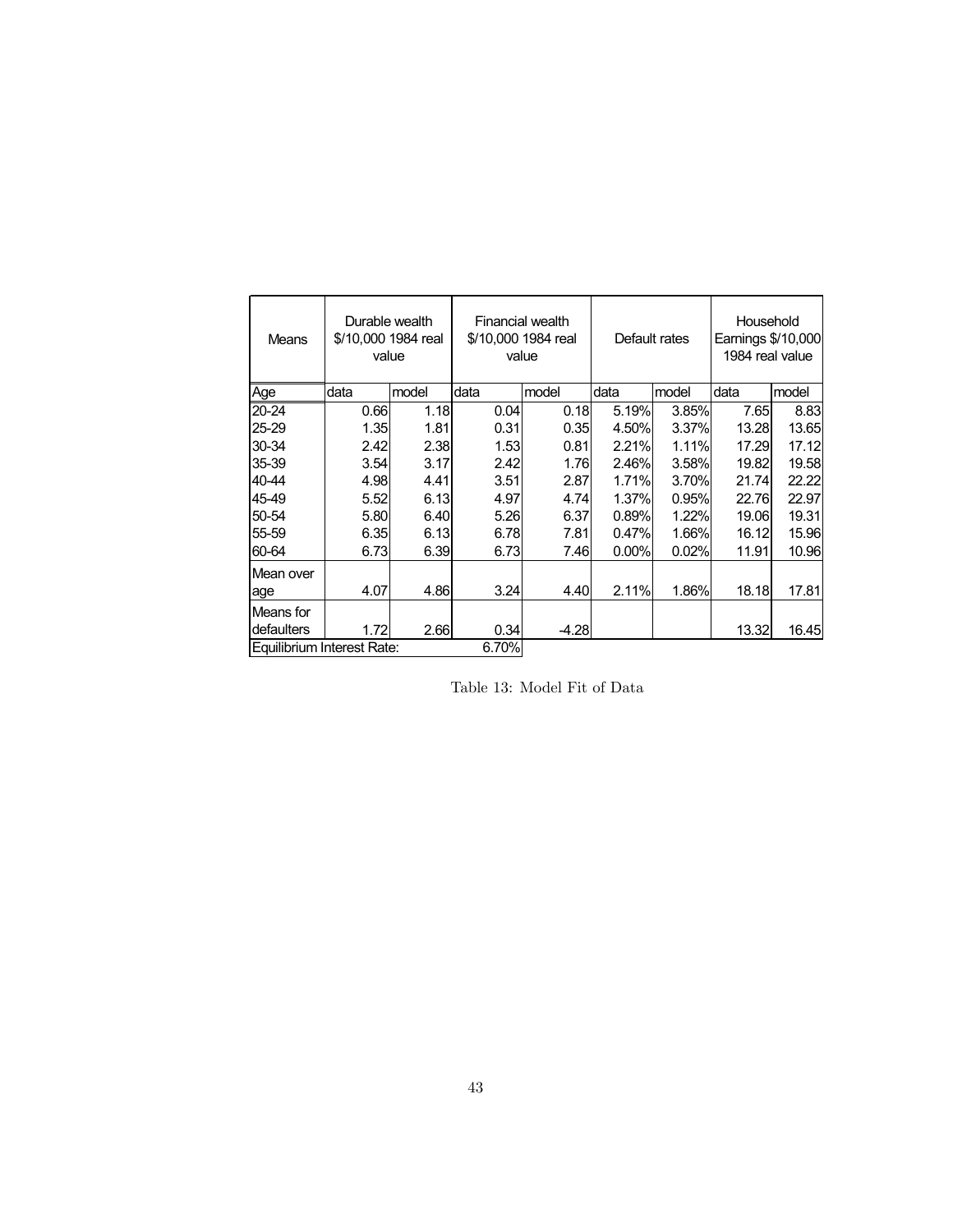

Figure 3: Mean actual and simulated durable wealth



Figure 4: Mean actual and simulated non-durable net wealth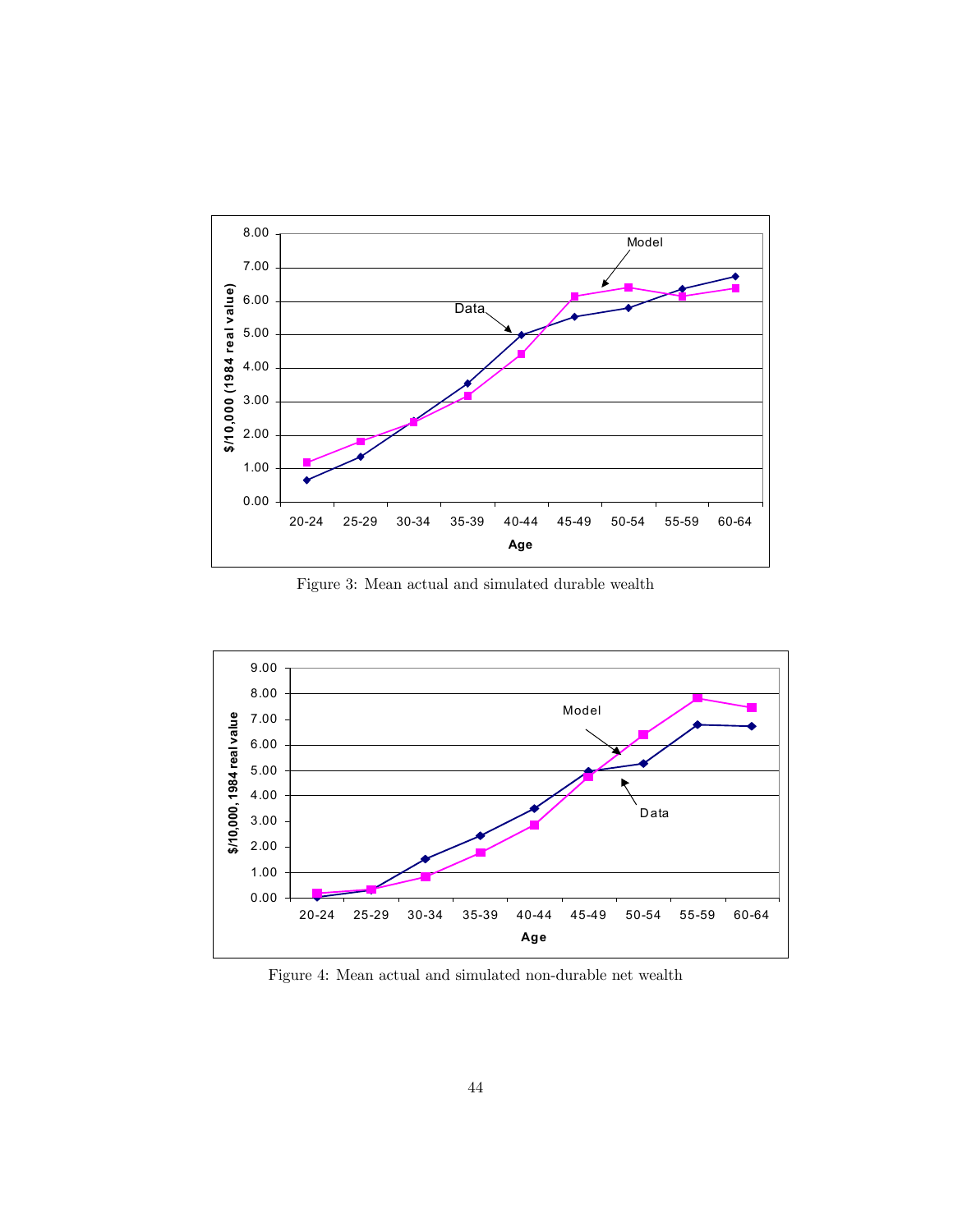

Figure 5: Mean actual and simulated household earnings (over 5 years)



Figure 6: Mean actual and simulated default rates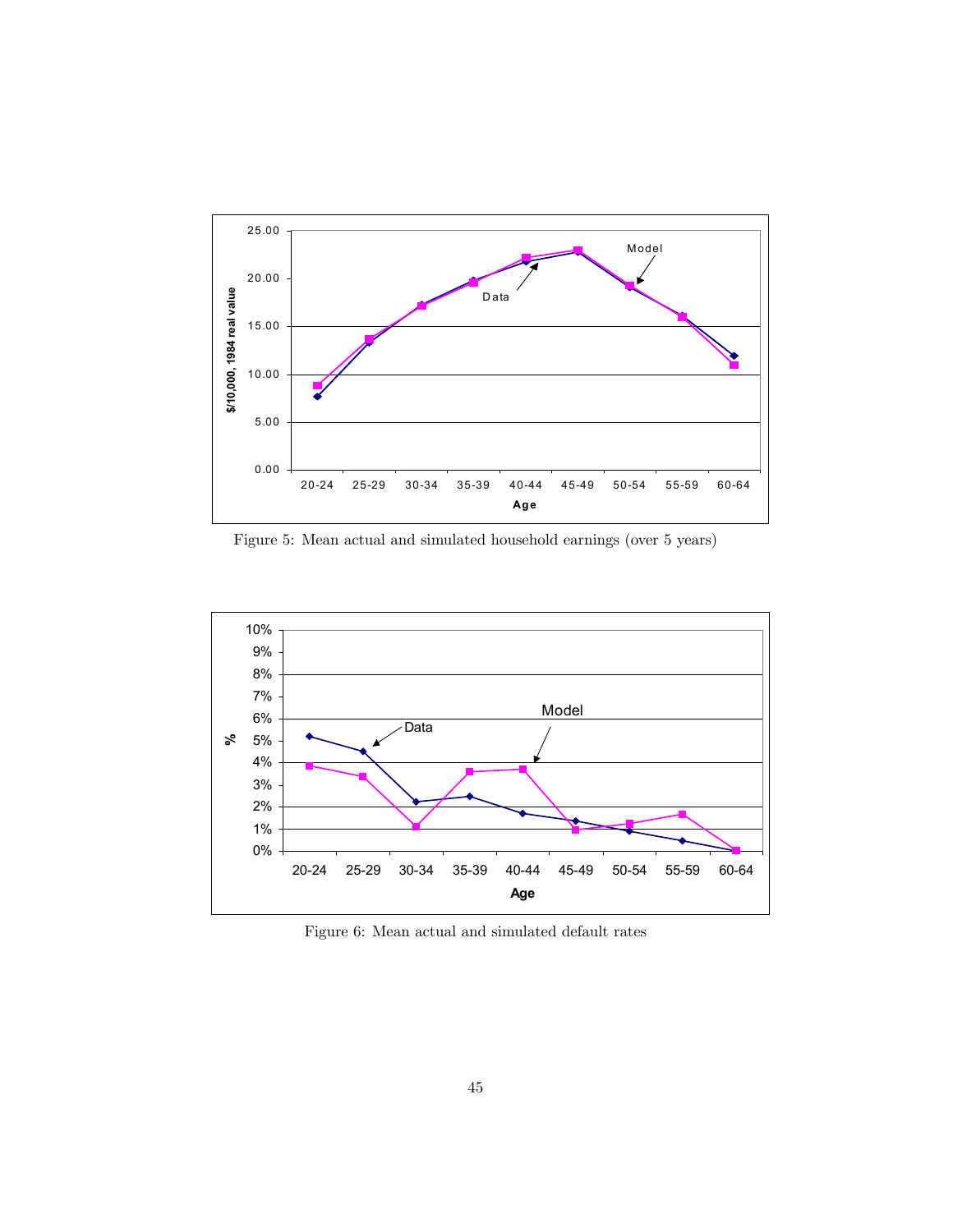| Mean durable wealth (\$/10,000, 1984 real value) |               |       |                       |       |               | Mean non-durable net wealth (\$/10,000 1984)<br>real value) |                       |       |
|--------------------------------------------------|---------------|-------|-----------------------|-------|---------------|-------------------------------------------------------------|-----------------------|-------|
|                                                  | Low Exemption |       | <b>High Exemption</b> |       | Low Exemption |                                                             | <b>High Exemption</b> |       |
| Age                                              | Data          | Model | Data                  | Model | Data          | Model                                                       | Data                  | Model |
| 20-24                                            | 0.28          | 1.09  | 1.23                  | 1.35  | 0.08          | 0.17                                                        | $-0.02$               | 0.20  |
| 25-29                                            | 1.35          | 1.67  | 1.36                  | 2.13  | 0.13          | 0.32                                                        | 0.74                  | 0.41  |
| 30-34                                            | 2.32          | 2.32  | 2.65                  | 2.54  | 1.46          | 0.78                                                        | 1.67                  | 0.88  |
| 35-39                                            | 3.30          | 3.13  | 4.09                  | 3.26  | 2.26          | 1.83                                                        | 2.80                  | 1.58  |
| 40-44                                            | 4.70          | 4.52  | 5.64                  | 4.15  | 3.33          | 2.94                                                        | 3.94                  | 2.72  |
| 45-49                                            | 5.04          | 6.19  | 6.67                  | 6.00  | 4.59          | 4.92                                                        | 5.85                  | 4.33  |
| 50-54                                            | 5.55          | 6.27  | 6.38                  | 6.72  | 4.95          | 6.78                                                        | 5.99                  | 5.42  |
| 55-59                                            | 6.22          | 5.94  | 6.63                  | 6.56  | 6.68          | 8.37                                                        | 6.98                  | 6.55  |
| 60-64                                            | 6.45          | 6.48  | 7.40                  | 6.20  | 6.52          | 7.92                                                        | 7.22                  | 6.41  |

\* Low exemption = groups 1 and 2, High exemption = groups 3 and 4 (see Table 1)

Table 14: Model fit of data by exemption level  $^\ast$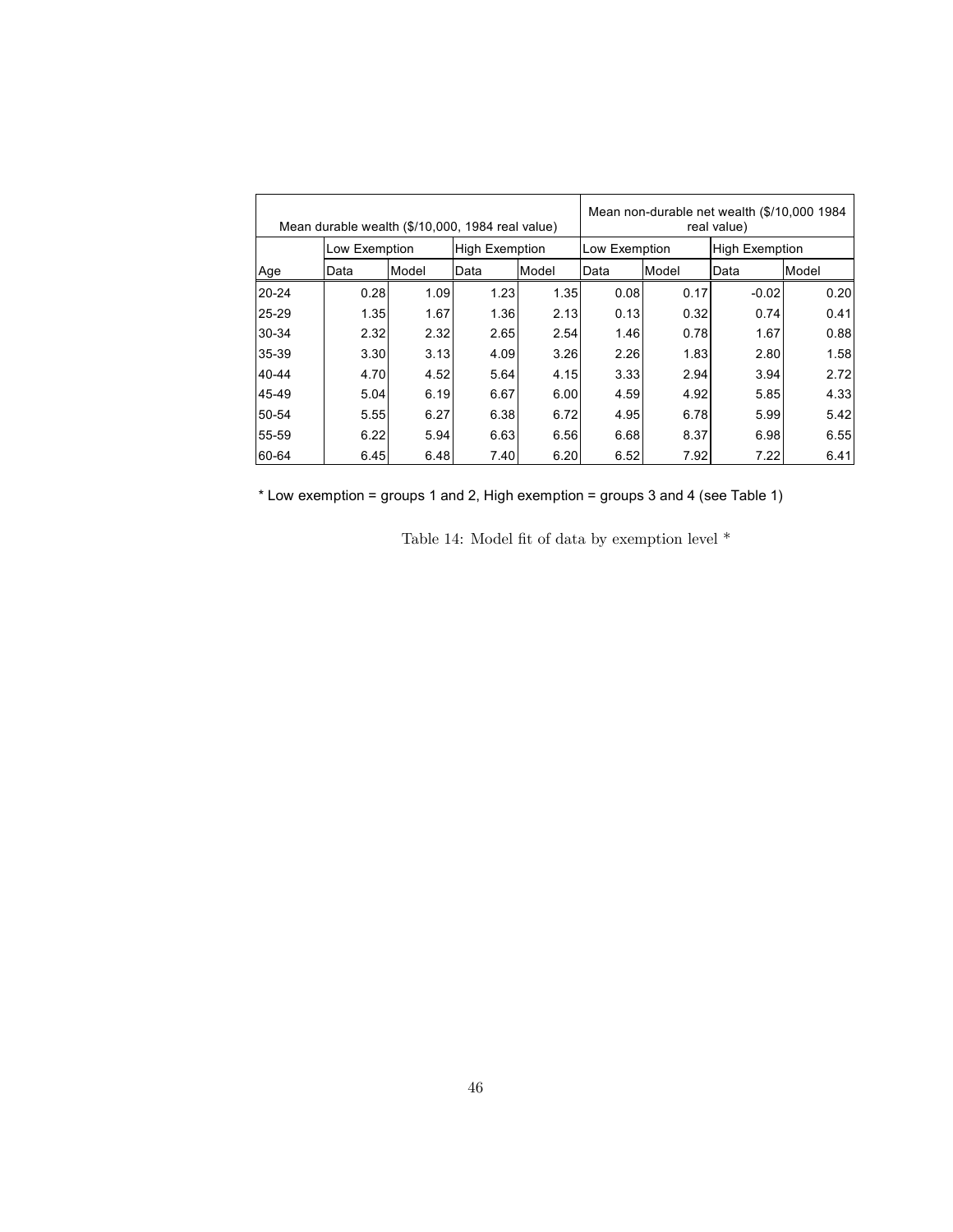|           | Durable wealth |          | Non-durable net wealth |          | Earnings |          |
|-----------|----------------|----------|------------------------|----------|----------|----------|
| Age       | Low Ex.        | High Ex. | Low Ex.                | High Ex. | Low Ex.  | High Ex. |
| $20 - 24$ | 0.58           | 0.41     | 1.02                   | 2.62     | 0.26     | 0.12     |
| $25 - 29$ | 0.64           | 0.72     | 1.03                   | 2.23     | 0.29     | 0.22     |
| 30-34     | 0.26           | 0.16     | 1.14                   | 2.68     | 0.16     | 0.31     |
| 35-39     | 0.36           | 0.30     | 1.05                   | 3.00     | 0.17     | 0.29     |
| $40 - 44$ | 0.20           | 0.32     | 1.86                   | 8.99     | 0.11     | 0.29     |
| 45-49     | 0.35           | 0.34     | 1.74                   | 1.86     | 0.08     | 0.10     |
| 50-54     | 0.49           | 0.34     | 1.13                   | 1.14     | 0.07     | 0.09     |
| 55-59     | 0.50           | 0.61     | 6.33                   | 1.66     | 0.09     | 0.20     |
| 60-64     | 1.43           | 1.93     | 1.47                   | 1.63     | 0.25     | 0.21     |

|           | All economy       |                       |          |  |  |  |
|-----------|-------------------|-----------------------|----------|--|--|--|
| Age       | Durable<br>wealth | Non-durable<br>wealth | Earnings |  |  |  |
| $20 - 24$ | 0.48              | 1.66                  | 0.16     |  |  |  |
| 25-29     | 0.55              | 1.43                  | 0.21     |  |  |  |
| $30 - 34$ | 0.18              | 1.32                  | 0.19     |  |  |  |
| 35-39     | 0.28              | 1.43                  | 0.18     |  |  |  |
| $40 - 44$ | 0.20              | 2.02                  | 0.13     |  |  |  |
| 45-49     | 0.28              | 0.57                  | 0.08     |  |  |  |
| 50-54     | 0.36              | 0.54                  | 0.07     |  |  |  |
| 55-59     | 0.50              | 1.64                  | 0.10     |  |  |  |
| 60-64     | 1.49              | 1.53                  | 0.22     |  |  |  |
| Mean over |                   |                       |          |  |  |  |
| age       | 0.19              | 0.69                  | 0.11     |  |  |  |

\* Chi Square has 9 degrees of freedom

Table 15: Chi-Square Test for Goodness-of-Fit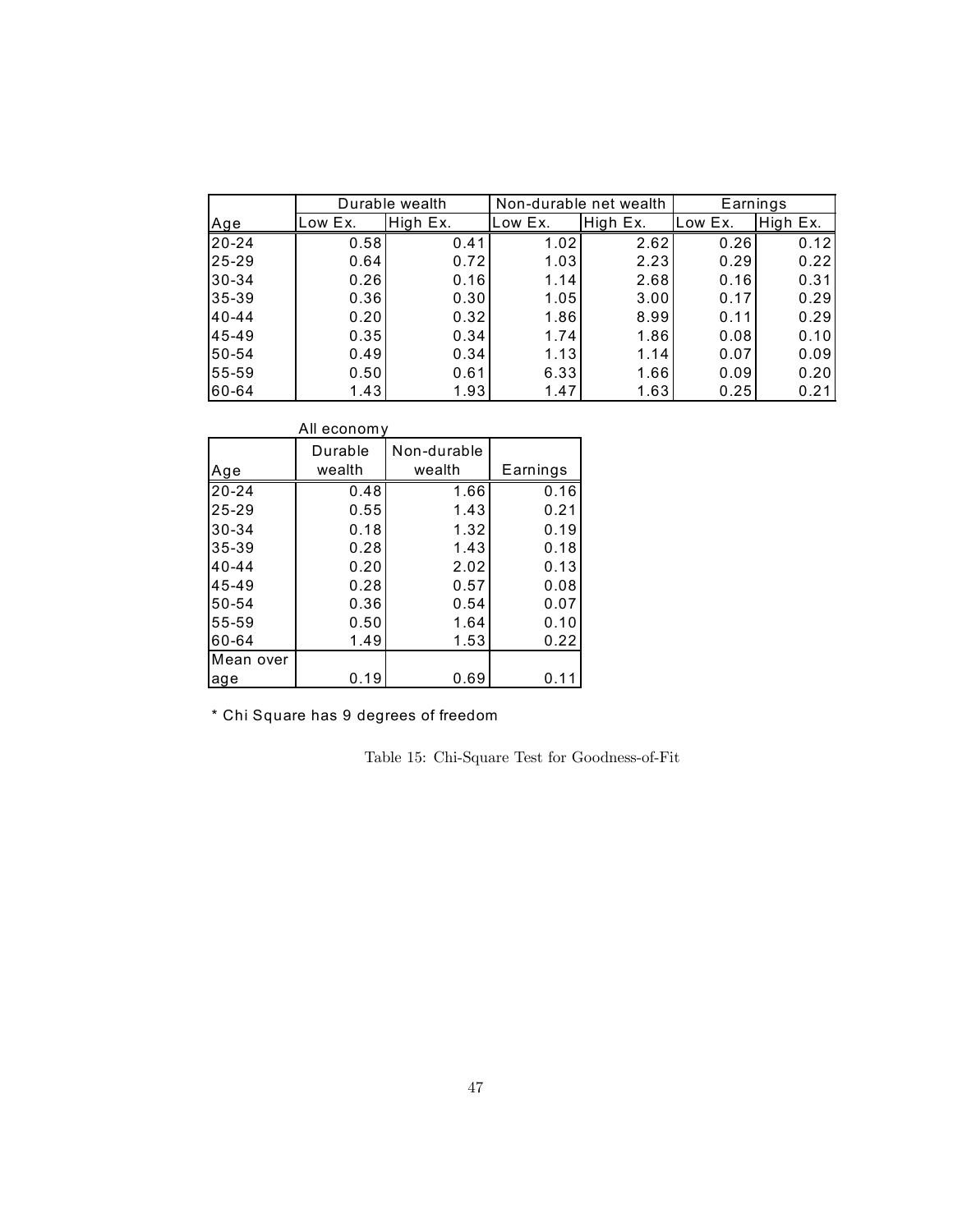## Dependent variable: Durable wealth

|                                   | Data        |            | Model       |            |
|-----------------------------------|-------------|------------|-------------|------------|
| Independent variable              | Coefficient | Std. Error | Coefficient | Std. Error |
| Intercept                         | $-82061$    | 3036.67    | $-61109$    | 3751.17    |
| Years of schooling                | 5739.08     | 200.71     | 5794        | 603.23     |
| Age group at marriage             | $-4406.78$  | 428.07     | -4339       | 519.08     |
| Age group                         | 10098       | 269.27     | 7603        | 558.79     |
| <b>Exemption level</b>            | 0.452       | 0.03       | 0.47        | 0.058      |
| Dummy for unlimited<br>exemption* | $-43402$    | 2839       | $-2396$     | 152.72     |
| R-Squared                         | 0.26        |            | 0.075       |            |

\* unlimited exemption is set to \$100,000 (1984 value)

Table 16: Regression of durable wealth on initial states and age, model vs. data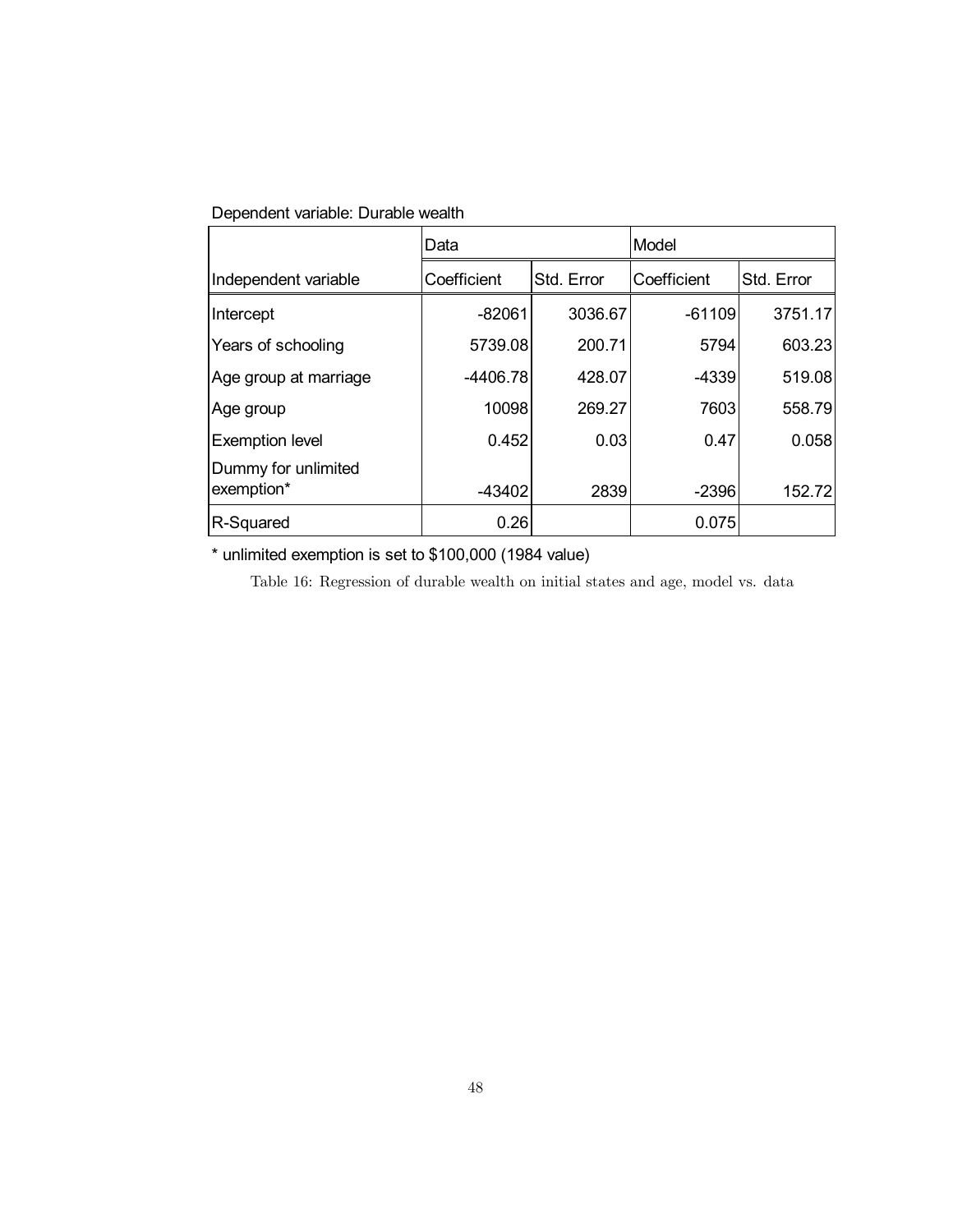| Age       | Low Exemption | <b>High Exemption</b> |
|-----------|---------------|-----------------------|
| $20 - 24$ | 5.84%         | 11.61%                |
| 25-29     | 5.83%         | 5.88%                 |
| 30-34     | 7.96%         | 12.76%                |
| 35-39     | 6.78%         | 7.04%                 |
| 40-44     | 5.94%         | 5.86%                 |
| 45-49     | 6.06%         | 6.73%                 |
| 50-54     | 8.44%         | 9.74%                 |
| 55-59     | 5.76%         | 11.40%                |
| 60-64     | <b>NaN</b>    | <b>NaN</b>            |
| Average   | 6.69%         | 8.02%                 |

Equilibrium Borrowing Interest rates

Table 17: Predicted equilibrium interest rates by exemption, benchmark model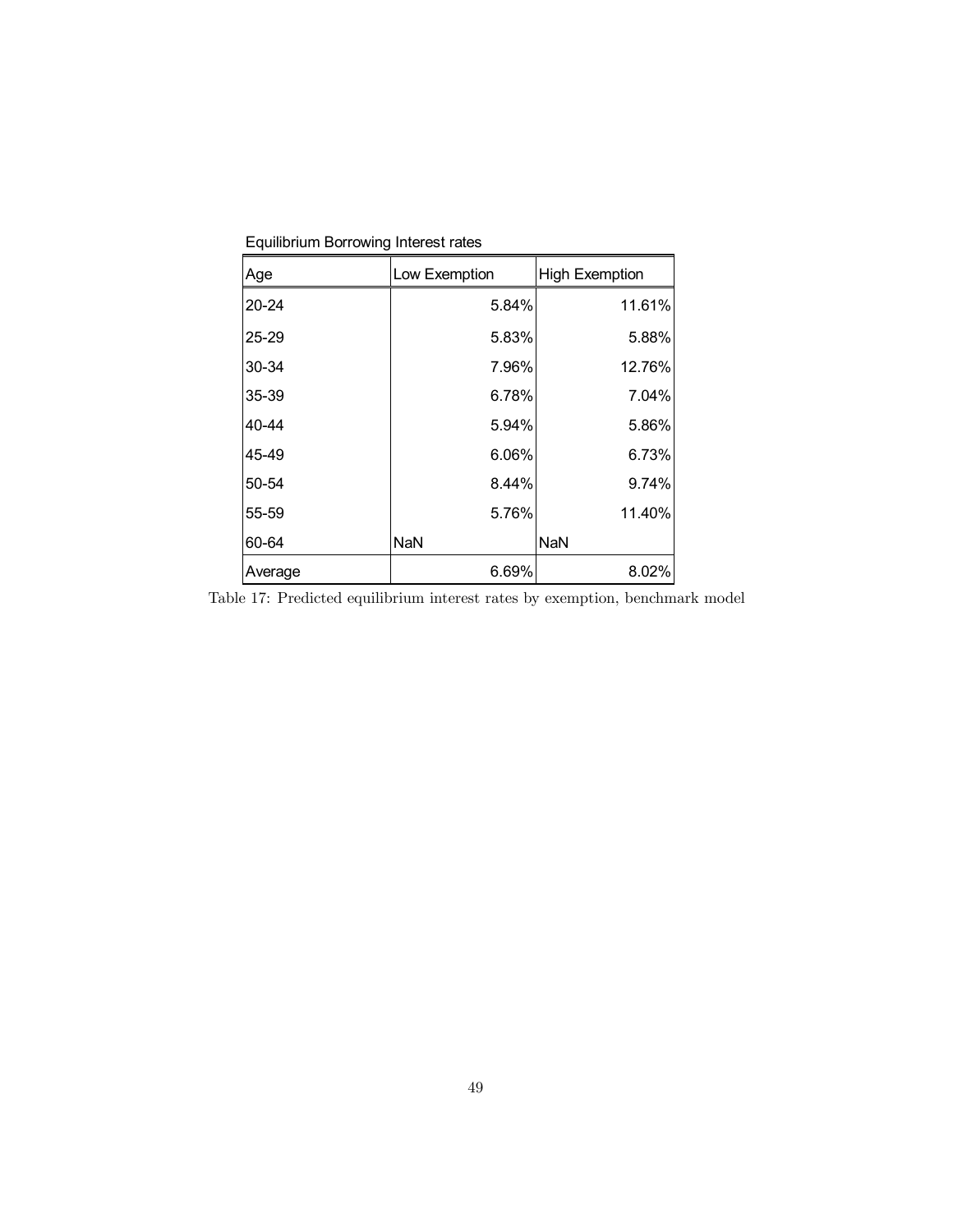| Mean durable wealth |         |          |         | Default Rates |                    |          |          |          |
|---------------------|---------|----------|---------|---------------|--------------------|----------|----------|----------|
| High School         |         |          | College |               | <b>High School</b> |          | College  |          |
| Age                 | Low ex. | High ex. | Low ex. | High ex.      | Low ex.            | High ex. | Low ex.  | High ex. |
| 20-24               | 1.03    | 1.44     | 1.00    | 2.06          | 4.90%              | 4.93%    | 3.90%    | 3.27%    |
| 25-29               | 1.64    | 2.37     | 0.98    | 3.20          | 0.67%              | $0.00\%$ | 0.67%    | $0.00\%$ |
| 30-34               | 1.98    | 2.46     | 1.59    | 3.28          | 0.80%              | $0.00\%$ | 0.40%    | 0.03%    |
| 35-39               | 3.04    | 3.06     | 2.99    | 4.27          | 0.93%              | $0.00\%$ | 7.10%    | 0.07%    |
| 40-44               | 4.11    | 4.10     | 4.98    | 5.83          | 0.47%              | 0.03%    | 0.37%    | 0.03%    |
| 45-49               | 5.99    | 5.85     | 7.42l   | 8.23          | 0.50%              | $0.00\%$ | 2.13%    | $0.00\%$ |
| 50-54               | 5.97    | 6.26     | 8.62    | 9.59          | 1.03%              | 0.20%    | 2.03%    | 0.03%    |
| 55-59               | 5.95    | 5.82     | 8.13    | 9.02          | 1.60%              | 0.20%    | 2.57%    | 0.10%    |
| 60-64               | 5.44    | 5.10     | 12.54   | 11.25         | $0.00\%$           | 0.03%    | $0.00\%$ | 0.03%    |

### Mean financial Wealth

Equilibrium borrowing interest rates

|           | <b>High School</b> |          | College |          | High School |            | College    |            |
|-----------|--------------------|----------|---------|----------|-------------|------------|------------|------------|
| Age       | Low ex.            | High ex. | Low ex. | High ex. | Low ex.     | High ex.   | Low ex.    | High ex.   |
| $20 - 24$ | 0.30               | 0.24     | 0.64    | 0.41     | 6.06% NaN   |            | 7.67%      | NaN        |
| 25-29     | 0.98               | 0.88     | 2.00    | 1.20     | 5.95%       | 5.74%      | 6.47%      | 5.79%      |
| $30-34$   | 1.88               | 1.90     | 3.02    | 2.41     | 6.37%       | 5.74%      | 12.82%     | 6.75%      |
| 35-39     | 2.81               | 2.97     | 3.92    | 3.49     | 5.94%       | 6.95%      | 5.96%      | $5.80\%$   |
| 40-44     | 3.60               | 3.80     | 5.27    | 4.61     | 5.81%       | 5.74%      | 6.53%      | 5.74%      |
| 45-49     | 5.02               | 4.89     | 8.13    | 6.601    | 5.85%       | 7.67%      | 7.27%      | 5.74%      |
| 50-54     | 6.53               | 5.61     | 11.22   | 8.62     | 7.75%       | 7.06%      | 10.38%     | 9.01%      |
| 55-59     | 7.14               | 6.18     | 15.69   | 11.57    | 5.74%       | 8.02%      | 5.78%      | 11.30%     |
| 60-64     | 6.80               | 5.65     | 14.75   | 11.67    | <b>NaN</b>  | <b>NaN</b> | <b>NaN</b> | <b>NaN</b> |

Table 18: Predicted life-cycle profiles by education and exemption level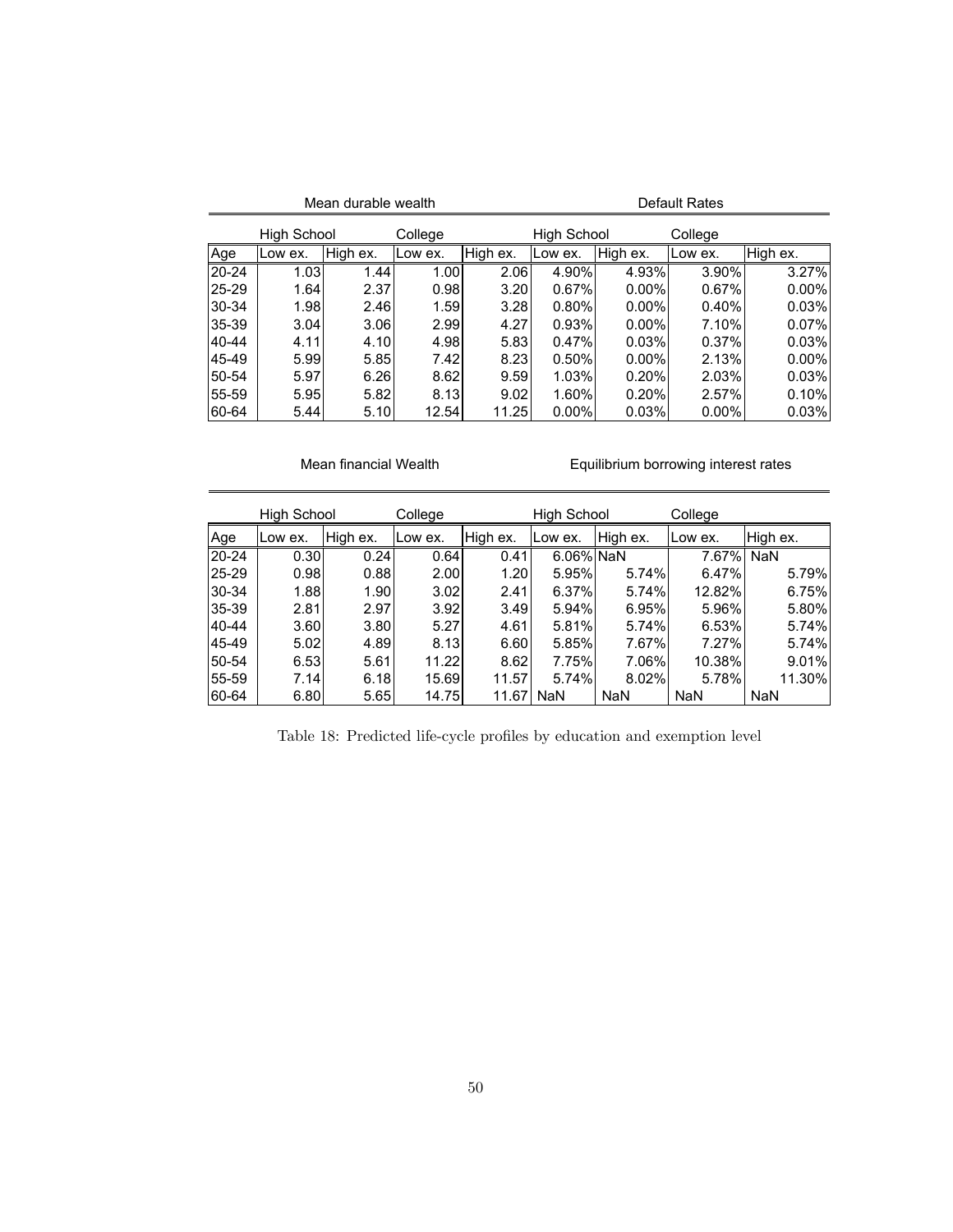

Figure 7: Life-cycle profiles by education and exemption, for households married at 0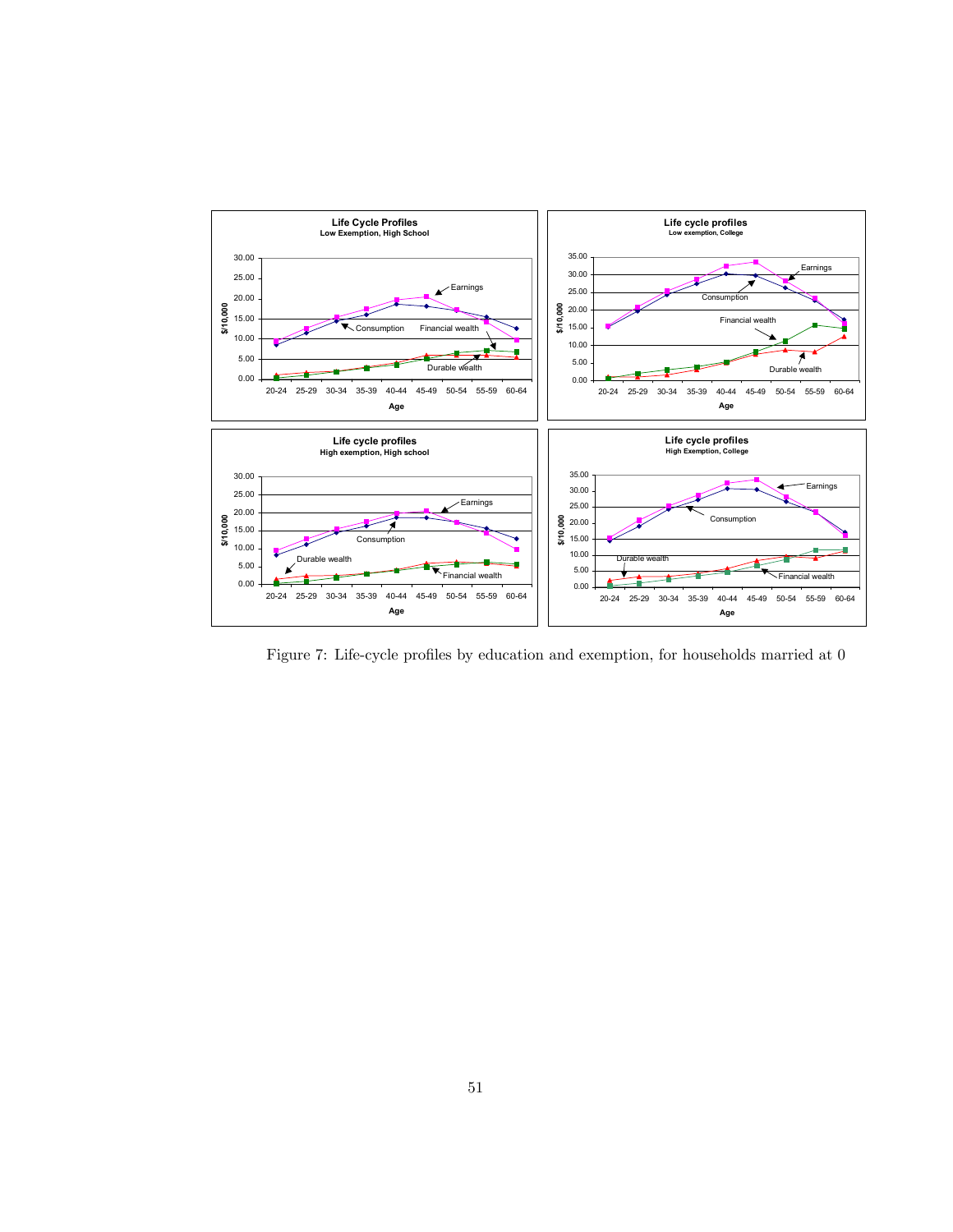

Figure 8: Interest rate schedule as a function of durable wealth



Figure 9: Interest rate schedule as a function of debt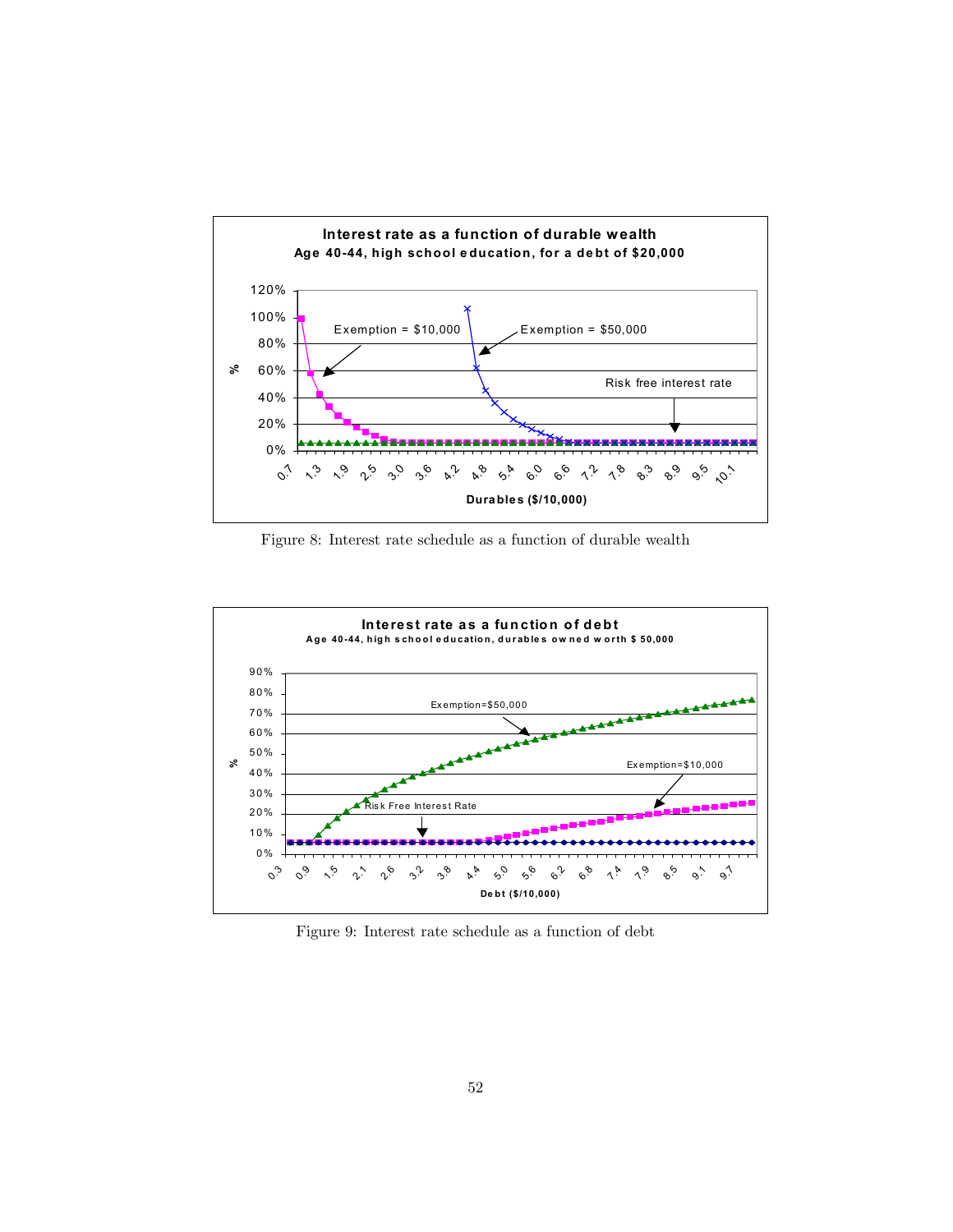|           | Mean durable wealth |               |                 | Mean financial wealth |              |               |  |
|-----------|---------------------|---------------|-----------------|-----------------------|--------------|---------------|--|
| Age       | Benchmark           | No Borrowing* | No bankruptcy** | <b>Benchmark</b>      | No Borrowing | No bankruptcy |  |
| $20 - 24$ | 1.18                | 0.75          | 0.88            | 0.18                  | 0.41         | 0.08          |  |
| 25-29     | 1.81                | 1.43          | 1.53            | 0.35                  | 0.54         | 0.04          |  |
| 30-34     | 2.38                | 1.56          | 2.40            | 0.81                  | 1.19         | 0.24          |  |
| 35-39     | 3.17                | 2.40          | 2.82            | 1.76I                 | 2.14         | 1.35          |  |
| 40-44     | 4.41                | 3.41          | 4.31            | 2.87                  | 3.40         | 2.39          |  |
| 45-49     | 6.13                | 4.17          | 5.19            | 4.74                  | 5.54         | 4.97          |  |
| 50-54     | 6.40                | 4.69          | 5.08            | 6.37                  | 7.03         | 6.88          |  |
| 55-59     | 6.13                | 4.85          | 5.41            | 7.81                  | 8.39         | 8.13          |  |
| 60-64     | 6.39                | 6.40          | 6.35            | 7.46I                 | 7.31         | 7.67          |  |

| Default rates |                  |               | Equilibrium Borrowing Interest<br>rates |               |  |  |
|---------------|------------------|---------------|-----------------------------------------|---------------|--|--|
| Age           | <b>Benchmark</b> | No bankruptcy | <b>Benchmark</b>                        | No bankruptcy |  |  |
| $20 - 24$     | 3.85%            | 1.51%         | 5.84%                                   | 5.81%         |  |  |
| 25-29         | 3.37%            | 0.72%         | 5.84%                                   | 5.86%         |  |  |
| 30-34         | 1.11%            | 0.61%         | 8.00%                                   | 7.36%         |  |  |
| 35-39         | 3.58%            | 5.42%         | 6.79%                                   | 6.39%         |  |  |
| 40-44         | 3.70%            | 2.16%         | 5.93%                                   | 6.15%         |  |  |
| 45-49         | 0.95%            | 1.88%         | 6.06%                                   | 6.10%         |  |  |
| 50-54         | 1.22%            | 1.17%         | 8.44%                                   | 7.71%         |  |  |
| 55-59         | 1.66%            | 2.81%         | 5.78%                                   | 5.76%         |  |  |
| 60-64         | 0.02%            | 0.02%         | <b>NaN</b>                              | <b>NaN</b>    |  |  |
|               |                  |               | 6.70%                                   | 6.49%         |  |  |
|               |                  |               |                                         |               |  |  |

\* No borrowing allowed in the economy

\*\* The exemption level is set to zero: no bankruptcy protection in the economy

Table 19: Simulated choice variables under different regimes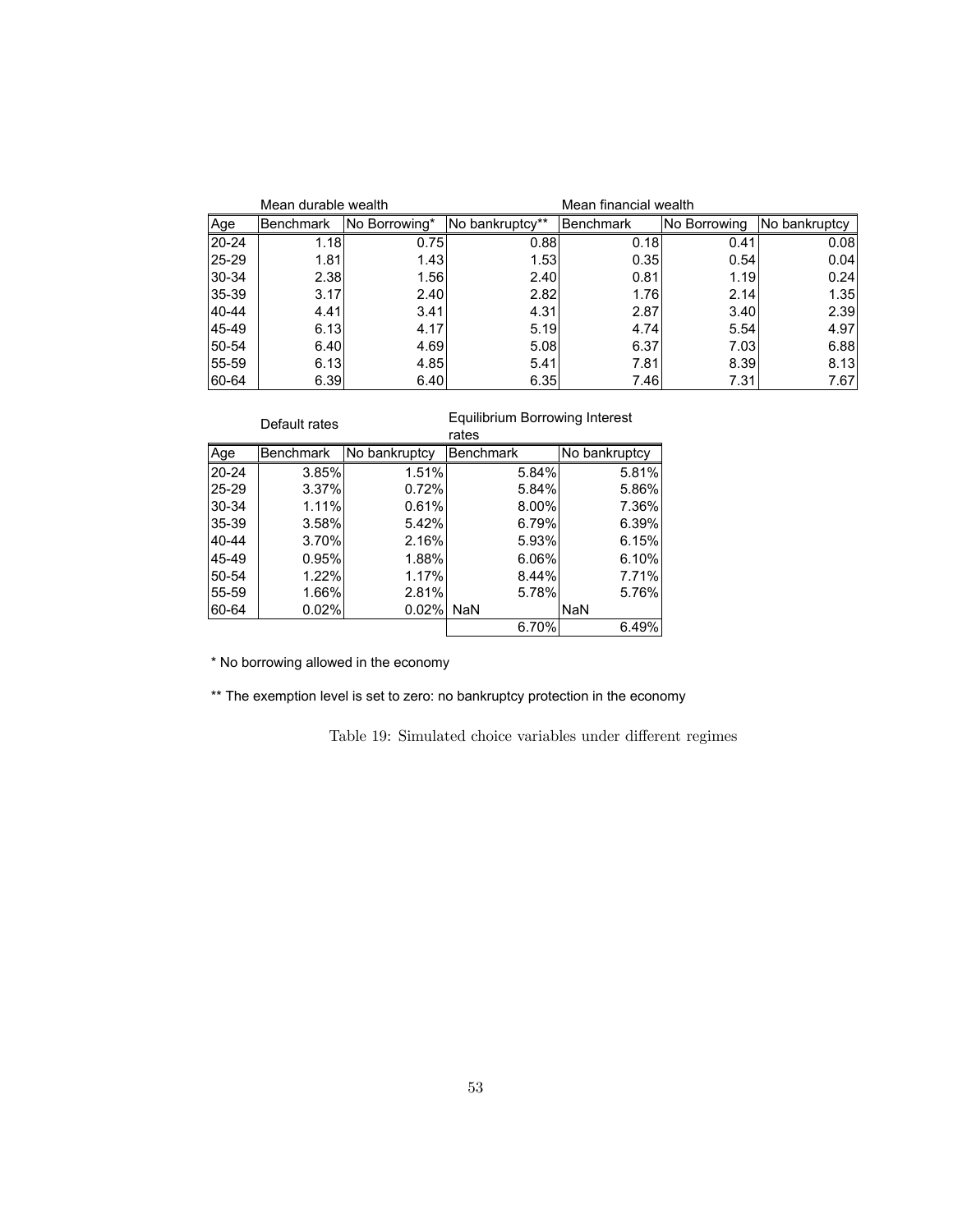

Figure 10: Mean durable wealth under different regimes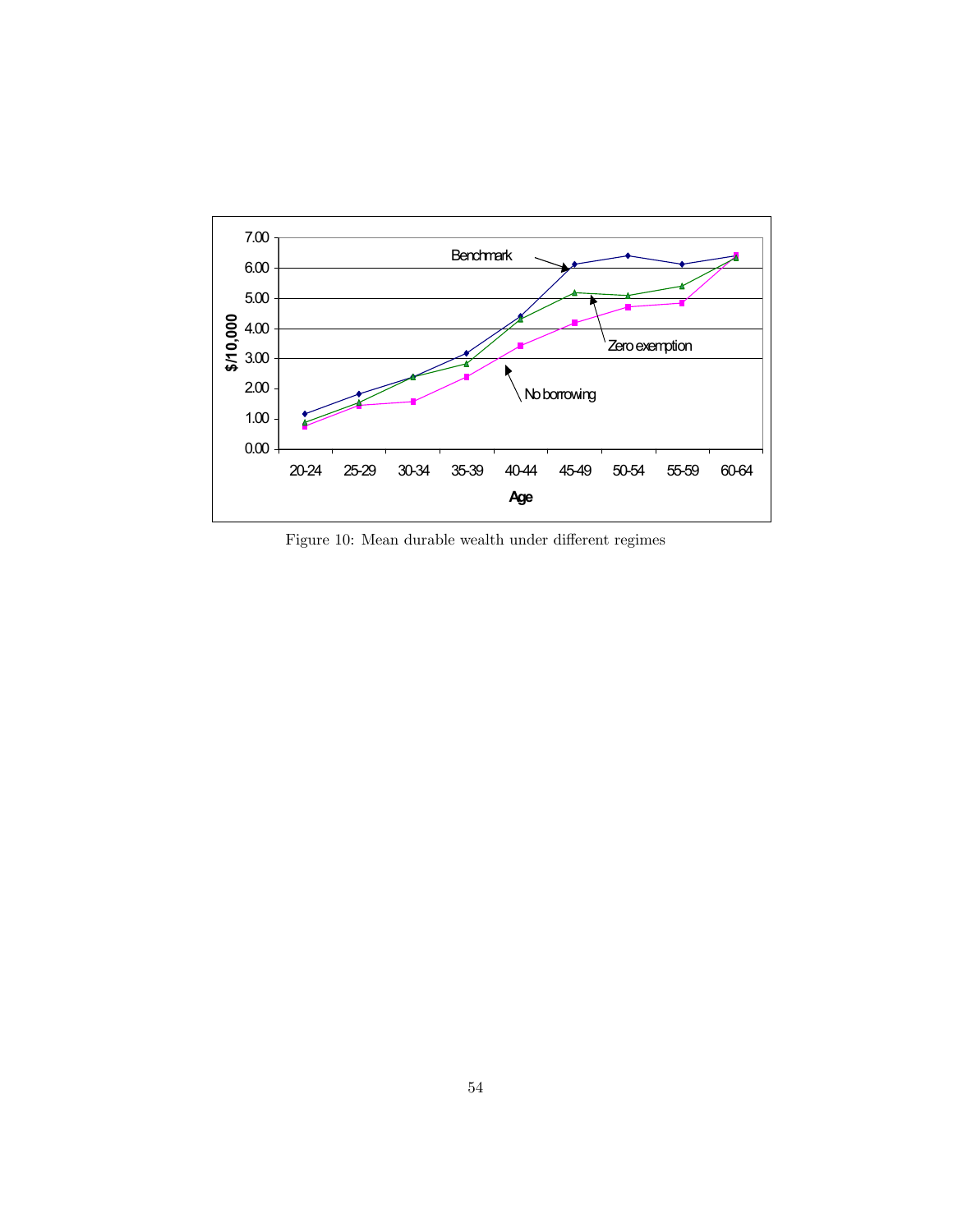|           | Durable wealth   | <b>Financial Wealth</b> |                  |               |
|-----------|------------------|-------------------------|------------------|---------------|
| Age       | <b>Benchmark</b> | Policy reform           | <b>Benchmark</b> | Policy Reform |
| $20 - 24$ | 1.18             | 1.10                    | 0.18             | 0.20          |
| 25-29     | 1.81             | 1.61                    | 0.35             | 0.38          |
| 30-34     | 2.38             | 2.05                    | 0.81             | 0.79          |
| 35-39     | 3.17             | 2.74                    | 1.76             | 1.75          |
| 40-44     | 4.41             | 3.75                    | 2.87             | 2.84          |
| 45-49     | 6.13             | 5.40                    | 4.74             | 4.54          |
| 50-54     | 6.40             | 5.86                    | 6.37             | 5.85          |
| 55-59     | 6.13             | 5.59                    | 7.81             | 7.21          |
| 60-64     | 6.39             | 5.88                    | 7.46             | 6.78          |

Equilibrium Borrowing Interest Default rates

| Age       | Benchmark  | Policy Reform | <b>Benchmark</b> | Policy Reform |
|-----------|------------|---------------|------------------|---------------|
| $20 - 24$ | $5.84\%$   | 6.24%         | 3.85%            | 2.34%         |
| 25-29     | 5.84%      | 7.11%         | 3.37%            | 2.42%         |
| 30-34     | $8.00\%$   | 9.77%         | 1.11%            | 2.76%         |
| 40-44     | 5.93%      | 6.63%         | 3.70%            | 2.41%         |
| 45-49     | $6.06\%$   | 6.53%         | 0.95%            | 1.31%         |
| 50-54     | 8.44%      | 10.23%        | 1.22%            | 2.86%         |
| 55-59     | 5.78%      | 5.88%         | 1.66%            | 3.84%         |
| 60-64     | <b>NaN</b> | NaN           | 0.02%            | 0.17%         |
| Overall   |            |               |                  |               |
| Mean      | 6.70%      | 7.94%         | 1.86%            | 2.58%         |

Table 20: Predicted life-cycle profiles, Reform H.R. 333 vs. benchmark model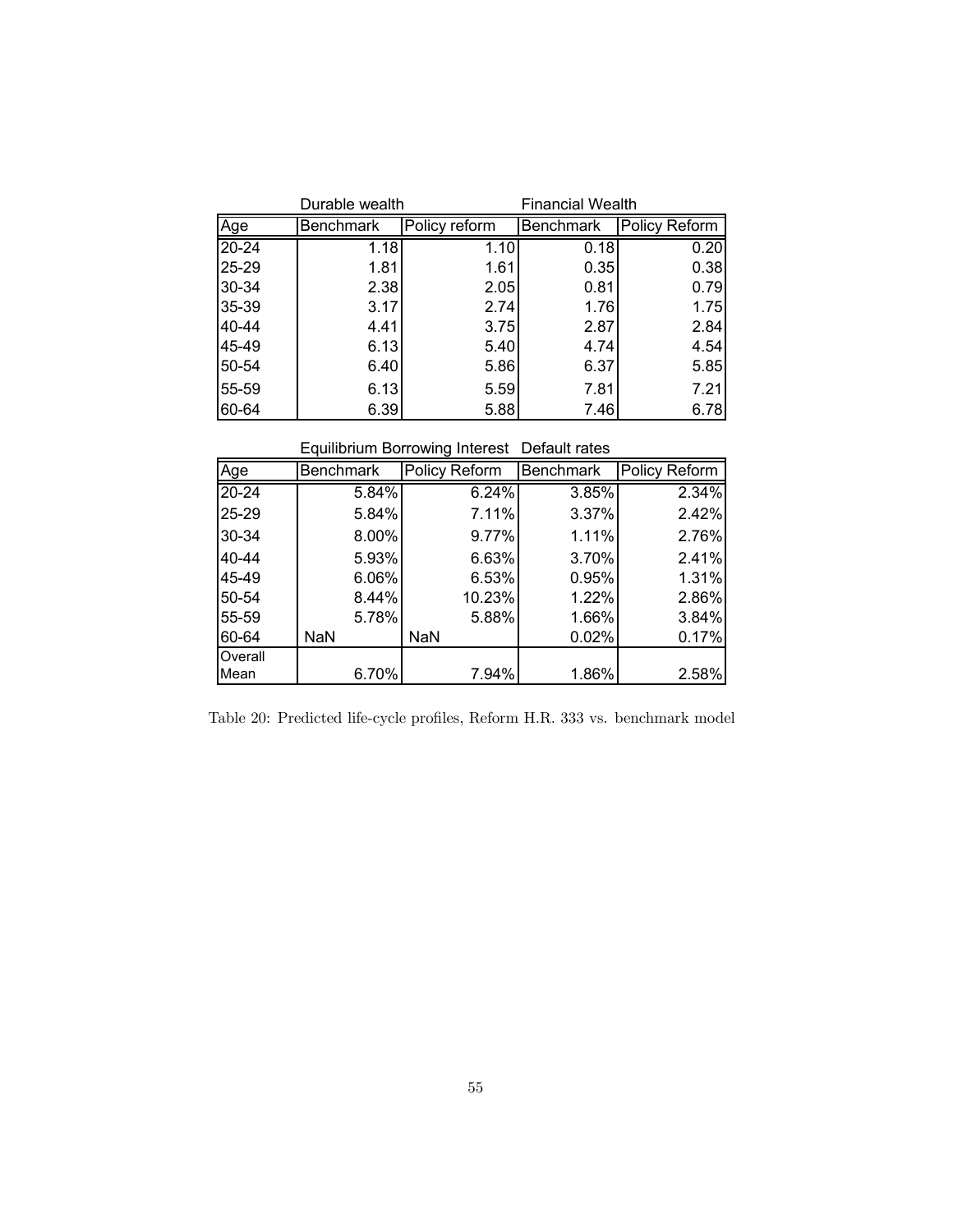| Value at Age 0        | Benchmark | <b>Policy Reform</b> | $\frac{1}{6}$ Change |  |
|-----------------------|-----------|----------------------|----------------------|--|
| Whole economy         | $-3.4375$ | $-3.4344$            | 0.0009               |  |
| Low Exemption         | $-3.4716$ | -3.46761             | 0.0012               |  |
| <b>High Exemption</b> | $-3.3703$ | $-3.3688$            | 0.0004               |  |

Table 21: Welfare comparison between Reform H.R. 333 and benchmark model

|                       | <b>Benchmark</b> | <b>Policy Reform</b> | % Change |
|-----------------------|------------------|----------------------|----------|
| Whole economy         | 5.7858           | 5.1278               | $-0.114$ |
| Low Exemption         | 6.6301           | 5.8245               | $-0.122$ |
| <b>High Exemption</b> | 1.3748           | 3.6978               | 1.690    |

Table 22: Mean loss per defaulter, Reform H.R. 333 vs. benchmark model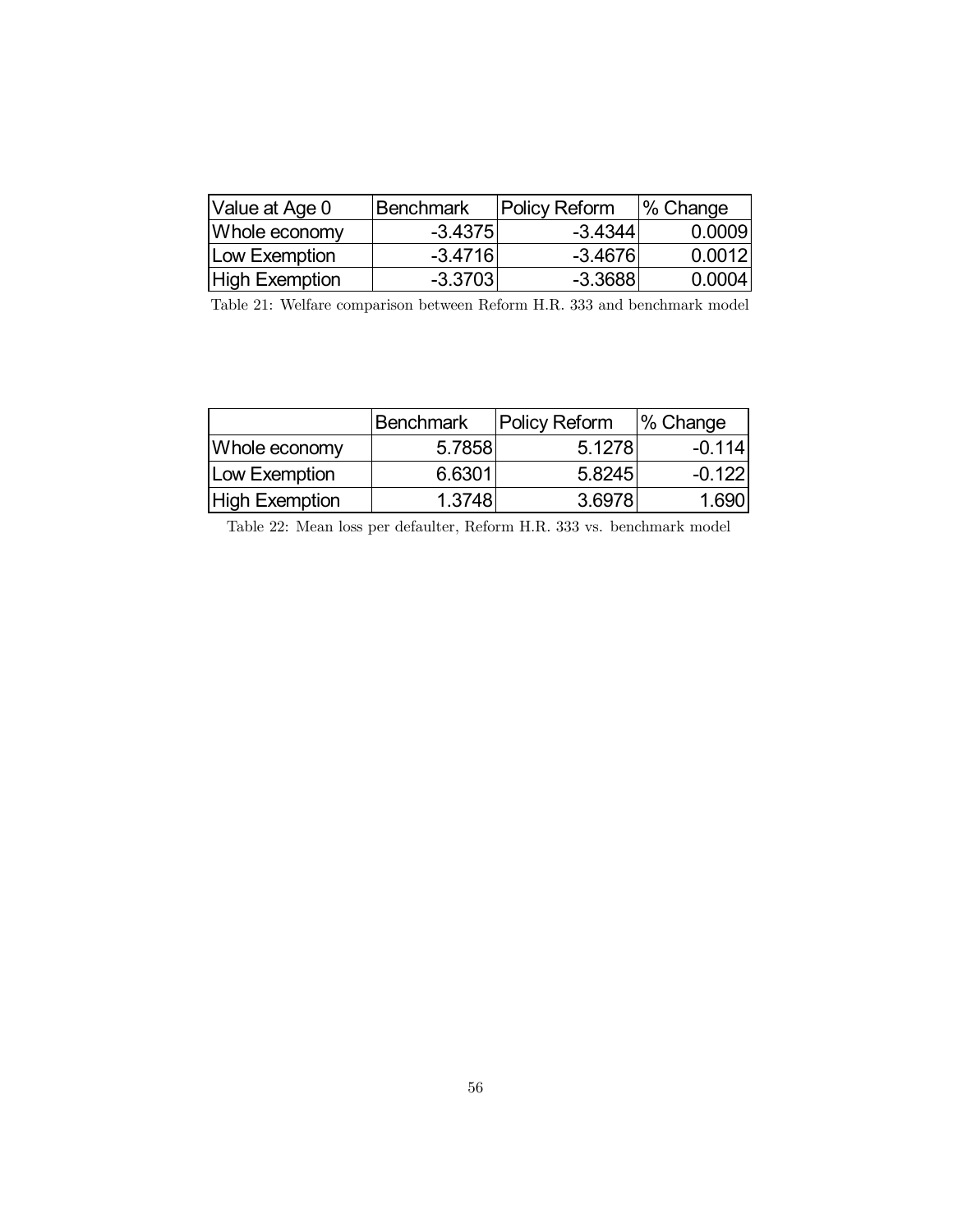

Figure 11: Predicted mean durable wealth, Reform H.R. 333 (2002) versus benchmark model



Figure 12: Predicted mean non-durable wealth, Reform H.R. 333 (2002) versus benchmark model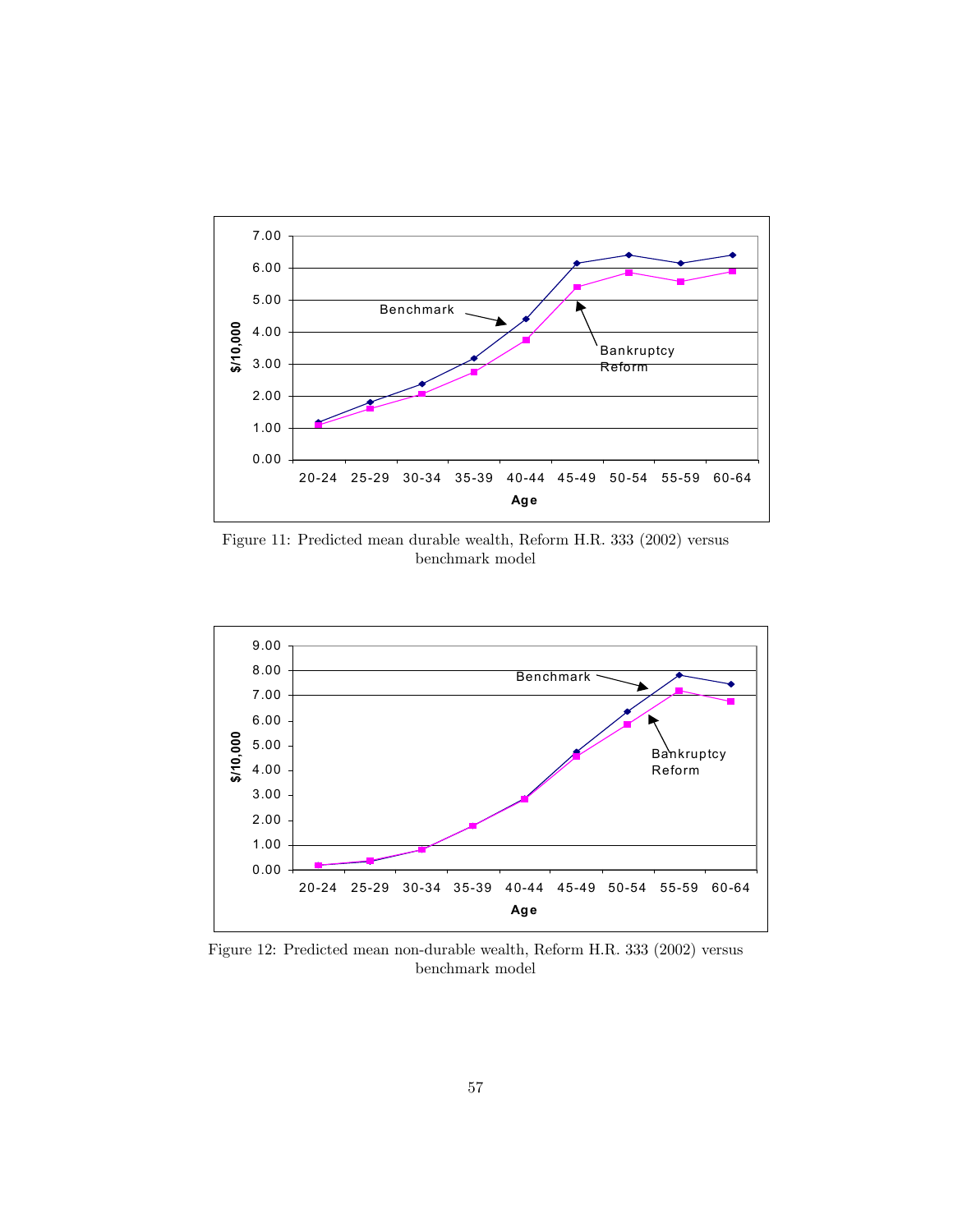

Figure 13: Predicted default rates, Reform H.R. 333 (2002) versus benchmark model



Figure 14: Predicted equilibrium interest rates, Reform H.R. 333 (2002) versus benchmark model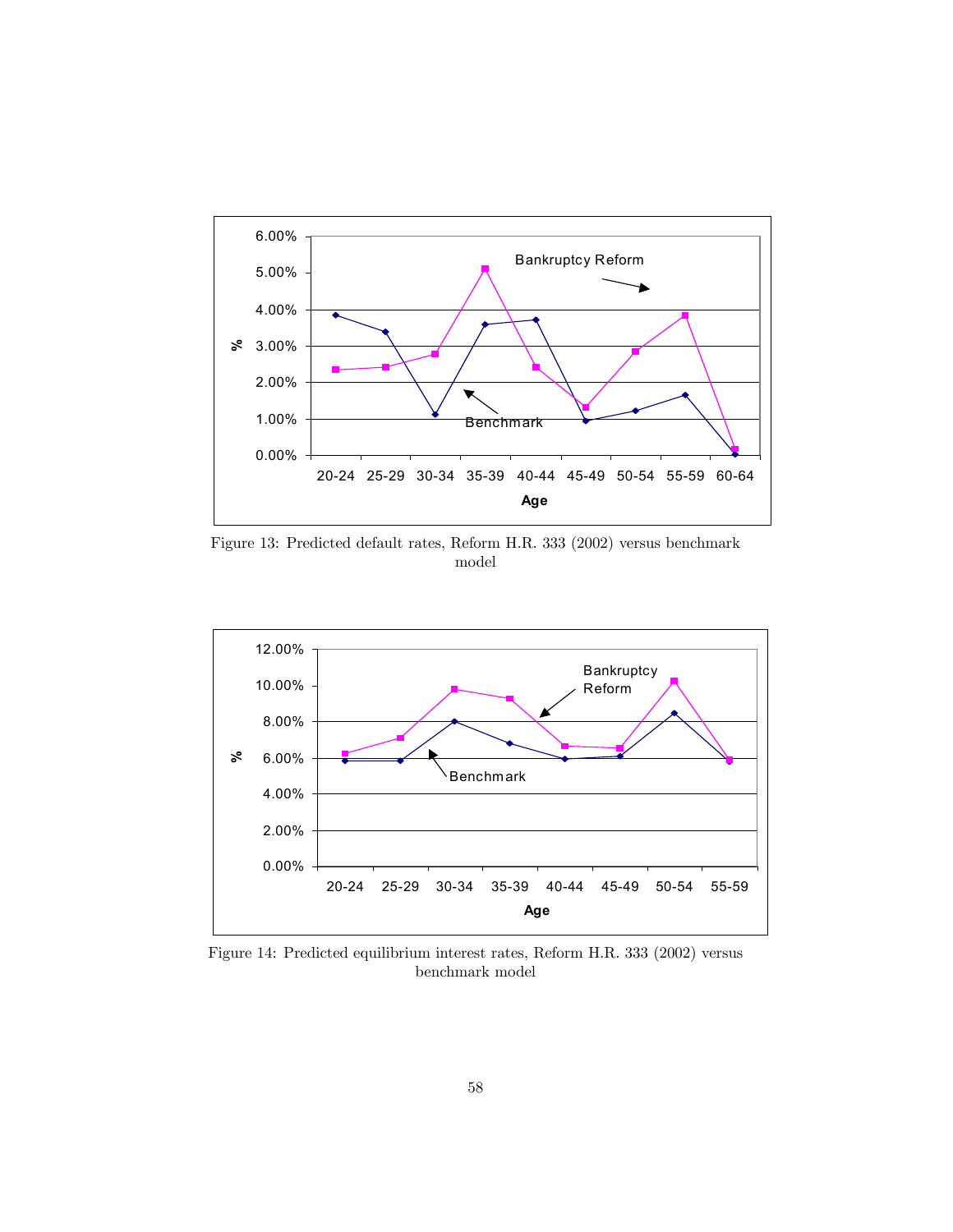| Mean durable wealth (\$/10,000, 1984 real value) |                  |        |                       |        |               |        | value)                |        |
|--------------------------------------------------|------------------|--------|-----------------------|--------|---------------|--------|-----------------------|--------|
|                                                  | Low Exemption    |        | <b>High Exemption</b> |        | Low Exemption |        | <b>High Exemption</b> |        |
| Age                                              | <b>Benchmark</b> | Reform | <b>Benchmark</b>      | Reform | Benchmark     | Reform | Benchmark             | Reform |
| $20 - 24$                                        | 1.09             | 1.01   | 1.35                  | 1.27   | 0.17          | 0.19   | 0.20                  | 0.21   |
| 25-29                                            | 1.67             | 1.40   | 2.13                  | 2.10   | 0.32          | 0.36   | 0.41                  | 0.41   |
| 30-34                                            | 2.32             | 1.92   | 2.54                  | 2.22   | 0.78          | 0.85   | 0.88                  | 0.64   |
| 35-39                                            | 3.13             | 2.60   | 3.26                  | 2.97   | 1.83          | 1.85   | 1.58                  | 1.52   |
| 40-44                                            | 4.52             | 3.67   | 4.15                  | 3.93   | 2.94          | 2.91   | 2.72I                 | 2.68   |
| 45-49                                            | 6.19             | 5.31   | 6.00                  | 5.59   | 4.92          | 4.65   | 4.33                  | 4.29   |
| 50-54                                            | 6.27             | 5.57   | 6.72                  | 6.51   | 6.78          | 6.18   | 5.42                  | 5.10   |
| 55-59                                            | 5.94             | 5.45   | 6.56                  | 5.88   | 8.37          | 7.56   | 6.55                  | 6.42   |
| 60-64                                            | 6.48             | 5.89   | 6.20                  | 5.85   | 7.92          | 7.02   | 6.41                  | 6.22   |

| Equilibrium Borrowing Interest rates |                  |           |                       | Default rates |               |        |           |                       |  |
|--------------------------------------|------------------|-----------|-----------------------|---------------|---------------|--------|-----------|-----------------------|--|
|                                      | Low Exemption    |           | <b>High Exemption</b> |               | Low Exemption |        |           | <b>High Exemption</b> |  |
| Age                                  | <b>Benchmark</b> | Policy    | <b>Benchmark</b>      | Policy        | Benchmark     | Reform | Benchmark | Reform                |  |
| $20 - 24$                            | 5.84%            | 6.22%     | 11.61%                | 19.84%        | 4.05%         | 2.52%  | 3.34%     | 2.01%                 |  |
| $25 - 29$                            | 5.83%            | 7.09%     | 5.88%                 | 9.74%         | 3.21%         | 2.50%  | 3.64%     | 2.23%                 |  |
| 30-34                                | 7.96%            | $10.05\%$ | 12.76%                | 8.99%         | 1.34%         | 3.67%  | 1.09%     | 0.59%                 |  |
| 35-39                                | 6.78%            | $9.37\%$  | 7.04%                 | 6.47%         | 4.17%         | 2.95%  | 2.85%     | 10.03%                |  |
| 40-44                                | 5.94%            | $6.60\%$  | 5.86%                 | 9.93%         | 2.39%         | 3.18%  | 2.21%     | 0.62%                 |  |
| 45-49                                | 6.06%            | 6.49%     | 6.73%                 | 13.44%        | 1.75%         | 1.63%  | 0.88%     | 0.57%                 |  |
| 50-54                                | 8.44%            | 10.06%    | 9.74%                 | 11.33%        | 1.84%         | 4.00%  | 1.17%     | 0.25%                 |  |
| 55-59                                | 5.76%            | $5.82\%$  | 11.40%                | 8.41%         | 2.19%         | 2.26%  | 0.79%     | 7.44%                 |  |
| 60-64                                | <b>NaN</b>       | NaN       | <b>NaN</b>            | NaN           | 0.02%         | 0.06%  | 0.03%     | 0.43%                 |  |
| Average                              | 6.69%            | 7.80%     | 8.02%                 | $9.77\%$      | 2.05%         | 2.48%  | 1.44%     | 2.79%                 |  |

Table 23: Predicted life-cycle profiles by exemption, Reform H.R. 333 vs. benchmark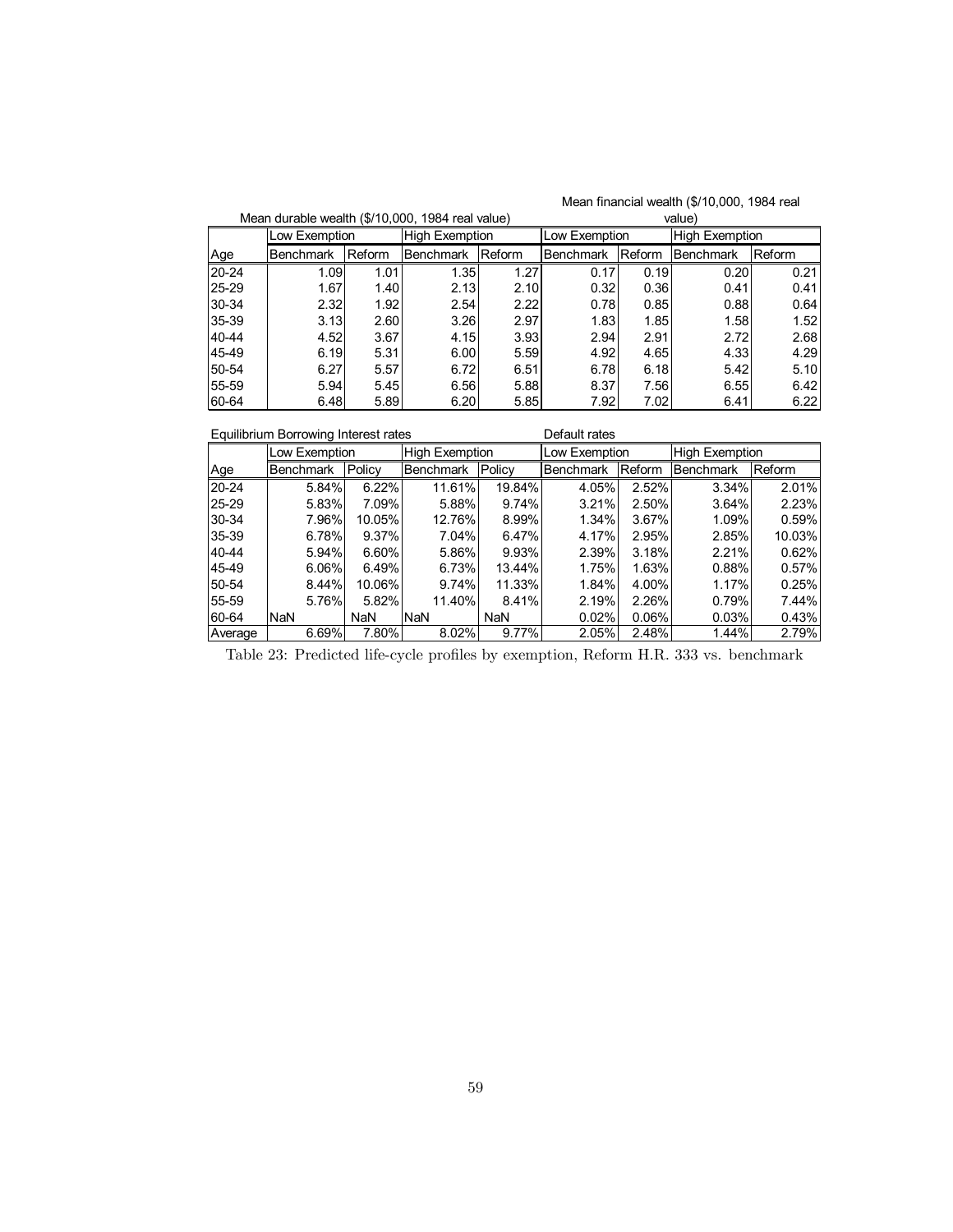# References

- [1] Aiyagari S.R. and Williamson S.D. [1999], "Credit in a Random Matching Model with Private Information", Review of Economic Dynamics, Vol. 2 (1), pp. 36-64;
- [2] Athreya K. [2000], "Welfare Implications of The Bankruptcy Reform Act of 1999", Federal Reserve Bank of Richmond Working Paper
- [3] Athreya K. [2001], "Uniform Bankruptcy Exemptions and Welfare", Federal Reserve Bank of Richmond Working Paper;
- [4] Atkenson A. and Lucas R.E. Jr [1992], "On Efficient Distribution with Private Information", The Review of Economic Studies, Vol. 59 (3), pp.427- 453;
- [5] Berkowitz J. and Hynes R. [1999], "Bankruptcy Exemptions and the Market for Mortgage Loans", Journal of Law and Economics, 42 (2), pp.809- 830;
- [6] Carroll C.D. and Samwick A.A. [1997], "The Nature of Precautionary Wealth", Journal of Monetary Economics, 40 (1);
- [7] Chatterjee S., Corbae D., Nakajima M. and Rios-Rull J.V. [2002], "A Quantitative Theory of Unsecured Consumer Credit with Risk of Default", Working Paper;
- [8] Cooley T., Marimon R. and Quadrini V. [2000], "Limited Enforceability, Heterogeneity and the Macroeconomy", preliminary draft;
- [9] Dubey P., Geanakoplos J. and Shubik M. [1994 revised], "Default in a General Equilibrium Model with Incomplete Markets", Cowles Foundation Discussion Paper #773;
- [10] Elias S., Renauer A. and Leonard R. [1986, 1992], How to file for Bankruptcy, Berkeley, CA: Nolo Press;
- [11] Elul, R. and Subramanian, N. [1999], "Forum-Shopping and Personal Bankruptcy", Working Paper;
- [12] Fay S., Hurst E. and White M. [2000], "The Household Bankruptcy Decision", Univ. of Michigan Working Paper;
- [13] Fernandez-Villaverde J. and Krueger D. [2000], "Consumption and Saving over the Life Cycle: How important are Consumer Durables?", Federal Reserve Bank of Minneapolis Working Paper;
- [14] Gourinchas P.O. and Parker J.A. [1999], "Consumption over the Life Cycle", NBER Working Paper 7271;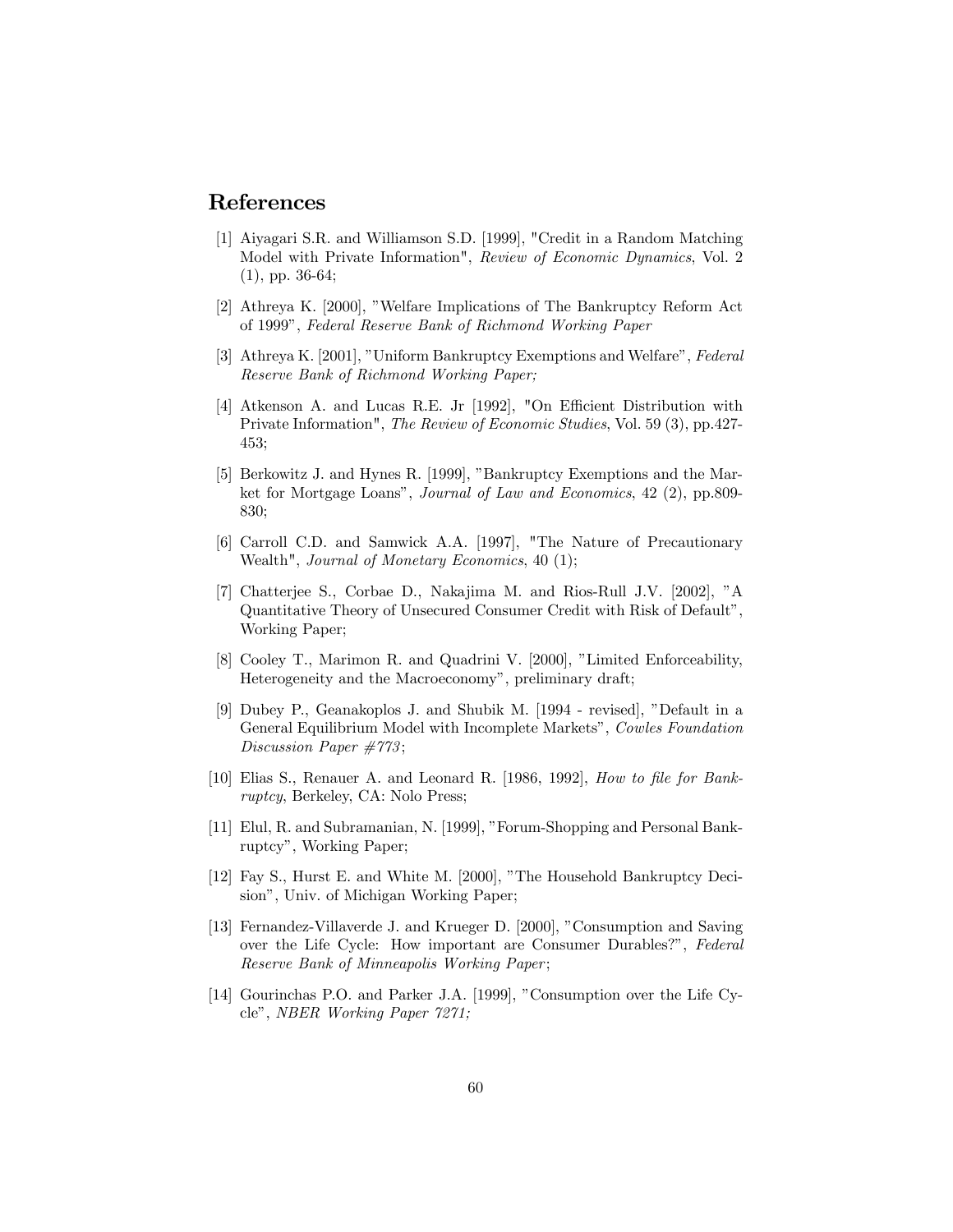- [15] Green E.J. [1987], "Lending and the Smoothing of Uninsurable Income", in Contractual Arrangements for Intertemporal Trade (Prescott E.C. and Wallace N. Ed.s), Minnesota Press, Minnesota;
- [16] Gropp R., Scholz J.K. and White M. [1997], "Personal Bankruptcy and Credit Supply and Demand", The Quarterly Journal of Economics, vol. 112, pp. 217-252;
- [17] Gross D.B. and Souleles N [1998], "Explaining the Increase in Bankruptcy and Delinquency: Stigma vs Risk Composition", Wharton Financial Institution Center, 98-28-B;
- [18] Hart O. and Moore J. [1994], "A Theory of Debt Based on the Inalienability of Human Capital", Quarterly Journal of Economics, vol. 109-4, pp. 841- 879;
- [19] Hynes R., "Three essays on consumer bankruptcy and exemptions" [1997], Univ. of Pennsylvania Ph.D. Dissertation;
- [20] Keane M.P. and Wolpin K.I. [1994], "The Solution and Estimation of Discrete Choice Dynamic Programming Models by Simulation and Interpolation: Monte Carlo Evidence", The Review of Economics and Statistics, vol. 76, Issue 4, pp. 648-672;
- [21] Keane M.P. and Wolpin K.I. [2001], "The Effect of Parental Transfers and Borrowing Constraints on Educational Attainment", International Economic Review, vol. 42, No. 4, pp.1051-1104;
- [22] Kehoe T.J. and Levine D.K. [2000], "Liquidity Constrained Markets versus Debt Constrained Markets", Federal Reserve Bank of Minneapolis W.P.;
- [23] Kocherlakota N.R. [1996], "Implications of Efficient Risk Sharing without Commitment", The Review of Economic Studies, vol. 63-4, pp. 595-609;
- [24] Kowalewski K. [2000], "Personal Bankruptcy: a Literature Review", Congressional Budget Office;
- [25] Li W. and Sarte P.D. [2002], "The Macroeconomics of U.S. Consumer Bankruptcy: Chapter 7 or Chapter 13?", Federal Reserve Bank of Richmond Working Paper 02-01;
- [26] Lin E.Y. and White M.J. [2000], "Bankruptcy and the Market for Mortgage and Home Improvement Loans", Working Paper;
- [27] Livshits I., MacGee J. and Tertilt M. [2001], "Consumer Bankruptcy: A Fresh Start", Federal Reserve Bank of Minneapolis Working Paper;
- [28] McFadden D. [1989], "A Method of Simulated Moments for Estimation of Discrete Response Models without Numerical Integration", Econometrica, vol. 57 (5), pp. 995-1026;